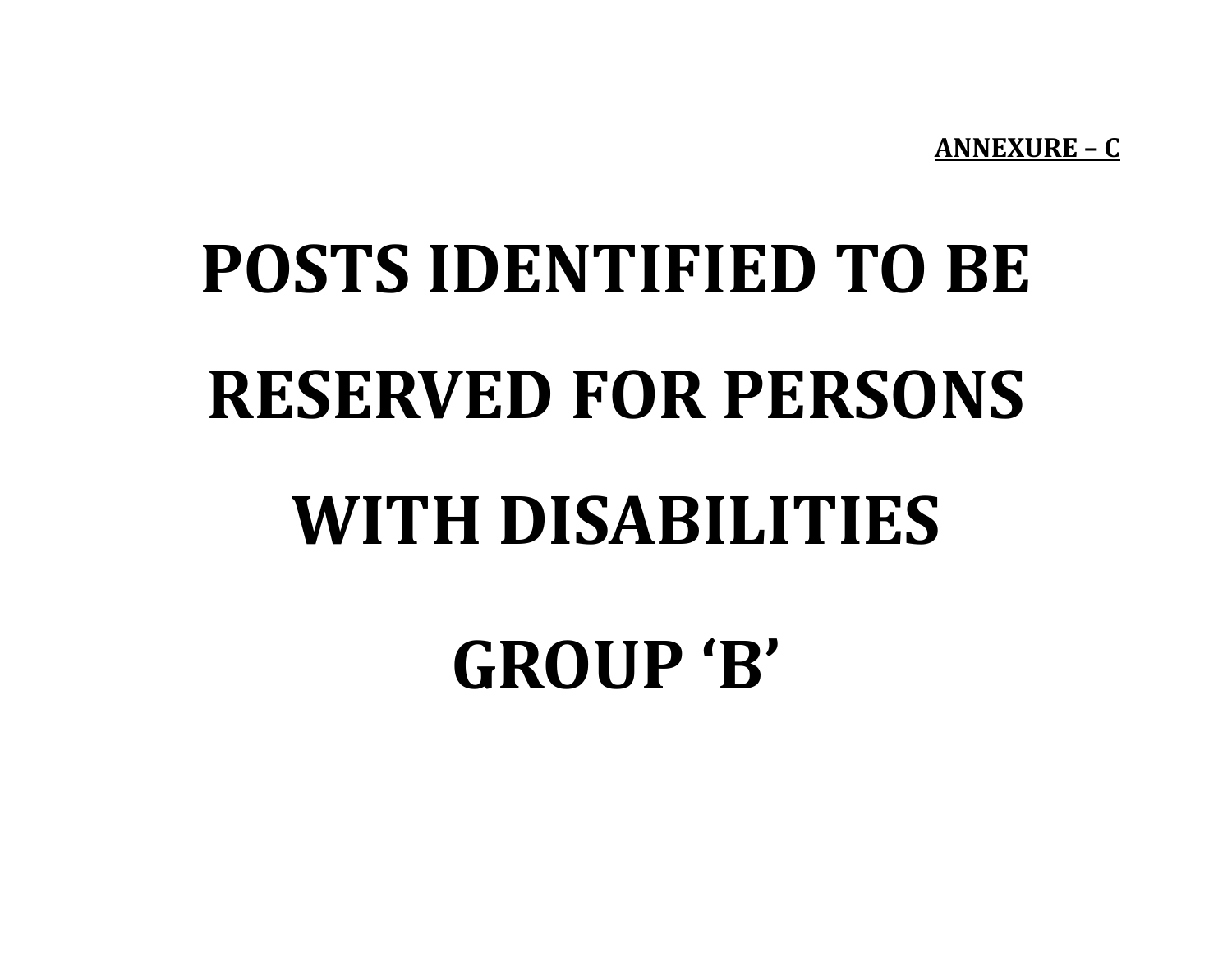## **POSTS IDENTIFIED FOR BEING HELD BY PERSONS WITH DISABILITIES (OH including CP & LC, VH AND HH) IN GROUP B**

| SI.N<br>$\mathbf{o}$ | Designation                                        | <b>Physical requirements</b> | <b>Categories of the</b><br>disabled suitable<br>for jobs | Nature of work performed                                                                                                                                                                                                                                                                                                                                                                                                                                                                                                                                                                                                                                                                                                       | working conditions/<br><b>Remarks</b>                        |
|----------------------|----------------------------------------------------|------------------------------|-----------------------------------------------------------|--------------------------------------------------------------------------------------------------------------------------------------------------------------------------------------------------------------------------------------------------------------------------------------------------------------------------------------------------------------------------------------------------------------------------------------------------------------------------------------------------------------------------------------------------------------------------------------------------------------------------------------------------------------------------------------------------------------------------------|--------------------------------------------------------------|
|                      | $\mathfrak{D}$                                     | 3                            | 4                                                         | $\varsigma$                                                                                                                                                                                                                                                                                                                                                                                                                                                                                                                                                                                                                                                                                                                    |                                                              |
|                      | <b>ACCOUNTS</b>                                    |                              |                                                           | They ensure proper maintenance of accounts, accounts books records of The work is mostly performed                                                                                                                                                                                                                                                                                                                                                                                                                                                                                                                                                                                                                             |                                                              |
|                      | <b>OFFICERS</b>                                    |                              |                                                           | business and financial establishments, private institutions, Govt. or Quasi                                                                                                                                                                                                                                                                                                                                                                                                                                                                                                                                                                                                                                                    | in well lighted rooms. Worker                                |
|                      | Accounts Officer                                   | S, ST, BN, MF, RW, SE, HC    | OA, OL, BL, HH                                            | Govt. offices. Supervise subordinates e.g. Account Clerks engaged in usually works alone. It does                                                                                                                                                                                                                                                                                                                                                                                                                                                                                                                                                                                                                              |                                                              |
| $\overline{2}$       | Asstt. Manager<br>(Accounts)                       | S, ST, BN, MF, RW, SE, HC    | OA, OL, BL, HH                                            | maintenance of accounts and records. Scrutinise bills, receipts, payment etc.<br>for proper entries in cash -book, journal, ledger and other records. Keep                                                                                                                                                                                                                                                                                                                                                                                                                                                                                                                                                                     | not involve any hazards.<br>The Incumbents should be         |
| 3                    | Supdt. Grade 1<br>(Accounts)                       | S, ST, BN, MF, RW, SE, HC    | OA, OL, BL, HH                                            | record of all taxes, licenses, fees etc., required to be paid by organisation in<br>which engaged and ensure that they are paid in time and kept up-to-date. Get                                                                                                                                                                                                                                                                                                                                                                                                                                                                                                                                                               | considerd with appropriate<br>support.                       |
| $\overline{4}$       | Office Manager (Finance) S, ST, BN, MF, RW, SE, HC |                              | OA, OL, BL, HH                                            | annual budget prepared and consolidated under their supervision and place it                                                                                                                                                                                                                                                                                                                                                                                                                                                                                                                                                                                                                                                   |                                                              |
| $\overline{5}$       | Asstt. Accounts Officer                            | S, ST, BN, MF, RW, SE, HC    | OA, OL, BL, HH                                            | begfore 'Board' or appropriate authority for consideration. Prepare final                                                                                                                                                                                                                                                                                                                                                                                                                                                                                                                                                                                                                                                      |                                                              |
| 6                    | Asstt. Accounts Officer<br>(Cost)                  | S, ST, BN, MF, RW, SE, HC    | OA, OL, BL, HH                                            | accounts such as trial balance, profit and loss statement, balance sheet etc., as<br>required depending upon type of industry or organisation in which engaged.                                                                                                                                                                                                                                                                                                                                                                                                                                                                                                                                                                |                                                              |
| $\overline{7}$       | Junior Accounts Officer                            | S, ST, BN, MF, RW, SE, HC    | $\overline{OA, OL}, BL, HH$                               | See that prescribed accounting procedure is followed by offices,                                                                                                                                                                                                                                                                                                                                                                                                                                                                                                                                                                                                                                                               |                                                              |
| $\,$ 8 $\,$          | Accountant                                         | S, ST, BN, MF, RW, SE, HC    | OA, OL, BL, HH                                            | establishments and institutions and accounts books are properly maintained                                                                                                                                                                                                                                                                                                                                                                                                                                                                                                                                                                                                                                                     |                                                              |
| $\overline{9}$       | Sections Officer<br>(Accounts & Audit)             | S, ST, BN, MF, RW, SE, HC    | OA, OL, BL, HH                                            | Ensure that instructions given or objections raised are carried out or rectified.<br>Make periodical and surprise checks of accounts. Advise appropriate authority                                                                                                                                                                                                                                                                                                                                                                                                                                                                                                                                                             |                                                              |
| $10\,$               | Assistant Accountant                               | S, ST, BN, MF, RW, SE, HC    | OA, OL, BL, HH                                            | on financial matters including revenue and expenditure such as procedure for                                                                                                                                                                                                                                                                                                                                                                                                                                                                                                                                                                                                                                                   |                                                              |
| 11                   | Asst. Cashier                                      | S, ST, BN, MF, RW, SE, HC    | OA, OL, BL, HH                                            | procurement of raw materials, machinery and other purchases and also                                                                                                                                                                                                                                                                                                                                                                                                                                                                                                                                                                                                                                                           |                                                              |
| $\overline{12}$      | Financial & Accounts<br>Officer                    | S, ST, BN, MF, RW, SE, HC    | OA, OL, BL, HH                                            | disposal of assets, write off, depreciation and award of contract etc.                                                                                                                                                                                                                                                                                                                                                                                                                                                                                                                                                                                                                                                         |                                                              |
| 13                   | Asst.Chief Accounts<br>Officer                     | S, ST, BN, MF, RW, SE, HC    | OA, OL, BL, HH                                            |                                                                                                                                                                                                                                                                                                                                                                                                                                                                                                                                                                                                                                                                                                                                |                                                              |
|                      | <b>ARCHAEOLOGISTS</b>                              | S, ST, BN, MF, RW, SE, HC    | OA, OL, BL, HH                                            |                                                                                                                                                                                                                                                                                                                                                                                                                                                                                                                                                                                                                                                                                                                                |                                                              |
| 14                   | Sr. Technical Asstt.                               | S, ST, BN, MF, RW, SE, HC    | OA, OL, BL, HH                                            | Archaeologists study ancient art, architectural relics monuments, excavations                                                                                                                                                                                                                                                                                                                                                                                                                                                                                                                                                                                                                                                  | Much of the work is                                          |
|                      | (Arabic Manuscript)                                |                              |                                                           | and other materials to determine social habits, customs, religious practices,                                                                                                                                                                                                                                                                                                                                                                                                                                                                                                                                                                                                                                                  | performed in the field in hot,                               |
| 15                   | " (Archaeology)                                    | S, ST, BN, MF, RW, SE, HC    | OA, OL, BL, HH                                            | living conditions etc. as existed in past and their influence on modern                                                                                                                                                                                                                                                                                                                                                                                                                                                                                                                                                                                                                                                        | cold, humid and dusty                                        |
| $\overline{16}$      | Asstt. (Paintings)                                 | S, ST, BN, MF, RW, SE, HC    | OA, OL, BL, HH                                            | civilization. Visit places of antiquity to study, monuments, relics and other                                                                                                                                                                                                                                                                                                                                                                                                                                                                                                                                                                                                                                                  | conditions. Work is mostly                                   |
| 17                   | " $(Arms)$                                         | S, ST, BN, MF, RW, SE, HC    | OA, OL, BL, HH                                            | materials that were in use in early times. Examine and analyse findings to                                                                                                                                                                                                                                                                                                                                                                                                                                                                                                                                                                                                                                                     | done in a group and is                                       |
| $\overline{18}$      | " (Numismatics)                                    | S, ST, BN, MF, RW, SE, HC    | OA, OL, BL, HH                                            | determine period to which they belong. Conduct exploration, survey and hazardous. Incumbents should                                                                                                                                                                                                                                                                                                                                                                                                                                                                                                                                                                                                                            |                                                              |
| 19                   | (Decorative Arts)                                  | S, ST, BN, MF, RW, SE, HC    | OA, OL, BL, HH                                            | systematic excavation work of ancient sites to discover hidden cities,<br>structures and other antiquities. Collect objects of art, pottery, beads,<br>ornaments and other relics from excavation bearing prehistorc or<br>posthistorc culture. Classify them according to which they belong. Undertake<br>research on findings and publish reports on historical importance. Inspect and<br>preserve ancient monuments like temples, forts, mosques etc. in good order<br>for architectural value . Prepare descriptive catalogues of articles collected and<br>other exhibits in museums. May deliver lectures to students and other<br>interested in temples and monuments to study form and style of different<br>periods. | be considered<br>with suitable aids &<br>appliances support. |

**ABBREVIATIONS USED: S=Sitting, ST=Standing, W=Wa1king, BN=Bending, L=Lifting, KC=Knee1ing & Croutching, PP=Pu11ing & Pushing, JU=Jumping,CRL=Crawling,CL=Climbing, MF=Manipu1ation with Fingers, RW=Reading & Writing, SE=Seeing, H=Hearing, C=Communication, OA=One Arm, OL=One Leg,**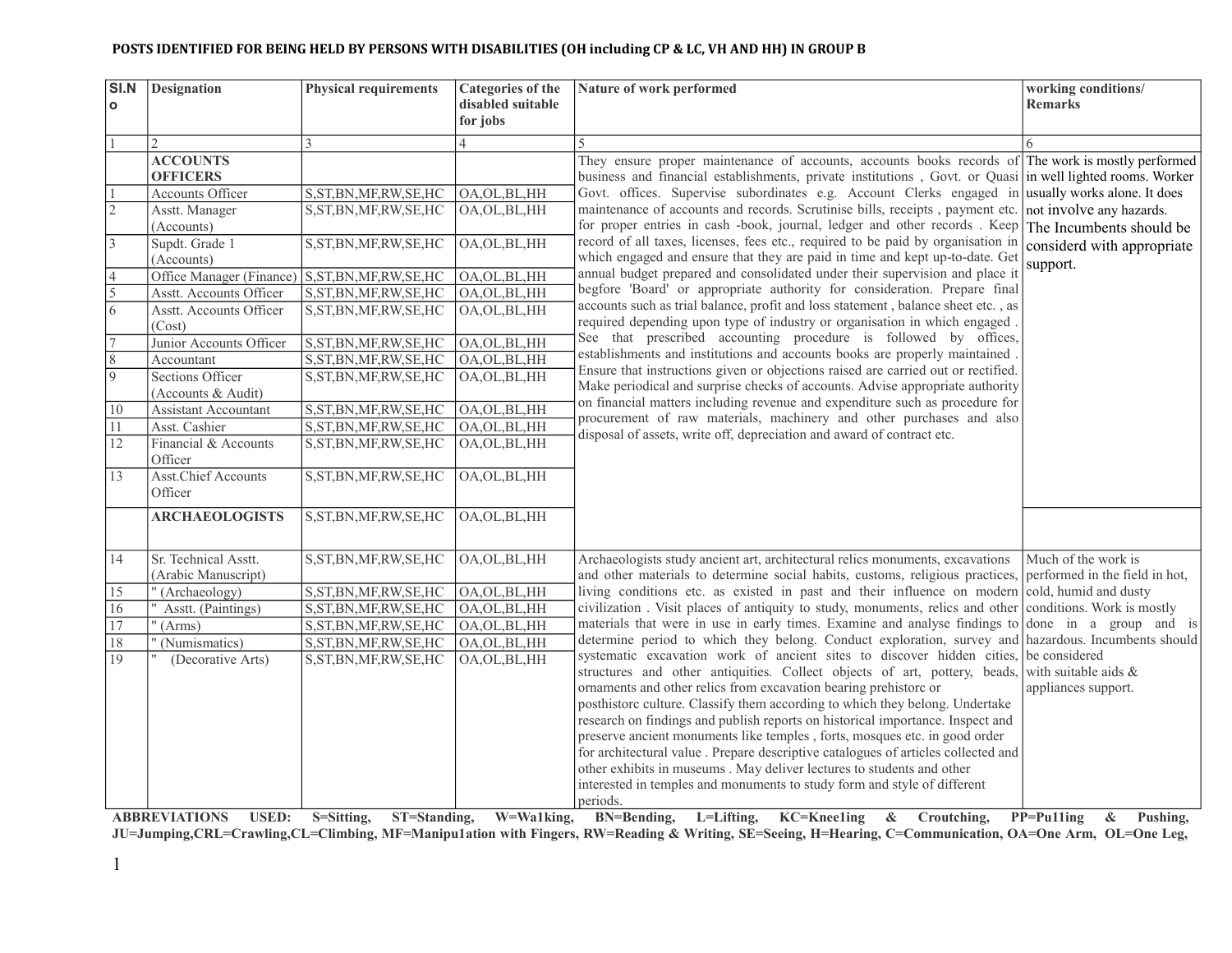**BA=Both Arms, BL=Both Leg, , OAL=One Arm and One Leg,BLOA= Both Legs & One Arm, BLA=Both Legs & Arms, MW=Muscu1ar Weakness, CP= Cerebra1 Pa1sy, LC= Leprosy Cured, LV=Low Vision, B=B1ind, HH= Hearing Handicapped** 

| Sl. No       | <b>Designation</b>                                                          | Physical                       | <b>Categories of</b>          | Nature of work performed                                                                                                                                                                                                                                                                                                                                                                                                                                                                                                                                                                                                                                                                                                                                                                                                        | <b>Working condition / Remarks</b>                                                                                                                                                                                                                                                                                                                                                                                      |
|--------------|-----------------------------------------------------------------------------|--------------------------------|-------------------------------|---------------------------------------------------------------------------------------------------------------------------------------------------------------------------------------------------------------------------------------------------------------------------------------------------------------------------------------------------------------------------------------------------------------------------------------------------------------------------------------------------------------------------------------------------------------------------------------------------------------------------------------------------------------------------------------------------------------------------------------------------------------------------------------------------------------------------------|-------------------------------------------------------------------------------------------------------------------------------------------------------------------------------------------------------------------------------------------------------------------------------------------------------------------------------------------------------------------------------------------------------------------------|
|              |                                                                             | Requirement                    | Disabled suitable for<br>iobs |                                                                                                                                                                                                                                                                                                                                                                                                                                                                                                                                                                                                                                                                                                                                                                                                                                 |                                                                                                                                                                                                                                                                                                                                                                                                                         |
| 1            | $\overline{2}$                                                              | $\mathbf{3}$                   | $\overline{4}$                | 5                                                                                                                                                                                                                                                                                                                                                                                                                                                                                                                                                                                                                                                                                                                                                                                                                               | 6                                                                                                                                                                                                                                                                                                                                                                                                                       |
|              | <b>ARCHITECTS</b>                                                           |                                |                               | Architects prepare designs for construction of buildings,                                                                                                                                                                                                                                                                                                                                                                                                                                                                                                                                                                                                                                                                                                                                                                       | The work is performed mostly inside.                                                                                                                                                                                                                                                                                                                                                                                    |
| $20\,$       | Senior Architectural<br>Asstt.                                              | S.SE.RW.MF.ST.W.<br>C.H        | OL.HH                         | monuments, etc. estimate cost and co-ordinate functional and<br>organisational details for execution. Collect information about                                                                                                                                                                                                                                                                                                                                                                                                                                                                                                                                                                                                                                                                                                 | Occasional field duty is<br>required. The work place is well                                                                                                                                                                                                                                                                                                                                                            |
| 21           | Junior Architect                                                            | S.SE.RW.MF.ST.W.<br>C.H        | OL.HH                         | requirements and type(s) of buildings to be constructed, available<br>funds, special features desired, if any, etc. and record points for                                                                                                                                                                                                                                                                                                                                                                                                                                                                                                                                                                                                                                                                                       | lighted, though hot humid and dusty<br>condition have to be faced in the                                                                                                                                                                                                                                                                                                                                                |
| $22\,$       | Architectural Asstt.                                                        | S.SE.RW.MF.ST.W.<br>C.H        | OL.HH                         | consideration. Prepare designs and estimate cost. Prepare detailed<br>drawing either themselves or get them prepared by draughtsmen                                                                                                                                                                                                                                                                                                                                                                                                                                                                                                                                                                                                                                                                                             | fields. The worker works alone or in<br>a group. The work inside is not                                                                                                                                                                                                                                                                                                                                                 |
| 23           | Planning Assistant.<br>Scientific Officer                                   | S.SE.RW.MF.ST.W.<br>C.H        | OL.HH                         | (Architectural) to specified scale showing location of buildings on<br>site, plan and submit them to competent authorities. Draw up                                                                                                                                                                                                                                                                                                                                                                                                                                                                                                                                                                                                                                                                                             | completely hazardous but some<br>hazards have to be encountered in the                                                                                                                                                                                                                                                                                                                                                  |
| 24           | A(Architecture)<br>Scientific Officer                                       | S.SE.RW.MF.ST.W.<br>C.H        | OL.HH                         | specifications regarding flooring finish, architectural features etc.<br>Estimate quantities of materials requied and other details and                                                                                                                                                                                                                                                                                                                                                                                                                                                                                                                                                                                                                                                                                         | field.<br>Incumbents<br>should<br>be<br>considered with suitable aids &                                                                                                                                                                                                                                                                                                                                                 |
| 25           | B(Architecture)                                                             | S.SE.RW.MF.ST.W.<br>C.H        | OL.HH                         | indicate them in drawing for correct execution of plan. May guide<br>, supervise and inspect construction work from time to time to                                                                                                                                                                                                                                                                                                                                                                                                                                                                                                                                                                                                                                                                                             | appliances.                                                                                                                                                                                                                                                                                                                                                                                                             |
|              |                                                                             |                                |                               | ensure execution according to plan. May consult engineer and<br>specialist and get light and power fittings, sanitary fittings etc.<br>done by them. May specialise in landscape architecture. May                                                                                                                                                                                                                                                                                                                                                                                                                                                                                                                                                                                                                              |                                                                                                                                                                                                                                                                                                                                                                                                                         |
| 26           | Sr. Draughtsman*                                                            | S.ST.W.BN.KC.L.                | OL.HH                         | approve payment on correct execution of work.<br>Draughtsman (Architectural) prepares drawings of building,                                                                                                                                                                                                                                                                                                                                                                                                                                                                                                                                                                                                                                                                                                                     | The work is performed mostly inside.                                                                                                                                                                                                                                                                                                                                                                                    |
|              |                                                                             | MF.RW.SE.HC                    |                               | parks, gardens from sketches, designs or data for construction.<br>Studies notes, sketches and other engineering data of buildings,<br>parks, gardens monuments, etc. to be constructed. Draws sketches                                                                                                                                                                                                                                                                                                                                                                                                                                                                                                                                                                                                                         | Occasional field duty is required. The<br>work place is well lighted, though hot<br>humid and dusty condition have to be                                                                                                                                                                                                                                                                                                |
| $27\,$       | Draughtsman*                                                                | S.ST.W.BN.KC.L.<br>MF.RW.SE.HC | OL.HH                         | of required construction according to directions of the Architect to<br>suit purpose and environment; alters them if directed and gets<br>them approved by him. Draws to scale drawings according to<br>approved sketches showing plan, elevations, settings,<br>arrangements etc. as necessary. May trace drawing and make<br>blueprints. May prepare architectural designs himself. May<br>prepare estimate schedules for material and l abour. May prepare<br>perspective designs and render them in colour or monocrome.<br>May prepare model of constructions work. May work as<br>Draughtsman Civil. Record types of architectural drawings in<br>which specialised such as buildings,<br>irrigational projects etc; whether able to calculate working<br>dimensions from given data and if experienced in any other type | faced in the fields. The worker works<br>alone inside but has to do work in<br>group in the field. The work inside is<br>a not hazardous but could be<br>hazardous in the field.<br>The<br>Incumbents should be considered with<br>aids & appliances.<br>*Not identified for Railways<br>personnel who are involved in<br>operation of trains, mantenance<br>of rail tracks, movement of<br>engines and compartments in |
|              |                                                                             |                                |                               | of draughtsmanship.                                                                                                                                                                                                                                                                                                                                                                                                                                                                                                                                                                                                                                                                                                                                                                                                             | vards, telecommunication and<br>signalling works.                                                                                                                                                                                                                                                                                                                                                                       |
| $28\,$<br>29 | <b>ARCHIVISTS</b><br>Archivists (Genl.)<br>Archivists (Oriented<br>Records) | S.ST.H.RW<br>S.ST.H.RW         | OL.OA.HH<br>OL.OA.HH          | Archivist acquire, maintain and supply for reference manuscripts<br>and other records of historical importance. Scrutinise public<br>records and documents transferred to archives according to<br>historical significance and enduring value. Recommend weeding<br>of unimportant material and analyze and prepare brief descriptions                                                                                                                                                                                                                                                                                                                                                                                                                                                                                          | The work is performed mostly inside.<br>The work place is some                                                                                                                                                                                                                                                                                                                                                          |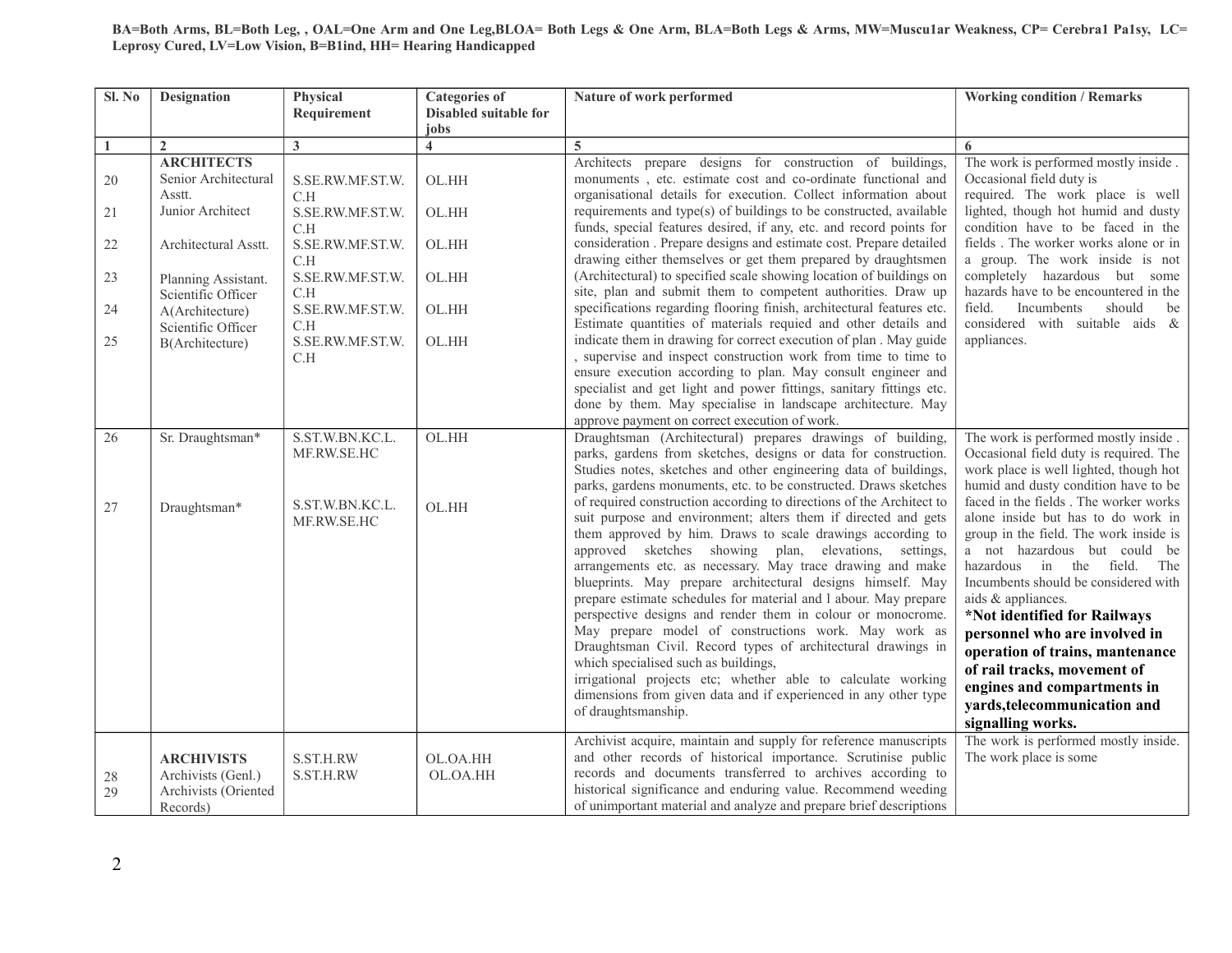| 30<br>31 | Asstt Archivists Gr.I<br>(Oriental Research)<br>Asstt. Archivists Gr.<br>I. $(Gen)$ | S.ST.H.RW<br>S.ST.H.RW                         | OL.OA.HH<br>OL.OA.HH       | of contents of records and documents. Arrange them in<br>chronological order department wise and prepare indices; guides<br>bibliographies and microfilm copies of documents as reference<br>media. Acquire on payment or otherwise, documents of arcival<br>importance from private sources. Safeguard and preserve records<br>cleaning, microfilming etc. Act as consultant to government<br>agencies academic institutions, research scholars by making<br>available information and documents and locating reference<br>materials obtainable elsewhere, prepare compendia on selected<br>subjects relating to public administration for use of<br>administration.                                                                                                                                                                                                                                                  | times dusty. Work is usually done in<br>group in. It does not involve any<br>hazards.                                                                                                                                                                                               |
|----------|-------------------------------------------------------------------------------------|------------------------------------------------|----------------------------|------------------------------------------------------------------------------------------------------------------------------------------------------------------------------------------------------------------------------------------------------------------------------------------------------------------------------------------------------------------------------------------------------------------------------------------------------------------------------------------------------------------------------------------------------------------------------------------------------------------------------------------------------------------------------------------------------------------------------------------------------------------------------------------------------------------------------------------------------------------------------------------------------------------------|-------------------------------------------------------------------------------------------------------------------------------------------------------------------------------------------------------------------------------------------------------------------------------------|
| 32<br>33 | <b>AUDITORS</b><br>Audit (Officer)<br><b>Internal Audit</b><br>Officer              | S.BN.KC.PP.L.MF.<br><b>SE.RW</b><br>S.BN.SE.RW | OA.OL.BL.HH<br>OA.OL.BL.HH | They examine account books and records of business<br>establishments, private institutions, Government or Quasi<br>Government offices for accuracy and completeness of book<br>keeping records and financial statement. Check items of entries in<br>Day Book or journal for correct recording Scrutinise bills,<br>vouchers and relevent entries in cash books. Verify ledger entries<br>against receipts for cash payment. Check totals for proper obser-<br>vance of accounting procedure and ensure that all revenue and<br>expenditure and disbursements are properly authorised, vouched<br>and correctly classified. Report to appropriate authority<br>irregularities in accounts and cases of improper use of Govt.<br>money, improper expenditure etc. May prepare financial<br>statement and final accounts such as profit and loss statements,<br>balance sheets, etc for private and public undertakings. | The work is performed mostly inside<br>in well lighted rooms The workers<br>usually work, alone. Occasional group<br>activity is required. No harards are<br>involved.<br>Incumbents should be considered.<br>with suitable aids $\&$ appliances.                                   |
| 34       | <b>AUTOMOBILE</b><br><b>ENGINEERS</b><br>Shift Transport<br>Engineer                | ST.BN.SE.H                                     | OL.HH                      | They plan, manufacture and repairs of cars, trucks and other<br>motor vehicles. Study of different types of models of automobiles<br>and suggest the types & models best suited to<br>the need of the industry .Prepare estimates and<br>make arrangements for supply of necessary spares. Supervise<br>assembly or repairs work, effect necessary modifications and<br>replacement of parts, get tuning and adjustments done and check<br>repaired vehicle for efficiency and roadworthiness . May<br>specialise in repair of particular type of petrol of diesel vehicles.                                                                                                                                                                                                                                                                                                                                           | The work is mostly performed<br>outside. The work place is hot and<br>humid. Worker usually works in a<br>group. The job is hazardous. The<br>incumbent should be considered with<br>suitable as do & appliances. The HH<br>category person should not be placed<br>in turning job. |
| 35       | <b>AUDIOLOGIST</b>                                                                  | S.ST.W.BN.MF.SE.<br>H.CS.RW.<br>W.ST.BN.MF.H.C | OA .OL.BL.                 | Audiologist does assessment, hearing aid assessment & fitting ear<br>mold, making auditory assessment & intervention May teach<br>under graduate students.                                                                                                                                                                                                                                                                                                                                                                                                                                                                                                                                                                                                                                                                                                                                                             | Work in occasionally groups and<br>alone mostly inside but outside also.<br>Mobility and bilateral hand activities<br>of the person should be adequate.                                                                                                                             |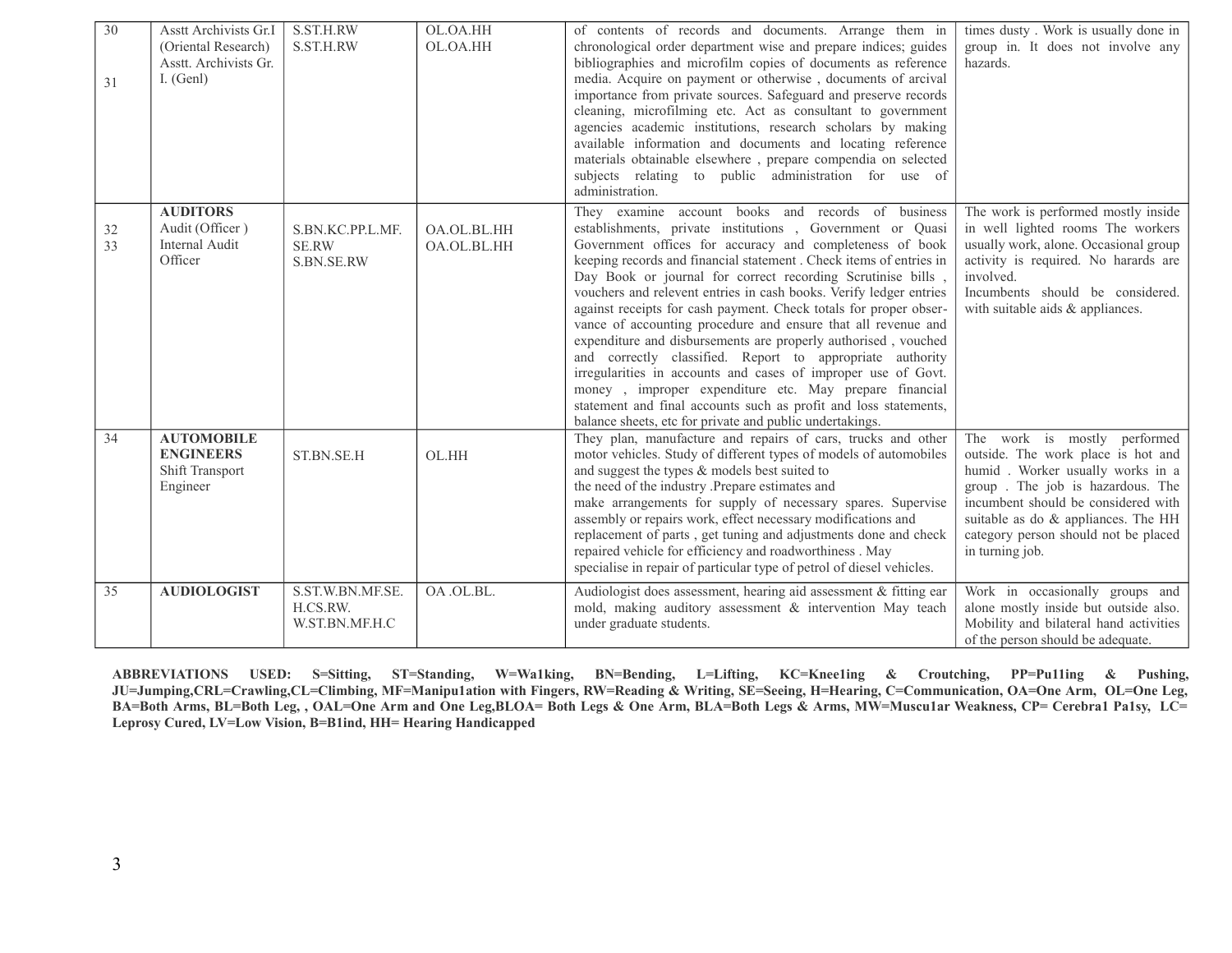|                 | <b>S1. No</b> Designation                                       | Physical<br>Requirement | <b>Categories of Disab1ed suitable</b><br>for jobs | Nature of work performed                                                                                                                                                                                                                                   | <b>Working condition / Remarks</b>                                      |
|-----------------|-----------------------------------------------------------------|-------------------------|----------------------------------------------------|------------------------------------------------------------------------------------------------------------------------------------------------------------------------------------------------------------------------------------------------------------|-------------------------------------------------------------------------|
|                 |                                                                 | 3                       | $\overline{\mathbf{4}}$                            | $\overline{5}$                                                                                                                                                                                                                                             | 6                                                                       |
|                 | <b>ADMINISTRATIVE</b><br><b>OFFICER</b> (Secretaria1<br>$Jr$ .) |                         |                                                    | They organise and control all clerical work in the office, The work is performed mostly                                                                                                                                                                    |                                                                         |
| 36              | Admn. Officer                                                   | S.ST.W.RW.SE.H.C        | OA.OL.OLABL.BLOA.B.LV.HH                           | mark the dark, allot duties of staff, co-ordinate and inside. He usually works alone<br>supervise work of the clerical staff and look after though interaction with subordinates                                                                           |                                                                         |
| 37              | Asstt. Admn. Officer                                            | S.ST.W.RW.SE.H.C        | OA.OL.OLABL.BLOA.B.LV.HH                           | discipline in administrative matters including cases of is actively required. The work place<br>Earned Leave. In subordination, arrangement of office is well lighted It does not involve                                                                  |                                                                         |
| 38              | Asstt. Director (Admn.)                                         | <b>S.ST.W.RW.SE.H.C</b> | OA.OL.OLABL.BLOA.B.LV.HH                           | accommodation furniture, office equipments etc. any hazards. Incumbents Oof OH &<br>Prepare briefs of important administrative matters and HH category should be considered.<br>Parliament questions, attend Departmental meetings.                        | with suitable aids & appliances. The                                    |
| 39              | Section officer                                                 | S.ST.W.RW.SE.H.C        | OA.OL.OLABL.BLOA.B.LV.HH                           |                                                                                                                                                                                                                                                            | incumbert of VH category should be<br>considered<br>with<br>appropriate |
| 40              | Asstt. Manager (Genl.                                           | S.ST.W.RW.SE.H.C        | OA.OL.OLABL.BLOA.B.LV.HH                           |                                                                                                                                                                                                                                                            | software and other appliances                                           |
| 41              | Admn)                                                           | S.ST.W.RW.SE.H.C        | OA.OL.OLABL.BLOA.B.LV.HH                           |                                                                                                                                                                                                                                                            | support.                                                                |
| 42              | Asstt. Manager (Deptt.)                                         | S.ST.W.RW.SE.H.C        | OA.OL.OLABL.BLOA.B.LV.HH                           |                                                                                                                                                                                                                                                            |                                                                         |
| 43              | Asstt. Adm. Oficer                                              | S.ST.W.RW.SE.H.C        | OA.OL.OLABL.BLOA.B.LV.HH                           |                                                                                                                                                                                                                                                            |                                                                         |
| 44              | Jr. Adm. Officer                                                | S.ST.W.RW.SE.H.C        | OA.OL.OLABL.BLOA.B.LV.HH                           |                                                                                                                                                                                                                                                            |                                                                         |
| 45              | Supdt.                                                          | S.ST.W.RW.SE.H.C        | OA.OL.OLABL.BLOA.B.LV.HH                           |                                                                                                                                                                                                                                                            |                                                                         |
| 46              | Office Suptdt.                                                  | S.ST.W.RW.SE.H.C        | OA.OL.OLABL.BLOA.B.LV.HH                           |                                                                                                                                                                                                                                                            |                                                                         |
| 47              | Asstt. Manager (Admn)                                           | S.ST.W.RW.SE.H.C        | OA.OL.OLABL.BLOA.B.LV.HH                           |                                                                                                                                                                                                                                                            |                                                                         |
| $48\,$          | Asstt. Grade Officer                                            | S.ST.W.RW.SE.H.C        | OA.OL.OLABL.BLOA.B.LV.HH                           |                                                                                                                                                                                                                                                            |                                                                         |
| 49              | Exe. Asstt./ Sec. Asst.                                         | S.ST.W.RW.SE.H.C        | OA.OL.OLABL.BLOA.B.LV.HH                           |                                                                                                                                                                                                                                                            |                                                                         |
| 50              | <b>Executive Asstt.</b>                                         | S.ST.W.RW.SE.H.C        | OA.OL.OLABL.BLOA.B.LV.HH                           |                                                                                                                                                                                                                                                            |                                                                         |
|                 | Sr. Executive Asstt.                                            |                         |                                                    |                                                                                                                                                                                                                                                            |                                                                         |
| $\overline{51}$ | Jr. Officer (P & A)                                             | S.ST.W.SE.RW.H          | OA.OL.BL.HH                                        | Provide assistance to the senoir officers in The<br>administration, maintain files and records, carry out considered with suitable aid and<br>work assigned by AGM/DGM/GM, uses computers, appliances as per requirement of the<br>work in office.         | Incumbents<br>should<br>be<br>job.                                      |
| 52              | Junior Officer (HRD)                                            | <b>S.ST.W.RW.SE.H</b>   | OA.OL.BL.HH                                        | Provide assistance to the senoir officers in HRD The incumbents<br>section, maintain files and records, carry out work considered with suitable aid and<br>assigned by AGM/DGM/GM, uses computers, work in appliances as per requirement of the<br>office. | should<br>be<br>iob                                                     |
| 53              | Junior Officer (Bulk &<br>Tanker)                               | <b>S.ST.W.RW.SE.H</b>   | OA.OL.BL.HH                                        | Maintain files and records, carry out work assigned by The<br>AGM/DGM/GM, uses computers, work in office, considered with suitable aid and                                                                                                                 | Incumbents<br>should<br>be                                              |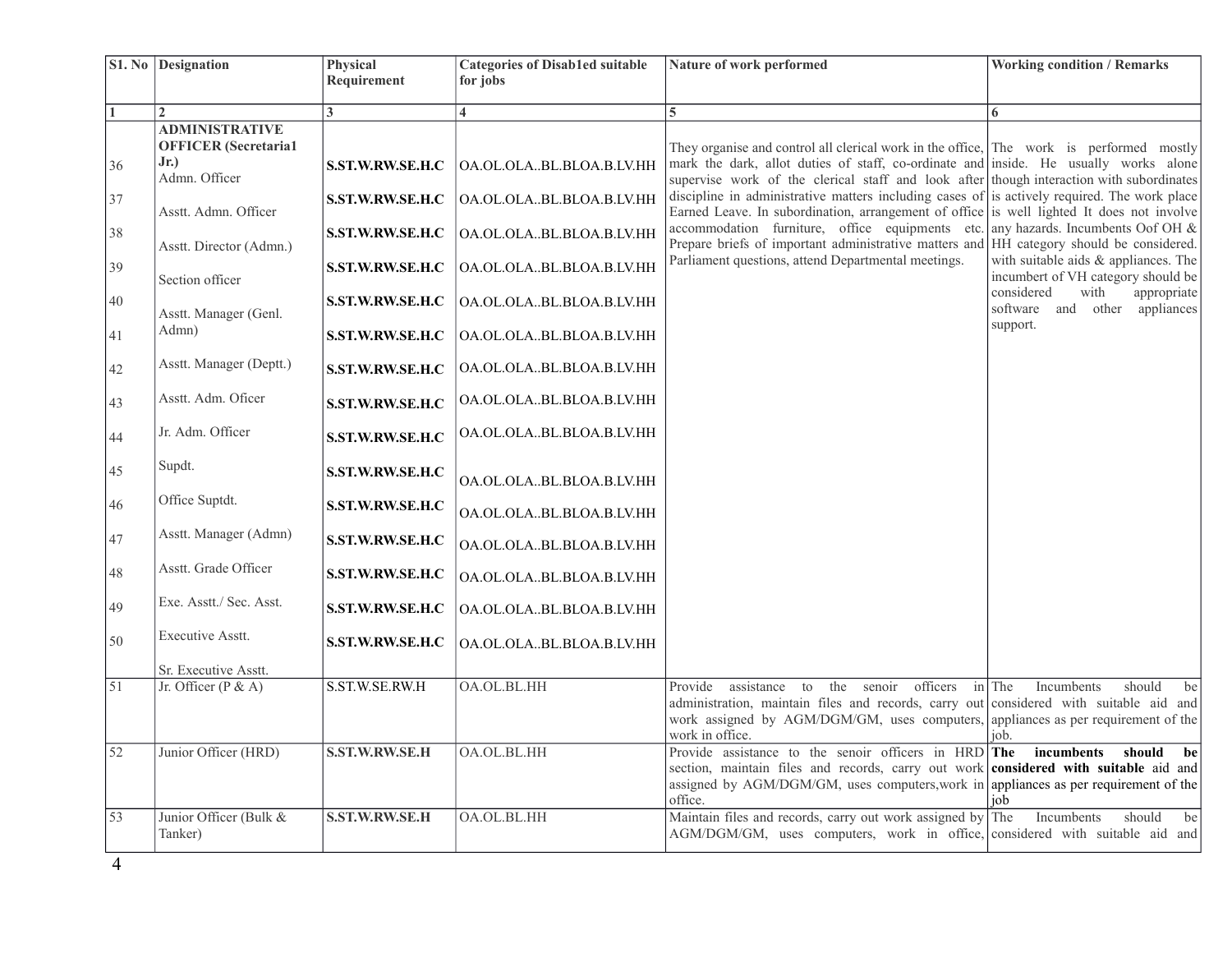|    |                                            |                       |                       | Travel & Accomodation arrangements to fleet staff.                                                                                                                                                                                                                                                                                                                                                                                                                                     | appliances as per requirement of the                                              |
|----|--------------------------------------------|-----------------------|-----------------------|----------------------------------------------------------------------------------------------------------------------------------------------------------------------------------------------------------------------------------------------------------------------------------------------------------------------------------------------------------------------------------------------------------------------------------------------------------------------------------------|-----------------------------------------------------------------------------------|
| 54 | Junior Officer (Purchase &<br>Supply)      | <b>S.ST.W.RW.SE.H</b> | OA.OL.BL.HH           | Maintain files and records, carry out work assigned by Incumbents should be considered.<br>$AGM/DGM/GM$ , uses computers, work in office, with suitable aids $&$ appliances.<br>Drafting work. They take dication in shorthand and                                                                                                                                                                                                                                                     |                                                                                   |
| 55 | PA/PS to GM/Executive<br>Director/C $&$ MD | S.ST.W.RW.SE.H        | OA.OL.BL. <b>B.LV</b> | transcribe then using typewriter. Receive and open mail VH neds to be supplemented with<br>and submit it to superiors for information and further Dictaphone/Digital telephone etc.<br>action. Maintain diary to note time , date, and place of Incumbents of VH category<br>meeting and other engagement for empolyer or the should be considered with<br>superoir of engagements and accompany him if<br>required. Attend to routine enquires in persons in<br>writing or over phone | appropriate software support<br>supplemented with<br>dictaphone/digitalphone etc. |
| 56 | <b>DISTT. EDUCATION</b><br><b>OFFICER</b>  | S.ST.BN.SE.RW         | OL.OA.BL.MW.B.LV.HH   | Distt. Education Officer functions as Distt. Govt. Deptt. The work is performed both inside<br>dealing with specified matters such as education, serves $\&$ outside. Works alone and in<br>as head of Distt., Advises Govt. on matter of Policy & $\gamma$ group. No hazards are involved.<br>Administration, organise and direct work of Deptt.,<br>supervises $\&$ executes $\&$ implements policies and<br>decisionss, Acts, Rules & Regulations                                   |                                                                                   |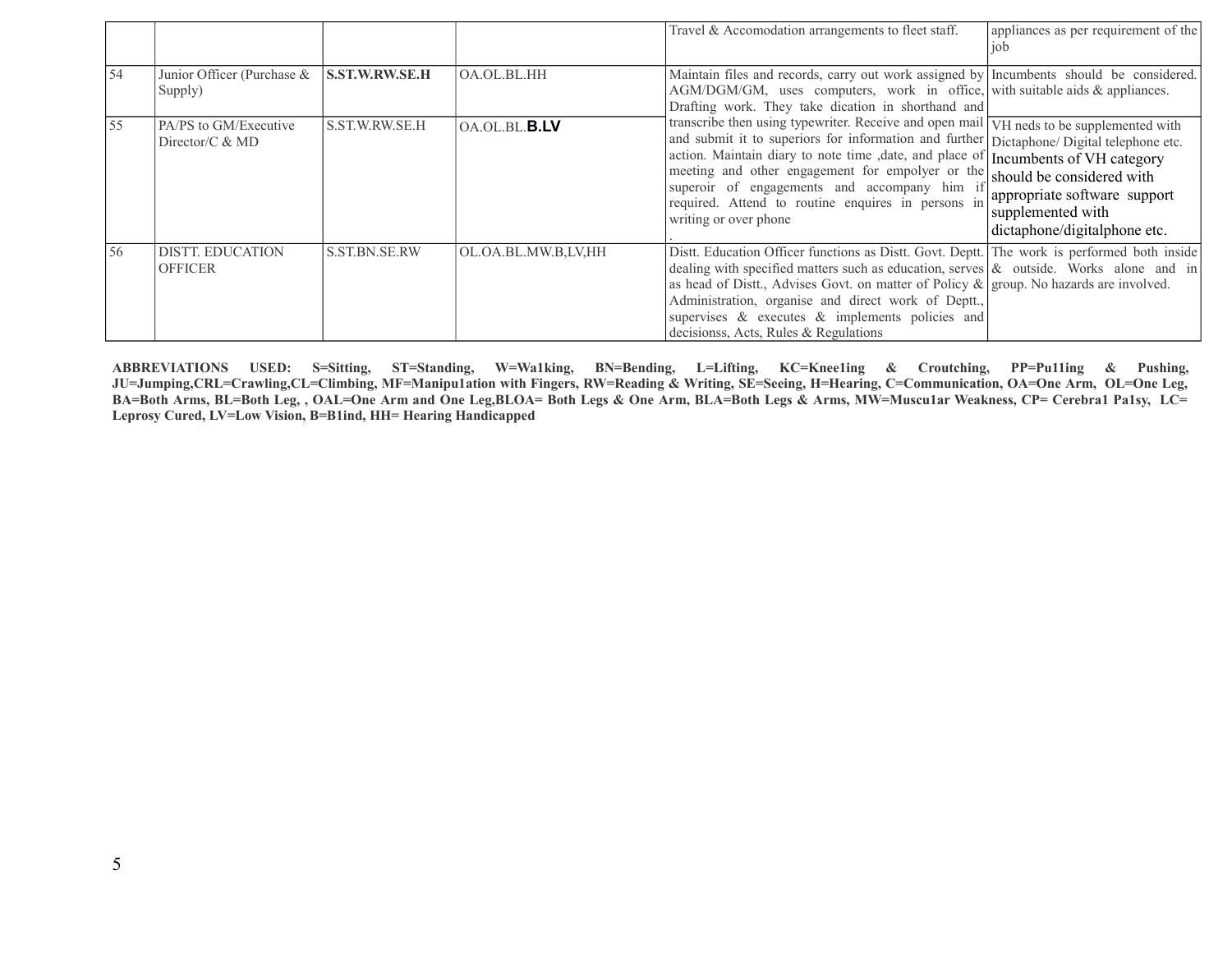| Sl. No       | <b>Designation</b>                               | Physical<br>Requirement | <b>Categories of Disabled</b><br>suitable for jobs | Nature of work performed                                                                                                                                                                                                                                                                                                                                                                                                                                                                                                                                                                                                                                                                                                                                                                                                                                                                                                                                                                                                                                                                                                                                                                                                                                                                                                                                                                                                                                                                                                 | <b>Working condition / Remarks</b>    |
|--------------|--------------------------------------------------|-------------------------|----------------------------------------------------|--------------------------------------------------------------------------------------------------------------------------------------------------------------------------------------------------------------------------------------------------------------------------------------------------------------------------------------------------------------------------------------------------------------------------------------------------------------------------------------------------------------------------------------------------------------------------------------------------------------------------------------------------------------------------------------------------------------------------------------------------------------------------------------------------------------------------------------------------------------------------------------------------------------------------------------------------------------------------------------------------------------------------------------------------------------------------------------------------------------------------------------------------------------------------------------------------------------------------------------------------------------------------------------------------------------------------------------------------------------------------------------------------------------------------------------------------------------------------------------------------------------------------|---------------------------------------|
| $\mathbf{1}$ |                                                  |                         | 4                                                  | 5                                                                                                                                                                                                                                                                                                                                                                                                                                                                                                                                                                                                                                                                                                                                                                                                                                                                                                                                                                                                                                                                                                                                                                                                                                                                                                                                                                                                                                                                                                                        |                                       |
| 57           | Asst. Director (Cold S.ST.BN.MF.PP.L<br>Storage) | .RW.SE.C                | OA.OL                                              | They are responsible for the availbility of various goods The work is performed mostly inside.<br>required in their office section, factory, etc, and also for their Occasional visits to the market are<br>proper supply to the actual users. They make assessment of the required. Work place is well lighted, it<br>quantity of different items required at specified intervals on the does not involve any hazards. The<br>basis of information provided by the actual users. They discuss incumbents should be?<br>and settle terms and conditions. Ensure that goods supplied<br>conform to the agreed standards. Arange for proper storage of<br>goods including spraying of pesticides to kill white ants, rats,<br>etc. in case of perishable goods. May maintain proper accounts<br>of purchase and supplies. May look after general administartion<br>of the stores department and be administrative incharge of the<br>junior stores staff.                                                                                                                                                                                                                                                                                                                                                                                                                                                                                                                                                                  |                                       |
| 58           | <b>ARTISTS</b>                                   | S.ST.BN.H.SE.RW         | OL.OA.BL.HH                                        | They prepare designs for advertising articles or draw The work is performed mostly inside.<br>illustrations for books magazines, posters, charts, hoardings Work place is well lighted and<br>etc. in suitable columns. Study specifications and discuss comfortable. No hazards are involved.<br>details with superiors. Determine subject matter in consultation<br>with client and draw designs and sketches with or without<br>colour to desired effect. Execute approved design in required<br>medium such as paints oils, water colour etc.                                                                                                                                                                                                                                                                                                                                                                                                                                                                                                                                                                                                                                                                                                                                                                                                                                                                                                                                                                        |                                       |
| 59           | PGT                                              |                         | S.ST.W.BN.RW.SE.H. OA.OAL.OL.BL.B.LV               | Primary School Teacher teaches students of primary or The work is performed mostly inside<br>elementary school in all subject, such as reading, writing, in group. The work place is well<br>arithmetic, language, history and geography. Teaches all lighted. Incumbents need to be<br>specified subjects according to prescribed time-schedule, allots considered with suitable aids &<br>and corrects homework. Conducts tests and examinations and appliances. The teaching in subject<br>prepares examination results. Maintains school registers and like Art, Painting manual craft,<br>record of attendance, collects fees and submits accounts<br>to office. May conduct extracurricular activities such as cuity and colour vision.<br>hobbies, sports, dramatics, etc. Is designated as Headmaster,<br>Primary School if incharge of school and responsible for<br>executing school's educational programme. Record subjects<br>and medium in which able to teach; experience of<br>administrative work; extracurricular activities; and teacher's<br>training certificate possessed. Art Teacher, instructs school<br>students in art subjects such as drawings and painting.<br>Demonstrate to pupils methods and techniques of using<br>drawing material such as brushes, scale, pencils and colours.<br>Instructs them in model drawing in pencil and crayons, and<br>painting of objects, landscapes plant life, murals, etc. Observes<br>their work and makes corrections. May organise art exhibitions | Mathmetics etc requires good visual a |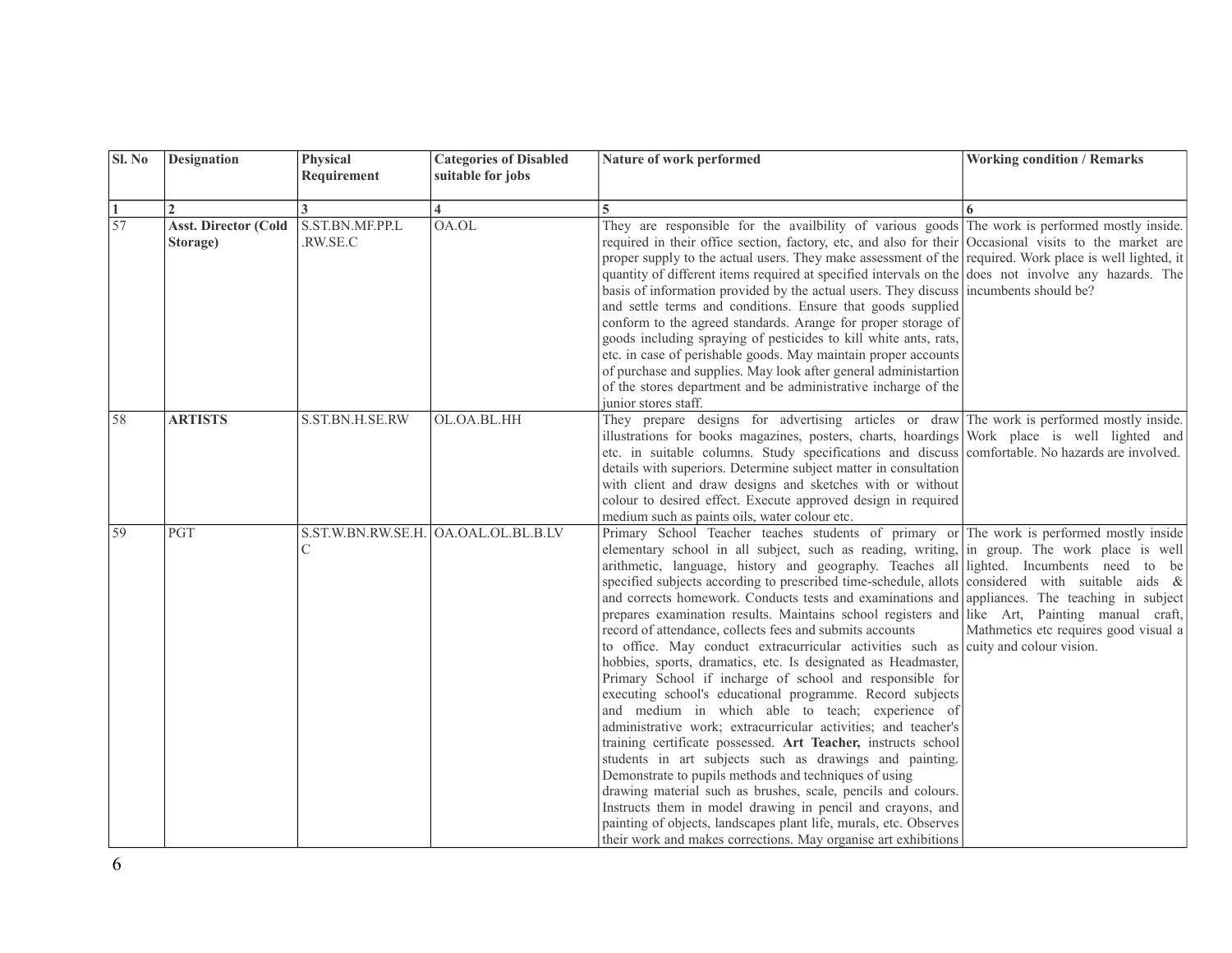| Sl. No | <b>Designation</b> | <b>Physical</b><br>Requirement | <b>Categories of Disabled</b><br>suitable for jobs | Nature of work performed                                                                                                                                                                                                                                                                                                                                                                                                                                                                                                                                                                                                                                                                                                                                                                                                                                                        | <b>Working condition / Remarks</b> |
|--------|--------------------|--------------------------------|----------------------------------------------------|---------------------------------------------------------------------------------------------------------------------------------------------------------------------------------------------------------------------------------------------------------------------------------------------------------------------------------------------------------------------------------------------------------------------------------------------------------------------------------------------------------------------------------------------------------------------------------------------------------------------------------------------------------------------------------------------------------------------------------------------------------------------------------------------------------------------------------------------------------------------------------|------------------------------------|
|        |                    |                                |                                                    |                                                                                                                                                                                                                                                                                                                                                                                                                                                                                                                                                                                                                                                                                                                                                                                                                                                                                 |                                    |
|        |                    |                                |                                                    | Record specialisation in various fields of painting such as<br>portrait painting, composition painting, mural painting;<br>whether worked as active painter or sculpture; knowledge of<br>history of art and art appreciation. Craft Instructor gives<br>instructions to students in schools and training<br>institutions in manual crafts such as carpentry, tailoring,<br>weaving, book binding, black smithy etc. Imparts theoretical<br>instructions in use of tools, mechanical drawings, blueprint<br>reading and related subjects; gives demonstrations of process<br>and operation in workshop; supervises and guides students in<br>their practical work. Looks after stores, equipment and tools<br>Record specialisation in any particular craft such as carpentry,<br>tailoring, weaving, etc.; trainings received and ability to<br>maintain stores and equipment. |                                    |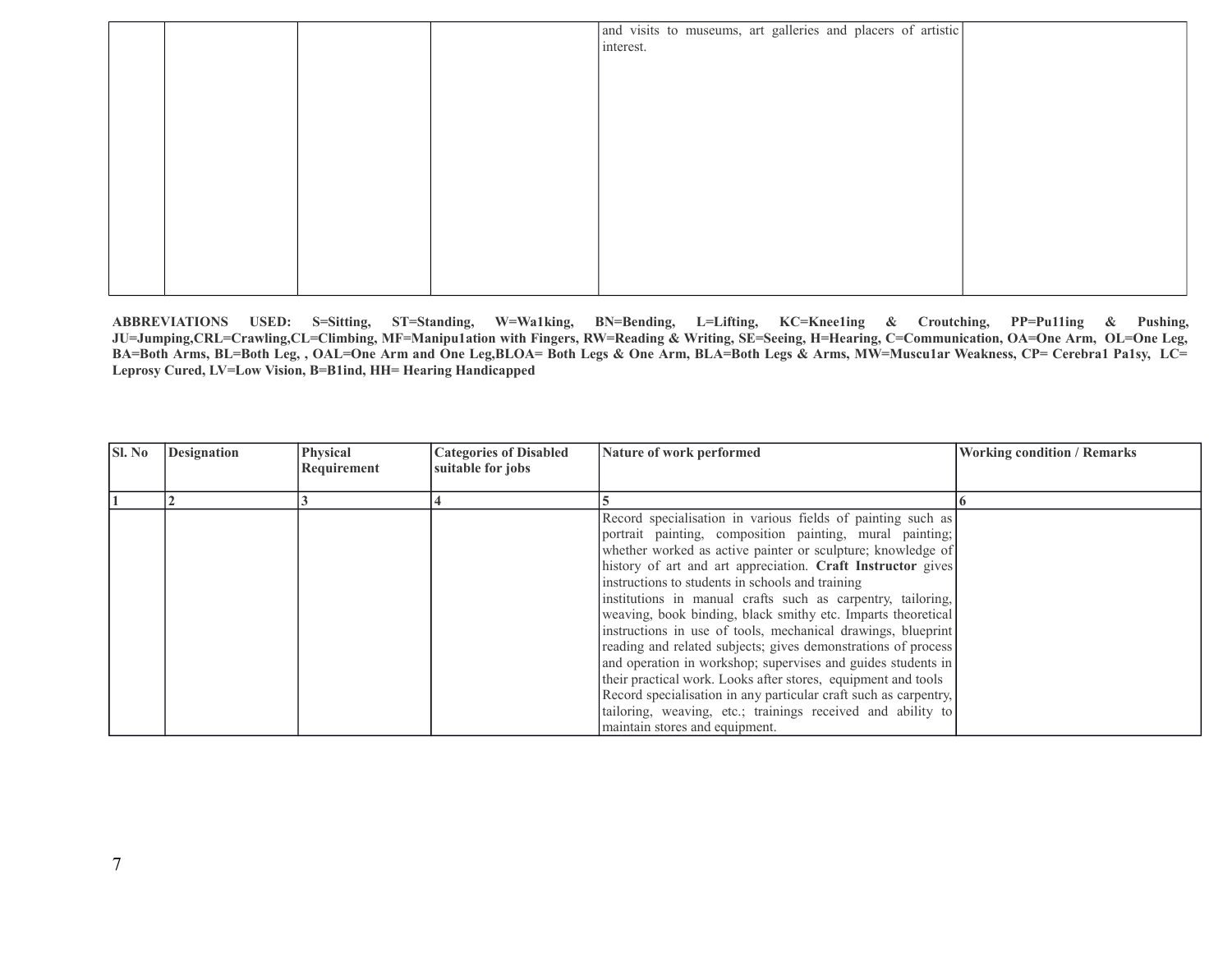| 60 | Advertisement      | S, ST, W, SE, RW, | OL.OA.BL. MW.HH | Advertisement Writer; Copywriter composes wording of The work is mostly performed inside and         |
|----|--------------------|-------------------|-----------------|------------------------------------------------------------------------------------------------------|
|    | Writer; Copywriter |                   |                 | advertisement, either in descriptive style or in form of outside. The work place is well lighted, it |
|    |                    |                   |                 | slogans, captions, etc., for popularising particular product or does not involve any hazards. The    |
|    |                    |                   |                 | establishment. Receives advertisement matter from customer. incumbents should be considered with     |
|    |                    |                   |                 | Writes descriptive matter or slogans in attractive form to appropriate aids of appliances.           |
|    |                    |                   |                 | advertise merits of product or establishment. Record                                                 |
|    |                    |                   |                 | languages in which able to write; specialisation in writing                                          |
|    |                    |                   |                 | advertisement for product or establishment; experience of                                            |
|    |                    |                   |                 | drawing sketches etc.                                                                                |
|    | <b>CHEMICAL</b>    |                   |                 | They direct and supervise operations of chemical plants and The work is performed mostly inside      |
|    | <b>ENGINEERS</b>   |                   |                 | equipments for dissolving, filtration evaporation, Work place is mostly hot, humid,                  |
| 61 | Foreman            | ST.BN.SE.RW.H.C   | <b>OA</b>       | concentration combination, odourous and noisy,<br>dehydration.<br>reduction.                         |
| 62 | Asstt. Foreman     | ST.BN.SE.RW.H.C   | <b>OA</b>       | crystallization and all other unit operation for manufacture of Planning jobs are not hazardous. The |
|    |                    |                   |                 | heavy chemicals, fine chemicals etc. according so workers work in a group on operation jobs          |
|    |                    |                   |                 | specifications. Study existing process or equipment used , and alone on planning jobs. Incumbents    |
|    |                    |                   |                 | their efficiency and production level combination, should be considered with suitable aids $\&$      |
|    |                    |                   |                 | crystallization and all other unit operation for manufactures appliances.                            |
|    |                    |                   |                 | Conduct research into principles of chemistry, physics,                                              |
|    |                    |                   |                 | thermodynamics etc. to develop new process and to improve                                            |
|    |                    |                   |                 | new design of of equipmwent for increasing efficiency of                                             |
|    |                    |                   |                 | production. Supervise installation of equipment for production                                       |
|    |                    |                   |                 | on commercial scale. Study chemical characteristics of                                               |
|    |                    |                   |                 | chemicals or chemical products such as acids, rayons, dyes                                           |
|    |                    |                   |                 | developed in laborateries and devices processed and                                                  |
|    |                    |                   |                 | equipment for their manufactures Design, construct and study                                         |
|    |                    |                   |                 | operations of pilot plant to test efficiency of process before                                       |
|    |                    |                   |                 | construction of full size equipment. Plan layout of plant to                                         |

| <b>Sl. No</b> | <b>Designation</b>            | <b>Physical</b><br>Requirement     | <b>Categories of Disabled</b><br>suitable for jobs | Nature of \work performed                                                                                                                                                                                                                                                                                                                                                                                                                                                                                     | <b>Working condition / Remarks</b> |
|---------------|-------------------------------|------------------------------------|----------------------------------------------------|---------------------------------------------------------------------------------------------------------------------------------------------------------------------------------------------------------------------------------------------------------------------------------------------------------------------------------------------------------------------------------------------------------------------------------------------------------------------------------------------------------------|------------------------------------|
|               |                               |                                    |                                                    |                                                                                                                                                                                                                                                                                                                                                                                                                                                                                                               |                                    |
| 63<br>64      | Foreman Gr I<br>Foreman Gr II | ST.BN.SE.RW.H.C<br>ST.BN.SE.RW.H.C | OA.OL.HH<br>OA.OL.HH                               | obtain maximum operating efficiency and supervise<br>installation of equipment. Supervise and coordinate activities<br>of workers to ensure efficient treatment of raw materials by<br>chemicals mechanical and other means. Assist E.W.S engineer<br>collect engineering data for estimates, prepare rough drawing,<br>supervising all works under his charge. Arrange for the<br>materials, purchasing them from stores, issue materials to<br>contractors etc. Keep all materials and tools in his custody |                                    |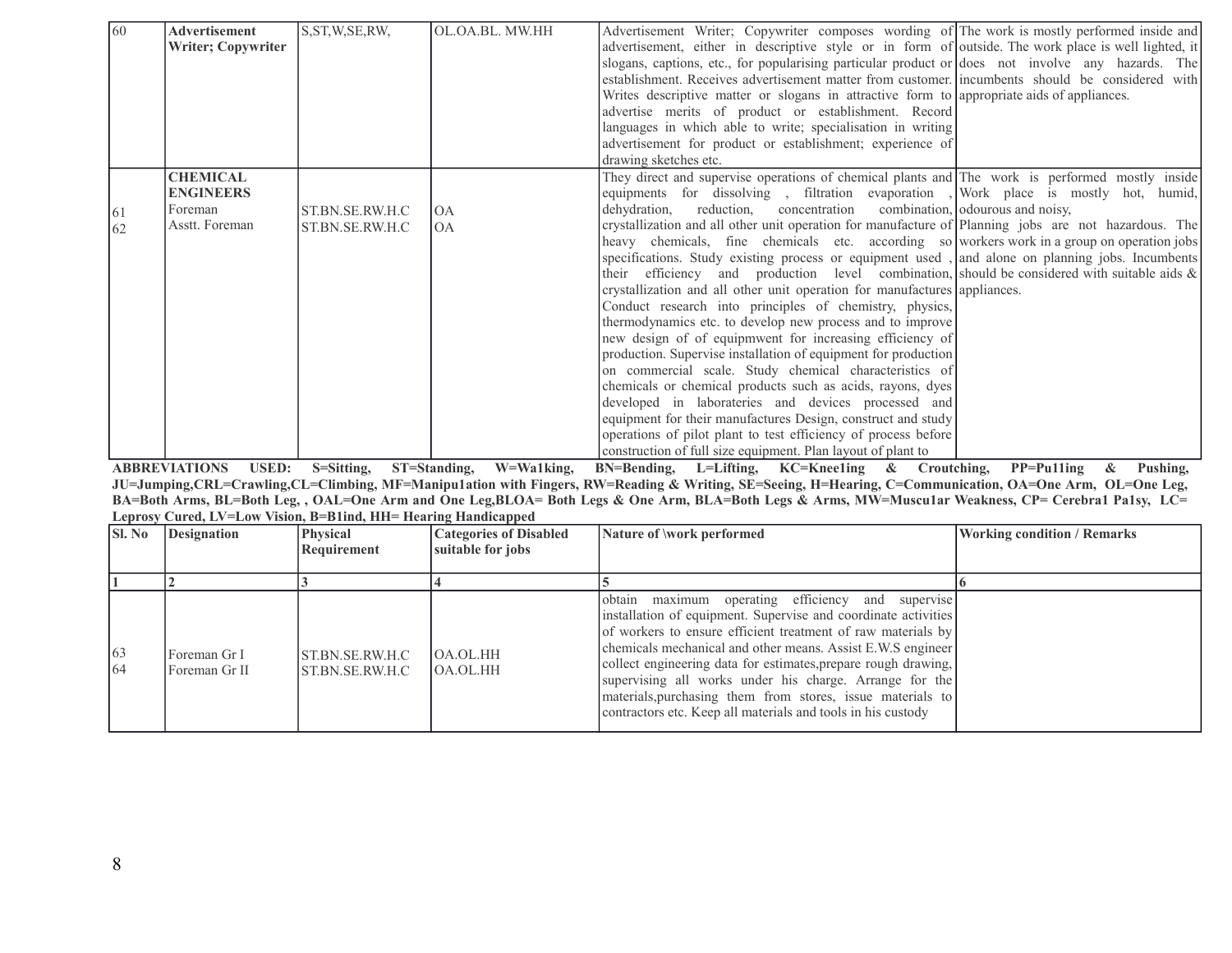| 65<br>66 | <b>CHEMIST</b><br>Jr. Chemist<br>Jr. Quality Controller | S.ST.W.BN.MF.SE.<br><b>RW</b><br>S.ST.W.BN.MF.SE.<br><b>RW</b> | <b>OA.OL.OAL .HH</b><br>OA.OL.OALHH | Junior Chemists who specialize in dispensing drugs Work in calm and quite enviroment with<br>prescribed by physicians and providing information to good light condition.<br>patients about their side effects and use. Junior Chemists must<br>understand the composition of medicines, as well as the laws<br>that regulate their manufacture and sale. They store<br>medicines, keeping them safe, pure, and effective. They are<br>required by law to maintain records of the drugs they handle.<br>Quality controller is responsible for maintaining the<br>quality and reliability of products and services. Quality<br>controller inspects and tests products at various stages<br>in the production process. They establish testing<br>procedures to determine a product's dimensions and its<br>mechanical, electrical, or chemical characteristics | Work in calm and quite environment with<br>good light condition                                                                                                     |
|----------|---------------------------------------------------------|----------------------------------------------------------------|-------------------------------------|-------------------------------------------------------------------------------------------------------------------------------------------------------------------------------------------------------------------------------------------------------------------------------------------------------------------------------------------------------------------------------------------------------------------------------------------------------------------------------------------------------------------------------------------------------------------------------------------------------------------------------------------------------------------------------------------------------------------------------------------------------------------------------------------------------------------------------------------------------------|---------------------------------------------------------------------------------------------------------------------------------------------------------------------|
| 67       | <b>CIVIL ENGINEER</b><br>Asstt. Engineer*               | S.ST.W.BN.L.PP.KC.<br>MF.RW.SE.H.C                             | OL.OA.HH                            | They plan, organise and supervise conctruction and repairs of The work is performed both inside and<br>buildings, highways, dams, barrages, canals, bridges, outside. Workplace is often hot and dusty.<br>aerodromes, towers, laying of pipe lines, railway tracks, etc. Jobs in the fields are hazardous but                                                                                                                                                                                                                                                                                                                                                                                                                                                                                                                                              |                                                                                                                                                                     |
| 68       | Scientific Officer A<br>(Civil Engineer)                | S.ST.W.BN.L.PP.KC.<br>MF.RW.SE.H.C                             | OL.OA.HH                            | Prepare or get sketches plants and projects prepared by designing work in office does not involve<br>Architectect according to the requirement of Authority any hazards. The workers work alone in<br>concerned. Visits areas for preliminary survey selection site the offfice and in a group in the fields.<br>and collection of necessary data such as measurements soil Mobility and bilateral hand activities<br>conditions availability of materials, labours etc. Prepare should be adequate Incumbents should be                                                                                                                                                                                                                                                                                                                                    |                                                                                                                                                                     |
| 69       | Scientific Officer<br>B(Civil ngineer)                  | S.ST.W.BN.L.PP.KC.<br>MF.RW.SE.H.C                             | OL.OA.HH                            | design details, detailed drawing estimates of cost of assistance considered with suitable<br>of Draughtmens Civil or themselves and get approved by their appliances.<br>clients or authority concerned. Arrange for required materials <b>*Not identified</b><br>machinery labours and comencement of work at site. Ensure                                                                                                                                                                                                                                                                                                                                                                                                                                                                                                                                 | aids $\&$<br>Railways<br>for<br>personnel (except OL Category)                                                                                                      |
| 70       | Jr.Engineer(Civil)*                                     | S.ST.W.BN.L.PP.KC.<br>MF.RW.SE.H.C                             | OL.OA.HH                            | correct execution of work according o specification at every<br>stage of Progress Check at site measurement taken by<br>overseer for preparation and payment of bills. Inspect and<br>examine structure completion of work to ensure its conformity<br>with prescribed specifications. May draw sketches and plan<br>themselves. May call for tenders and award work to one or<br>more contractor, May undertake maintainance development or signalling works.<br>remodelling work.                                                                                                                                                                                                                                                                                                                                                                         | who are involved in operation of<br>trains, mantenance of rail tracks,<br>of<br>engines<br>movement<br>and<br>compartments<br>in<br>yards, telecommunication<br>and |

| Sl. No | <b>Designation</b> | <b>Physical Requirement</b> | Categories of<br><b>Disabled suitable</b><br>for jobs | Nature of work performed | <b>Working condition / Remarks</b> |
|--------|--------------------|-----------------------------|-------------------------------------------------------|--------------------------|------------------------------------|
|        |                    |                             |                                                       |                          |                                    |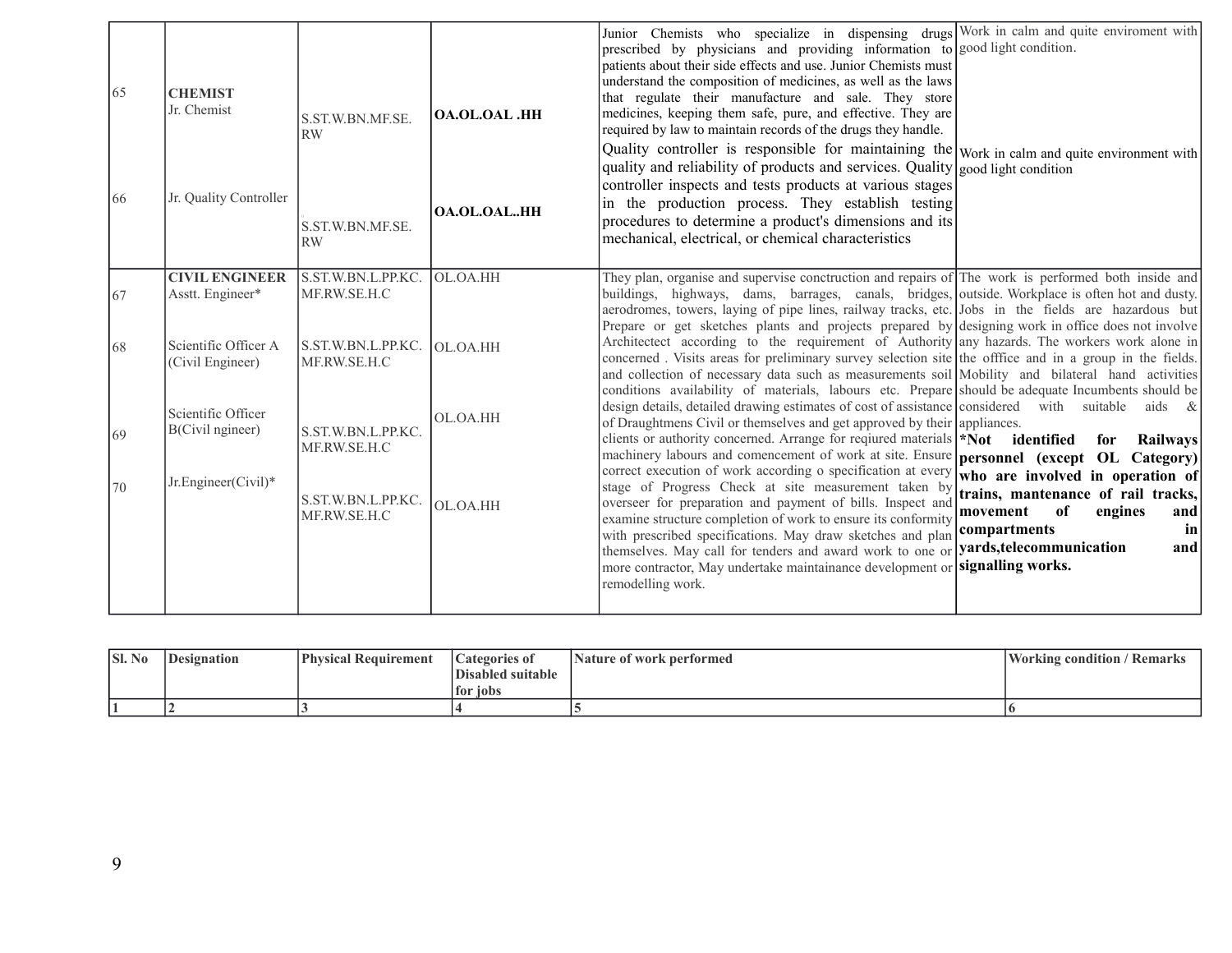|    | <b>CANTEEN</b>                                       |                    |                |                                                                                                                                                                                                                                                                                                                                                                                                                                                                                                                                                                                                                                                                                                                                                                                                                                                                                                                                                                                                                                                                                                                                                                                                                                                                                                                                                                                                                                                                                                                                  | Incumbents should be considered |
|----|------------------------------------------------------|--------------------|----------------|----------------------------------------------------------------------------------------------------------------------------------------------------------------------------------------------------------------------------------------------------------------------------------------------------------------------------------------------------------------------------------------------------------------------------------------------------------------------------------------------------------------------------------------------------------------------------------------------------------------------------------------------------------------------------------------------------------------------------------------------------------------------------------------------------------------------------------------------------------------------------------------------------------------------------------------------------------------------------------------------------------------------------------------------------------------------------------------------------------------------------------------------------------------------------------------------------------------------------------------------------------------------------------------------------------------------------------------------------------------------------------------------------------------------------------------------------------------------------------------------------------------------------------|---------------------------------|
| 71 | Sr Canteen Incharge                                  | S.ST.W.MF.RW.SE.HC | OA.OL.BL.LV    | To organize and supervise within authority delegated, efficient utilization of with suitable aids/appliances<br>concerned with the providing of relevent services, under the board guidance                                                                                                                                                                                                                                                                                                                                                                                                                                                                                                                                                                                                                                                                                                                                                                                                                                                                                                                                                                                                                                                                                                                                                                                                                                                                                                                                      |                                 |
| 72 | Canteen Incharge                                     | S.ST.W.MF.RW.SE.HC | OA.OL.BL.LV    | of directors and chief executives and in consulation with managers of other<br>departments or sections which are concerned with the provision of                                                                                                                                                                                                                                                                                                                                                                                                                                                                                                                                                                                                                                                                                                                                                                                                                                                                                                                                                                                                                                                                                                                                                                                                                                                                                                                                                                                 |                                 |
| 73 | Suptd. Catering                                      | S.ST.W.MF.RW.SE.HC | OA.OL.BL.LV,HH | accomodation, catering and related services.                                                                                                                                                                                                                                                                                                                                                                                                                                                                                                                                                                                                                                                                                                                                                                                                                                                                                                                                                                                                                                                                                                                                                                                                                                                                                                                                                                                                                                                                                     |                                 |
| 74 | Sr Public Health<br>Inspector                        | S.ST.W.MF.RW.SE.HC | OA.OL.BL.LV,HH |                                                                                                                                                                                                                                                                                                                                                                                                                                                                                                                                                                                                                                                                                                                                                                                                                                                                                                                                                                                                                                                                                                                                                                                                                                                                                                                                                                                                                                                                                                                                  |                                 |
| 75 | Sr. Supervisor                                       | S.ST.W.MF.RW.SE.HC | OA.OL.BL.LV    |                                                                                                                                                                                                                                                                                                                                                                                                                                                                                                                                                                                                                                                                                                                                                                                                                                                                                                                                                                                                                                                                                                                                                                                                                                                                                                                                                                                                                                                                                                                                  |                                 |
| 76 | Sr. Time Keeper                                      | S.ST.W.MF.RW.SE.HC | OA.OL.BL.LV    |                                                                                                                                                                                                                                                                                                                                                                                                                                                                                                                                                                                                                                                                                                                                                                                                                                                                                                                                                                                                                                                                                                                                                                                                                                                                                                                                                                                                                                                                                                                                  |                                 |
| 77 | <b>COMMERCIAL</b><br><b>ARTISTS</b><br>Layout Artist | S.ST.MF.RW.SE.C    | OA.OL.BL.HH    | They prepare designs for advertising articles or draw illustrations for books The work is performed mostly<br>book-jacket, magazines, posters, charts, hoardings etc. in suitable columns. inside. The work place is well<br>Study specification and details with superiors, determine subject matter lighted and comfortable. No<br>consultation with concerned officers and draw designs and sketches with hazards are involved.<br>without colours to desired effect. Execute approved design in required<br>medium such as paints, oils, water colour etc.                                                                                                                                                                                                                                                                                                                                                                                                                                                                                                                                                                                                                                                                                                                                                                                                                                                                                                                                                                   |                                 |
| 78 | <b>COUNSELLOR</b>                                    | S.ST.W.BNRW.SE.HC  | OA.OL.BL       | Teacher/Counsellor guides or counsels individuals in various problems such The work is performed mostly<br>as educational, vocational, personal etc., and guides and coordinates inside. The work place is well<br>activities of career masters in schools. Collects educational, occupational, lighted and comfortable. No<br>employment, social and related information and studies relevant details of hazards are involved.<br>clients obtained from them and other sources. Administers tests of<br>intelligence, aptitudes, interests, personality traits etc. for obtaining data<br>about individuals to be guided. Collects and studies information relating to<br>environment involved in individual's adjustment. Interviews various<br>persons for collecting information and counsels individuals needing such<br>assistance accordingly, employing suitable techniques. Conducts group-<br>guidance activities to serve various purposes of counselling. Carries out<br>follow up studies on individuals guided, to render further assistance, and to<br>evaluate guidance programme. Keeps himself abreast of guidance<br>programmes in schools and coordinates their activities to ensure uniformity.<br>May guide Career Masters and conduct research and surveys for purposes<br>relevant to counselling. Record type and duration of training obtained; type<br>of problems in which specialised such as personal, vocational, educational,<br>social, etc; types of guidance activities in which specialized. |                                 |
| 79 | <b>COMMENTATOR</b><br>(Motion Picture)               | S.ST.RW.SE.HC      | BL.OL.OA       | Commentator (Motion Picture) gives running commentary to interpret or to The work is mostly performed<br>describe visuals of motion picture. Obtains general background of material inside and outside. The work<br>to be covered. Studies narration, sees film to grasp subject, visuals and place is well lighted it does not<br>mood. Narrates events, synchronising commentary visuals using trained involve any hazards.<br>voice and tone to suit subject and mood. Dramatises narration under<br>guidance of Director Theatrical by infusing emotional effects in tone and in<br>harmony with                                                                                                                                                                                                                                                                                                                                                                                                                                                                                                                                                                                                                                                                                                                                                                                                                                                                                                                             |                                 |

**ABBREVIATIONS USED: S=Sitting, BN=Bending, SE=Seeing, RW=Reading & Writing, C=Communication MF=Manipulation by Fingers, PP=Pulling & Pushing, L=Lifting, KC=Kneeling & Croutching, ST=Standing, W=Walking, BLA=Both Legs & Arms, BA=Both Arms, OL=One Leg, BL=Both Leg, OA=One Arm, OAL=One Arm and One Leg, B=Blind, LV=Low Vision, H=Hearing. MW=Muscular Weakness, OH= Orthopaedically Handicapped, CP= Cerebral Palsy, LC= Leprosy Cured, VH= Visually Handicapped, HH= Hearing Handicapped**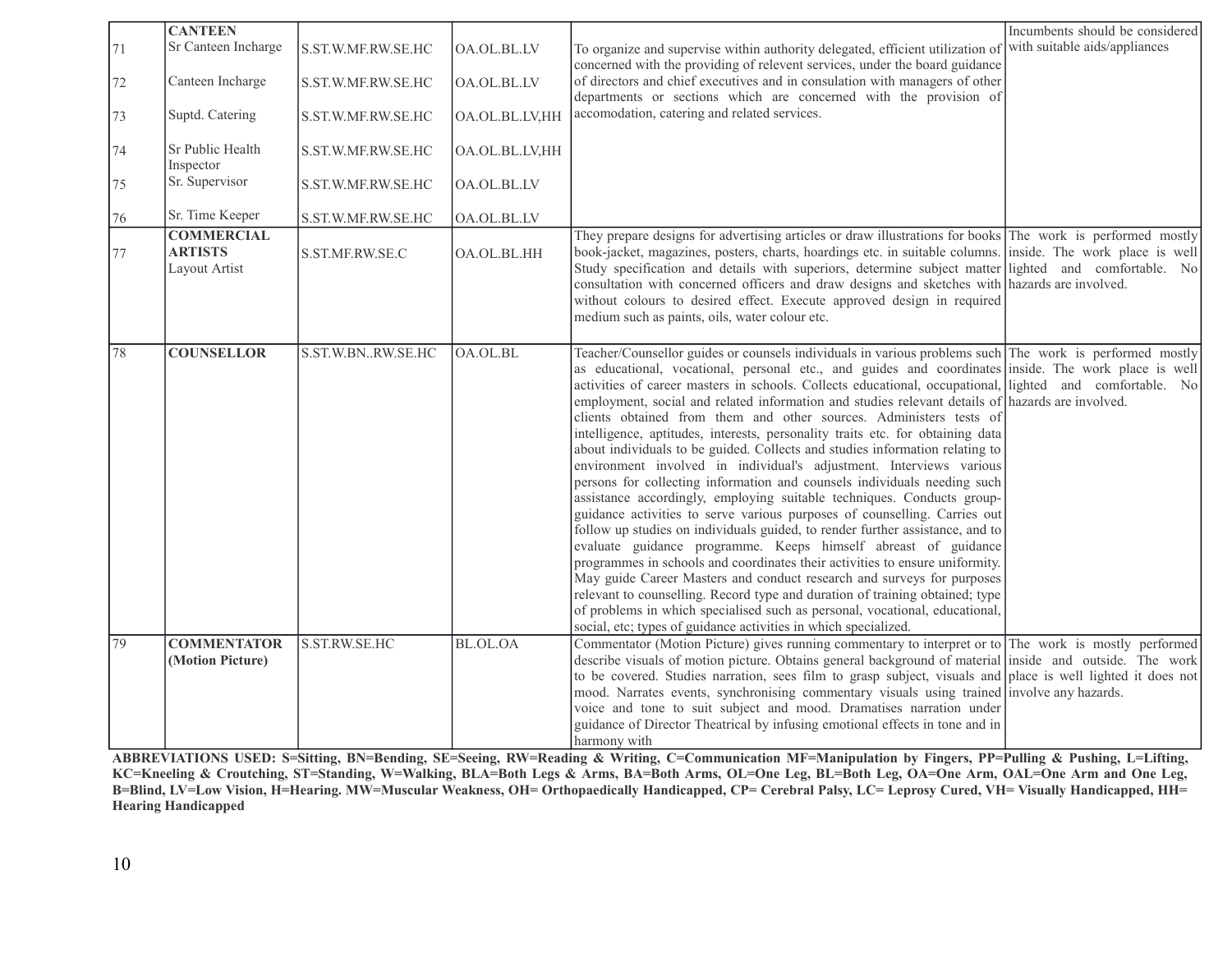| Sl. No                           | <b>Designation</b>                                                                                                                                                                          | Physical<br>Requirement                                                          | Categories of<br>suitable for jobs | Disabled Nature of work performed                                                                                                                                                                                                                                                                                                                                                                                                                                                                                                                                                                                                                                                                                                                              | <b>Working condition / Remarks</b>                                                                                                                                                                                                                                                                                                                                                      |
|----------------------------------|---------------------------------------------------------------------------------------------------------------------------------------------------------------------------------------------|----------------------------------------------------------------------------------|------------------------------------|----------------------------------------------------------------------------------------------------------------------------------------------------------------------------------------------------------------------------------------------------------------------------------------------------------------------------------------------------------------------------------------------------------------------------------------------------------------------------------------------------------------------------------------------------------------------------------------------------------------------------------------------------------------------------------------------------------------------------------------------------------------|-----------------------------------------------------------------------------------------------------------------------------------------------------------------------------------------------------------------------------------------------------------------------------------------------------------------------------------------------------------------------------------------|
|                                  | $\overline{2}$                                                                                                                                                                              |                                                                                  |                                    | 5                                                                                                                                                                                                                                                                                                                                                                                                                                                                                                                                                                                                                                                                                                                                                              | 6                                                                                                                                                                                                                                                                                                                                                                                       |
| 80<br>81                         | <b>Dy.DEVELOPMEN</b><br><b>T OFFICER</b><br>Dv.<br><b>OFFICER</b>                                                                                                                           | S.ST.SE.RW.H.C<br>EDUCATION S.ST.SE.RW.H.C                                       | OA.OL.BL,B,LV,HH                   | mood and tempo of visuals. May himself write commentary.<br>Record types of films and languages in which able to give<br>commentary.<br>Organises $\&$ directs work of the Deptt., supervises and, The work is performed mostly inside. The<br>execute $\&$ implements education programs in liaison with work place is well lighted.<br>Distt., Education Officer, supervise education schemes in the<br>schools.                                                                                                                                                                                                                                                                                                                                             |                                                                                                                                                                                                                                                                                                                                                                                         |
| 82                               | <b>DRAUGHTSMAN</b><br>SR.                                                                                                                                                                   | S, ST, W, BN, KC, L,<br>MF, RW, SE                                               | OA*, OL, HH*                       | They prepare drawings of buildings, highways, dams, The work is performed inside in well<br>machines, plants, etc. from sketches, designs or data for lighted rooms as well as in fields. Workers<br>purpose of construction, alteration, manufacture or repair work aloneand in groups. No hazards are<br>Study notes, sketches and other engineering data. Calculate involved.<br>dimensions as required from available material or sample.<br>Draw to scale detailed drawings, showing plan, elevations, *Not identified for Railways personnel<br>sectional views etc. according to nature of work and<br>operations required. May prepare estimate schedules for<br>material and labour.                                                                  | (except OL Category)<br>who are<br>involved in operation of trains,<br>mantenance of rail tracks, movement of<br>engines<br>and<br>compartments<br>in<br>yards, telecommunication and signalling<br>works.                                                                                                                                                                              |
| 83                               | <b>EDITORS</b><br>Sub-Editor                                                                                                                                                                | S.ST.RW.SE.C                                                                     | BL.OA.OL.B,LV. HH                  | They edit or direct editing of new items journals, newspaper, The work is mostly performed inside. The<br>books and leading articles on contempaorary events. Plan work place is well lighted and<br>layouts of publications assign and coordinate work of section comfortable. The worker usually works<br>different and staff such as Reporter, Photographer etc. alone. It does not involve any hazards.<br>Examine written material scrutnise and edit reports of The incumbents should be considered<br>meetings, important events etc. received from correspondents with appropriate software and other aids<br>for publications. Write leading articles on important subjects and applintes support.<br>or events in accordance with prescribed policy. |                                                                                                                                                                                                                                                                                                                                                                                         |
| 84                               | <b>E-COMMERCE</b><br><b>PROFESSIONAL</b>                                                                                                                                                    | S, ST, BN, MF, RW, SE,<br>H.C                                                    | OA, OL, BL, HH                     | Deals with computer networking selling and purchasing of The work is performed inside in well<br>products or goods through internet. Gives idea of various lighted room with no hazards.<br>ways of approach in different institutions and working areas.<br>Guide the professional seeking information $\&$ using out the<br>required information /data etc.                                                                                                                                                                                                                                                                                                                                                                                                  |                                                                                                                                                                                                                                                                                                                                                                                         |
| 85<br>86<br>87<br>88<br>89<br>90 | <b>HINDI OFFICER</b><br>Hindi Officer<br>Asstt. Education<br>Officer (Hindi)<br>Hindi Translator Gr. I<br>Asstt. Editor Hindi<br>Rajbhasha Sahayak<br>Linguist (Hindi<br>Publication Board) | S.RW.SE.HC<br>S.RW.SE.HC<br>S.RW.SE.HC<br>S.RW.SE.HC<br>S.RW.SE.HC<br>S.RW.SE.HC | OA.OL.OAL.BL.BLOAB.<br>LV.HH       | Hindi officer supervises Hindi work under Official Languages<br>Act. Attend, to all types of translation work. Prescribes<br>proforma for and collects information from various offices,<br>sections & units about the progressive increase/decrease in the hazards.<br>use of Hindi as an Official Languages. May conduct classes in<br>Hindi. Attend meetings of Committees in Hindi. Works<br>related to language, its structure, make correction in the<br>articles and data for the publication.                                                                                                                                                                                                                                                          | The work is mostly performed inside in<br>well lighted rooms. The worker usually<br>works alone though group activity is some<br>times required. It does not involve any<br>The incumbents & HH category should<br>have functional comm. Skills with aids &<br>devices. The incumbents $& VH$ category<br>should be considered with appropriate soft<br>wares other appliances support. |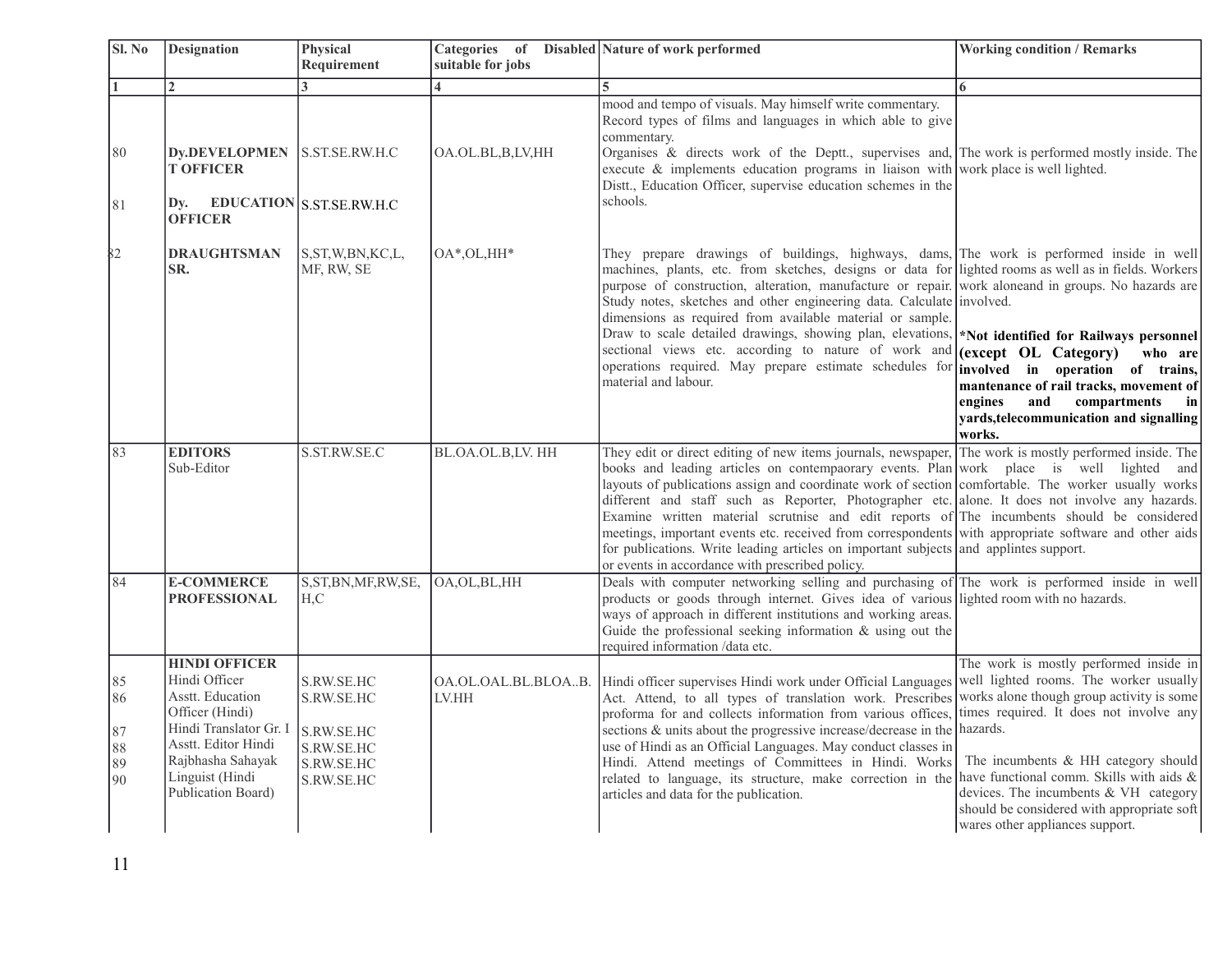| 91 | : Officer (Raj<br>unior | S.W<br><b>SE, HRRW</b><br>. MF | TT.<br>hindi.<br>Prepare<br>reports<br>and<br>Arrange<br>- 1n<br>Hındı<br>documents |  |
|----|-------------------------|--------------------------------|-------------------------------------------------------------------------------------|--|
|    | Bhasha)                 |                                | staff (drafting and typing).<br>Hındı<br>Iranslation<br>training<br>tor             |  |
|    |                         |                                | Encourage usage of Official language<br>work                                        |  |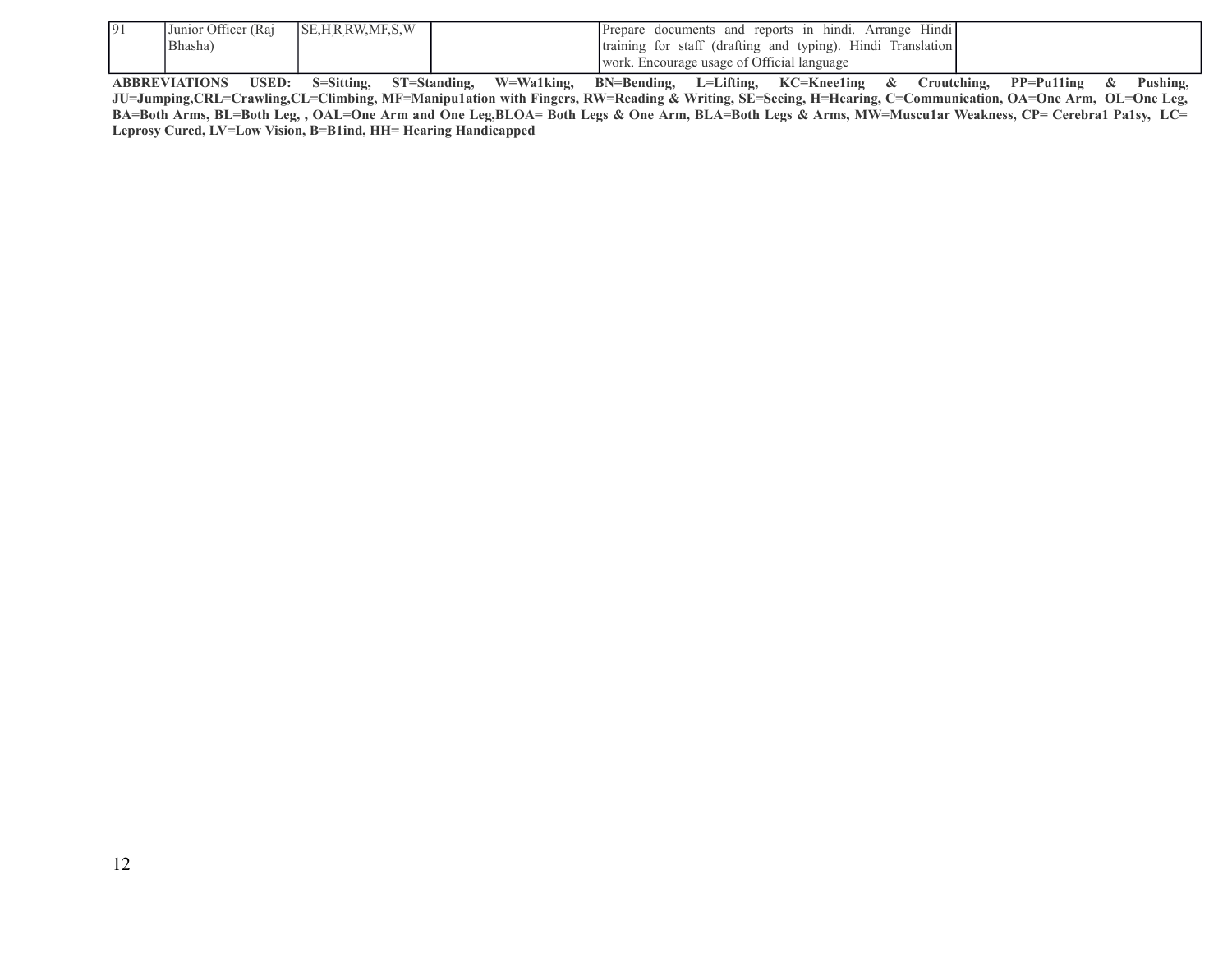| Sl. No               | <b>Designation</b>                                                                                                                     | <b>Physical Requirement</b>                                       | <b>Categories of Disabled</b><br>suitable for jobs | Nature of work performed                                                                                                                                                                                                                                                                                                                                                                                                                                                                                                                                                                                                                                                                                                                                                                                                                                                                                                                                                                                                                                                                                                                                                                                 | Working condition /<br><b>Remarks</b>                                                                                                                   |
|----------------------|----------------------------------------------------------------------------------------------------------------------------------------|-------------------------------------------------------------------|----------------------------------------------------|----------------------------------------------------------------------------------------------------------------------------------------------------------------------------------------------------------------------------------------------------------------------------------------------------------------------------------------------------------------------------------------------------------------------------------------------------------------------------------------------------------------------------------------------------------------------------------------------------------------------------------------------------------------------------------------------------------------------------------------------------------------------------------------------------------------------------------------------------------------------------------------------------------------------------------------------------------------------------------------------------------------------------------------------------------------------------------------------------------------------------------------------------------------------------------------------------------|---------------------------------------------------------------------------------------------------------------------------------------------------------|
|                      |                                                                                                                                        |                                                                   |                                                    |                                                                                                                                                                                                                                                                                                                                                                                                                                                                                                                                                                                                                                                                                                                                                                                                                                                                                                                                                                                                                                                                                                                                                                                                          |                                                                                                                                                         |
| l 1<br>92<br>93      | <b>PUBLIC HEALTH</b><br><b>OFFICER</b><br>Social Education                                                                             | S.ST.W.RW.SE.HC                                                   | OA, OL, OAL, BL, BLOA. B.L<br>V                    | Plans organises and vocational rehabilitation and community<br>health and welfare promotion. Promote, maintain and improve should be adequate<br>individual and community health by assisting individuals and                                                                                                                                                                                                                                                                                                                                                                                                                                                                                                                                                                                                                                                                                                                                                                                                                                                                                                                                                                                            | Bilateral<br>hand<br>activities                                                                                                                         |
|                      | Officers                                                                                                                               |                                                                   |                                                    | communitues to adopt healthy behaviors. Collect and analyze<br>data to identify community needs prior to planning,<br>implementing, monitring, and evaluating programmes desig                                                                                                                                                                                                                                                                                                                                                                                                                                                                                                                                                                                                                                                                                                                                                                                                                                                                                                                                                                                                                           |                                                                                                                                                         |
| 94<br>95<br>96<br>97 | <b>HORTICULTURISTS</b><br>Asstt. Director<br>Scientific Officer<br>B(Horticulture)<br>Sr. Horticulture Asst<br>Horticulture Supervisor | S.ST.W.BN.KC.MF.L.RW.SE.H OA,HH<br>$\mathcal{C}$                  | OA,HH<br>OA,HH<br>OA,HH                            | Horticulturists conduct experiments to develop methods of mostly outside in the field. It<br>breeding and cultivating improved varieties of fruits, flowers,<br>vegetables, ornamental bushes, trees, etc., preserving fruits The work environment is<br>and vegetables and preventing damage during storage,<br>transportation, processing and marketing. Study soil comp-<br>osition in relation to plant requirements. Conduct experiment nature. The work is usually<br>under controlled conditions to determine factors beneficial to done<br>plant growth. Select best varieties of seeds for cross-breeding in a group. Mobility and<br>to develops resistant and improved varieties. Develop bilataal hand activities should<br>methods of propagation of plants and maintenance of be adequate. Incumbents<br>nurseries. Suggest methods for improving quality and should be considered with<br>increasing quantity of production of vegetables and flowers.<br>May advise regarding location of farms, sowing time,<br>preparation and lay-out of beds, etc. May arrange flower and<br>vegetable shows. May inspect gardens, nurseries in their<br>charge. May control and guide junior staff. | The work is performed<br>involves extensive touring.<br>usually dusty, humid, hot and<br>dry. The work is hazardous in<br>suitable aids and appliances. |
| 98                   | Horticulturist                                                                                                                         | F,PP,S,ST,B,SE,H,RW                                               | OA, OL, HH                                         | Maintaining / supervising gardens, maintaining registers of<br>pesticides, keeping record of development of plants and<br>related works. Supervision / allotment of works to the<br>subordinates.                                                                                                                                                                                                                                                                                                                                                                                                                                                                                                                                                                                                                                                                                                                                                                                                                                                                                                                                                                                                        |                                                                                                                                                         |
| 99<br>100<br>101     | <b>HOSTEL MANAGER</b><br><b>HOSTEL WARDEN</b><br><b>HOSTEL</b><br><b>SUPERITENDENT</b>                                                 | S, RW, W, ST, BN, MF S, RW,<br>W, ST, BN, MF S, RW,<br>W,ST,BN,MF | OA, OL, BL, LV<br>OA, OL, BL, LV<br>OA, OL, BL, LV | They formulate and execute policies, relating to recruitment, The work is performed<br>training, review of terms and conditions, implementation of mostly inside a sometimes<br>statutory and other welfare scheme and effective utilization in outside. The work place is<br>hostels. Advise and assist in development of managerial lighted. The workers usually<br>power, supervise administration of welfare programmes, work alone. It does not<br>remuneration, discipline etc. Investigate into specific involve any hazards. The<br>problems of indiscipline and inefficiency to evolve and incumbents should be<br>suggest ammeliorative measures to management.                                                                                                                                                                                                                                                                                                                                                                                                                                                                                                                                | considered with appropriate<br>aids & appliances support.                                                                                               |
| 102                  | <b>INTERNET</b><br><b>PROFESSIONAL</b>                                                                                                 | S, RW, ST, BN, MF                                                 | OA, OL, BL, B, LV, HH                              | Deals with computer networking selling and purchasing of The work is performed inside<br>products or goods through internet. Gives idea of various in well lighted room with no<br>ways of approach in different institutions and working areas. hazards The incumbents<br>Guide the professional seeking information $\&$ using out the should be considered with<br>required information /data etc.                                                                                                                                                                                                                                                                                                                                                                                                                                                                                                                                                                                                                                                                                                                                                                                                    | appropriate aids & appliances<br>support.                                                                                                               |

**ABBREVIATIONS USED: S=Sitting, ST=Standing, W=Wa1king, BN=Bending, L=Lifting, KC=Knee1ing & Croutching, PP=Pu11ing & Pushing, JU=Jumping,CRL=Crawling,CL=Climbing, MF=Manipu1ation with Fingers, RW=Reading & Writing, SE=Seeing, H=Hearing, C=Communication, OA=One Arm, OL=One Leg,**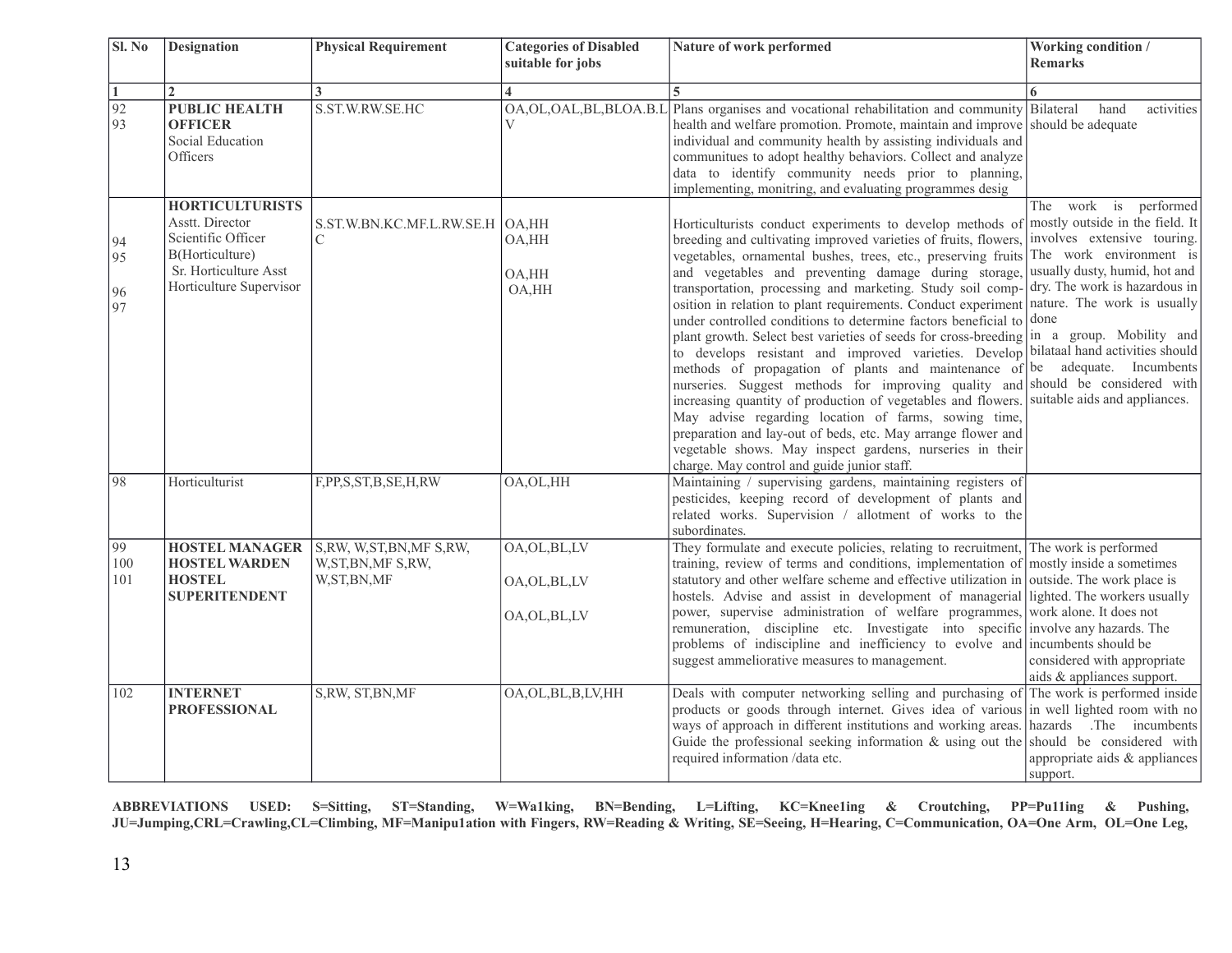| Sl. No     | <b>Designation</b>                         | Physical<br>Requirement                      | <b>Categories of Disabled</b><br>suitable for jobs | Nature of work performed                                                                                                                                                                                                                                                                                                                                                                                                                                                                                                                                                                                                                                                                                                                                                                                                                                                                                                                                                                                                                                                                                                                                         | <b>Working condition / Remarks</b>                                                                                                                                                                                                                                                                                     |
|------------|--------------------------------------------|----------------------------------------------|----------------------------------------------------|------------------------------------------------------------------------------------------------------------------------------------------------------------------------------------------------------------------------------------------------------------------------------------------------------------------------------------------------------------------------------------------------------------------------------------------------------------------------------------------------------------------------------------------------------------------------------------------------------------------------------------------------------------------------------------------------------------------------------------------------------------------------------------------------------------------------------------------------------------------------------------------------------------------------------------------------------------------------------------------------------------------------------------------------------------------------------------------------------------------------------------------------------------------|------------------------------------------------------------------------------------------------------------------------------------------------------------------------------------------------------------------------------------------------------------------------------------------------------------------------|
|            |                                            |                                              |                                                    | 5                                                                                                                                                                                                                                                                                                                                                                                                                                                                                                                                                                                                                                                                                                                                                                                                                                                                                                                                                                                                                                                                                                                                                                |                                                                                                                                                                                                                                                                                                                        |
| 103        | <b>INVESTIGATING</b><br><b>OFFICER</b>     | S.ST, W, BN.MF.RW.S<br>E.HC                  | OA, OL, BL                                         | They investigate account books and records of business The work is performed mostly<br>establishments, private institutions, Government or Quasi inside in well lighted rooms but<br>Government offices for accuracy and completeness of book may require working outside also<br>keeping records and financial statement. Check items of the workers usually work alone and<br>entries in day book or journal for correct recording Scrutinise sometices in groups. Mobility<br>bills, vouchers and relevent entries in cash books. Verify should be considered with aids<br>ledger entries against receipts for cash payment. Check totals appliances.<br>for proper observance of accounting procedure ensure that<br>disbursements are properly authorised, vouched and correctly<br>classified . Report to appropriate authority irregularities in<br>accounts and cases of misappropriation, improper expenditure<br>etc. They investigate financial statement and final accounts<br>such as profit and loss statements, balance sheets, etc for<br>private and public undertakings.                                                                       |                                                                                                                                                                                                                                                                                                                        |
| 104<br>105 | <b>SR. INSTRUCTOR</b><br><b>INSTRUCTOR</b> | S.ST, W, BN.MF.RW.S OA, OL, BL, B.LV<br>E.HC |                                                    | They identify training needs, plan, formulate and execute The work is performed mostly<br>instituitional and or on the jobs in service training inside except for practical training<br>programmes within the frame of policies of the in organisations like Indian Air<br>organisations/Deptts. aimed at improving personnel efficiency lines. The work place inside is well<br>and out-put Advise and assist in development of syllabi lighted The work in general<br>programmes, training materials /aids study polices, organisations does not involve any<br>procedures, instruments and other related documents Prepare hazards. However, work in<br>notes, comments, concerning field problems to modify/ draft organizations like Indian Airlines<br>operational instructions. Suggest suitable speaker/trainers for AirIndia is hazardous.<br>specific area of training, advise on approprite training<br>activity, assist evaluation of trainees, as also training<br>programme. May correspond with concerned agencies,<br>offices, organisations, .May maintain related statistics,<br>conduct written/ practical tests and prepare reports thereon. |                                                                                                                                                                                                                                                                                                                        |
| 106        | <b>JOB ANALYST</b><br>Junior Analyst       | S, ST, RW, SE, HC                            | OA.OL.HH                                           | Job Analysts develop job evaluation scheme in commercial<br>and industrial organizations. Organise evaluation procedures<br>to finalise schemes by defining evaluation factors selecting<br>and studying key-jobs in organisation and relating key-job<br>wage to evaluation factors. Develop norms for evaluating<br>variations in amount of responsibility and intelligence<br>required for efficient performance of each job. Analyse<br>existing and new jobs coming up in organiation and relate job<br>components to selected evaluation factors. Study scope of supportine devices.<br>introducing automatic procedures to minimise manual<br>operations and suggest them to appropriate authorities for<br>adoption. Undertake study to assess worker condition and<br>suggest methods to increase productivity. May assist in<br>developing training programme of potentially capable<br>individuals in organisation.                                                                                                                                                                                                                                   | The work is performed inside. The<br>work place is well lighted and<br>comfortable. The worker usually<br>works in a group. Hearing and<br>speaking are continuously required<br>No hazards are involved. The<br>incumbents of HH category should<br>have adequate communication skills<br>with the hearing aids other |

**BA=Both Arms, BL=Both Leg, , OAL=One Arm and One Leg,BLOA= Both Legs & One Arm, BLA=Both Legs & Arms, MW=Muscu1ar Weakness, CP= Cerebra1 Pa1sy, LC= Leprosy Cured, LV=Low Vision, B=B1ind, HH= Hearing Handicapped**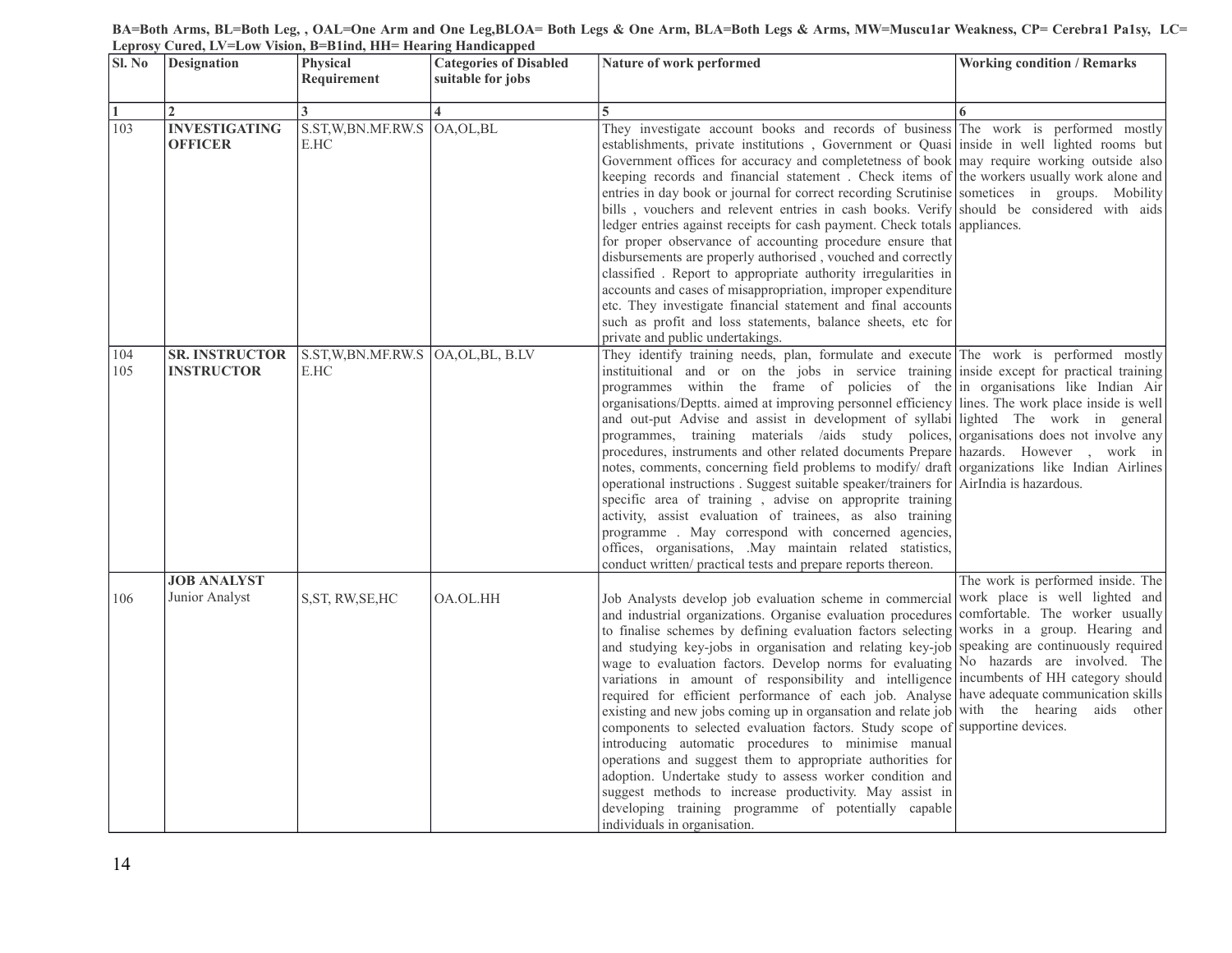|                   | <b>S1. No Designation</b>                                                                                            | <b>Physica1 Requirement</b> | <b>Categories of Disabled</b><br>suitable for jobs | Nature of work performed                                                                                                                                                                                                                                                                                                                                                                                                                                                                                                                                                                                                                                                                                                                                                                                                                                                                                                                                                                                                                                                                                                                            | <b>Working condition / Remarks</b> |
|-------------------|----------------------------------------------------------------------------------------------------------------------|-----------------------------|----------------------------------------------------|-----------------------------------------------------------------------------------------------------------------------------------------------------------------------------------------------------------------------------------------------------------------------------------------------------------------------------------------------------------------------------------------------------------------------------------------------------------------------------------------------------------------------------------------------------------------------------------------------------------------------------------------------------------------------------------------------------------------------------------------------------------------------------------------------------------------------------------------------------------------------------------------------------------------------------------------------------------------------------------------------------------------------------------------------------------------------------------------------------------------------------------------------------|------------------------------------|
|                   |                                                                                                                      |                             |                                                    |                                                                                                                                                                                                                                                                                                                                                                                                                                                                                                                                                                                                                                                                                                                                                                                                                                                                                                                                                                                                                                                                                                                                                     |                                    |
| 107<br>108<br>109 | <b>LABOUR</b><br><b>WELFARE</b><br><b>OFFICERS</b><br>Labour Officer<br>Welfare Officer<br>Labour Welfare<br>Officer | S.ST.W.RW.SE.HC             | OA, OL, BL, B.LV                                   | They execute policy regarding working conditions, The work is performed mainly inside<br>welfare, etc. of workers in industrial undertakings, The worker usually works in a group,<br>maintain liaison between management and labour and the job is not hazardous. The<br>promote harmonious relations between them. Bring incumbents should be considered<br>grievances of workers to notice of management. software, aids & appliances and devices<br>Interpret labour laws to workers and advise support.<br>management on various statutory obligations. Promote<br>harmonious relations between management and workers<br>to ensure efficiency in production and encourage<br>formation of co-operative stores and other welfare<br>activities such as recreational facilities, sanitation,<br>education of children, etc. Help in formulating<br>employment and recruitment policies in joint<br>consultation with management and workers'<br>representatives. Use their good offices to bring about<br>settlement by conciliation in event of dispute between<br>workers and management. May assist employees in<br>their personal problems. |                                    |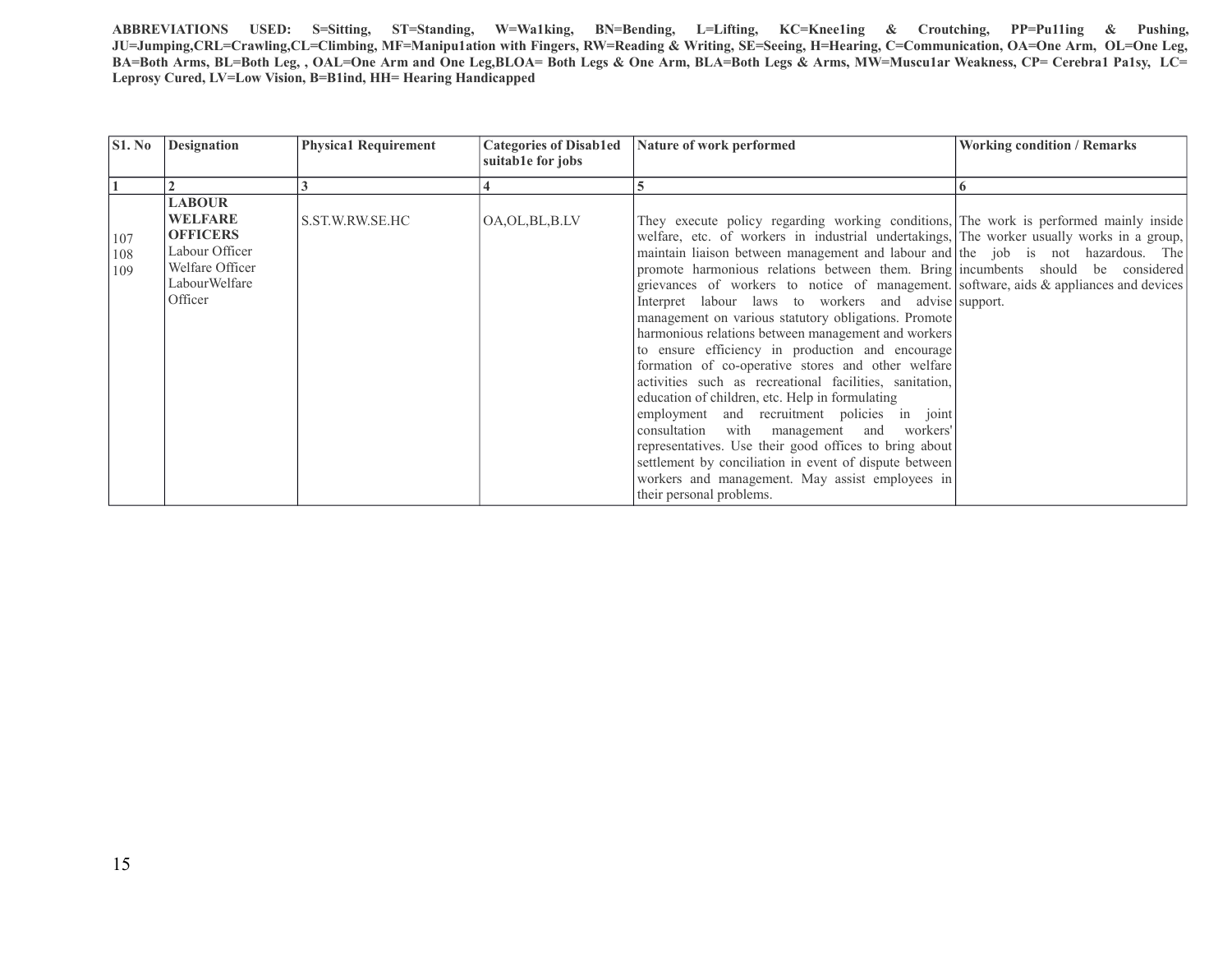|     | <b>LAW OFFICERS</b>  |                   |                      | They study facts available documents or papers The work is mostly performed inside.              |                                                                            |
|-----|----------------------|-------------------|----------------------|--------------------------------------------------------------------------------------------------|----------------------------------------------------------------------------|
| 110 | Asstt. Law Officer   | S.ST.RW.HC        | OA.OL.OAL.BLBLOA.    | pertaining to legal aspect of different issue raised by The work place is well lighted. The      |                                                                            |
|     |                      |                   | <b>BLA.MW. B. LV</b> | variuos Government Departments and give opinions or worker usually works alone but               |                                                                            |
| 111 | Junior Law Officer   | S.ST.RW.HC        | OA.OL.OAL.BL.BLOA.   | advice to the Govt. if necessary. May scrutnise legal                                            | sometimes in group also mobility and                                       |
|     |                      |                   | <b>BLA.MW. B. LV</b> | aspects of different Govt. Rules and regulation etc. May hand activities should be adequate. The |                                                                            |
| 112 | Asstt. Manager Law   | S.ST.RW.HC        | OA.OL.OAL.BLBLOA.    | prepatre and file leagal proceeding plaints, complaints, incumbents should be considered         |                                                                            |
|     |                      |                   | <b>BLA.MW. B. LV</b> | legal statement, affidavits etc, in civil and criminal                                           | software, aids & appliances and devices                                    |
|     |                      |                   |                      | courts of law, advise Govt department to procure                                                 | support.                                                                   |
|     |                      |                   |                      | evidence furnish documents etc. in support of particular                                         |                                                                            |
|     |                      |                   |                      | case. May appear witness on behalf of Government.                                                |                                                                            |
|     |                      |                   |                      | May appear in the court of law to plead the Government                                           |                                                                            |
|     |                      |                   |                      | case. May prepare briefs for the senior lawyers.                                                 |                                                                            |
|     |                      |                   |                      |                                                                                                  |                                                                            |
|     |                      |                   |                      |                                                                                                  |                                                                            |
|     |                      |                   |                      |                                                                                                  |                                                                            |
|     |                      |                   |                      |                                                                                                  |                                                                            |
|     |                      |                   |                      |                                                                                                  |                                                                            |
|     |                      |                   |                      |                                                                                                  |                                                                            |
|     |                      |                   |                      |                                                                                                  |                                                                            |
|     |                      |                   |                      |                                                                                                  |                                                                            |
|     |                      |                   |                      |                                                                                                  |                                                                            |
|     |                      |                   |                      |                                                                                                  |                                                                            |
|     |                      |                   |                      |                                                                                                  |                                                                            |
|     |                      |                   |                      |                                                                                                  |                                                                            |
|     |                      |                   |                      |                                                                                                  |                                                                            |
|     | <b>LIBRARIANS</b>    |                   |                      | Librarians organise and maintain systematic collection                                           |                                                                            |
| 113 | Documentation        | S, MF, SE, RW, ST | OL.MW.,LV HH         | of books, periodicals and other printed matter in library                                        |                                                                            |
|     | Officer              |                   |                      | and issue them to readers, Select                                                                | The work is mostly performed inside.                                       |
| 114 | Librarian Grade 'B'  | S, MF, SE, RW, ST | OL.MW.,LV HH         | publications to be purchased and received priced                                                 | Warp lace is well lighted.                                                 |
| 115 | Senior Librarian     |                   |                      | complementary copies of books, periodicals and other                                             | The worker does his work alone. It                                         |
| 116 | Asstt.Librarian      | S, MF, SE, RW, ST | OL.MW.,LV HH         | publications from authors / publishers. Classify or                                              | does not involve any hazards. Bilateral                                    |
|     | (Senior)             | S, MF, SE, RW, ST | OL.MW.,LV HH         | supervise classifications, indexing, cataloguing,                                                | hand activities should be adequate.                                        |
| 117 | Documentation Asstt. |                   |                      | shelving of books and other publications and maintain                                            | Should have functional comm. Skills<br>with aids & devices. The incumbents |
|     | (Senior)             | S, MF, SE, RW, ST | OL.MW. LV HH,        | records of stocks and issue. Guide readers in selecting                                          | should be considered with suitable aids                                    |
| 118 | Librarian            |                   |                      | books or in finding information required by them. Give                                           | & appliances.                                                              |
| 119 | Asst. Librarian      | S.SE.RW.ST,KC,H,C | OA.OL.HH             | information from library sources on subject of general                                           |                                                                            |
|     |                      | S.SE.RW.ST,KC,H,C | OA.OL.HH             | or special interest to individual groups. Maintain                                               |                                                                            |
|     |                      |                   |                      | liaisons with other libraries. Make abstract and                                                 |                                                                            |
|     |                      |                   |                      | summaries of important articles from incoming                                                    |                                                                            |
|     |                      |                   |                      | periodicals. Also look after organisations<br>and                                                |                                                                            |
|     |                      |                   |                      | administration of academic public research and<br>technical                                      |                                                                            |
|     |                      |                   |                      | libraries.                                                                                       |                                                                            |
|     |                      |                   |                      |                                                                                                  |                                                                            |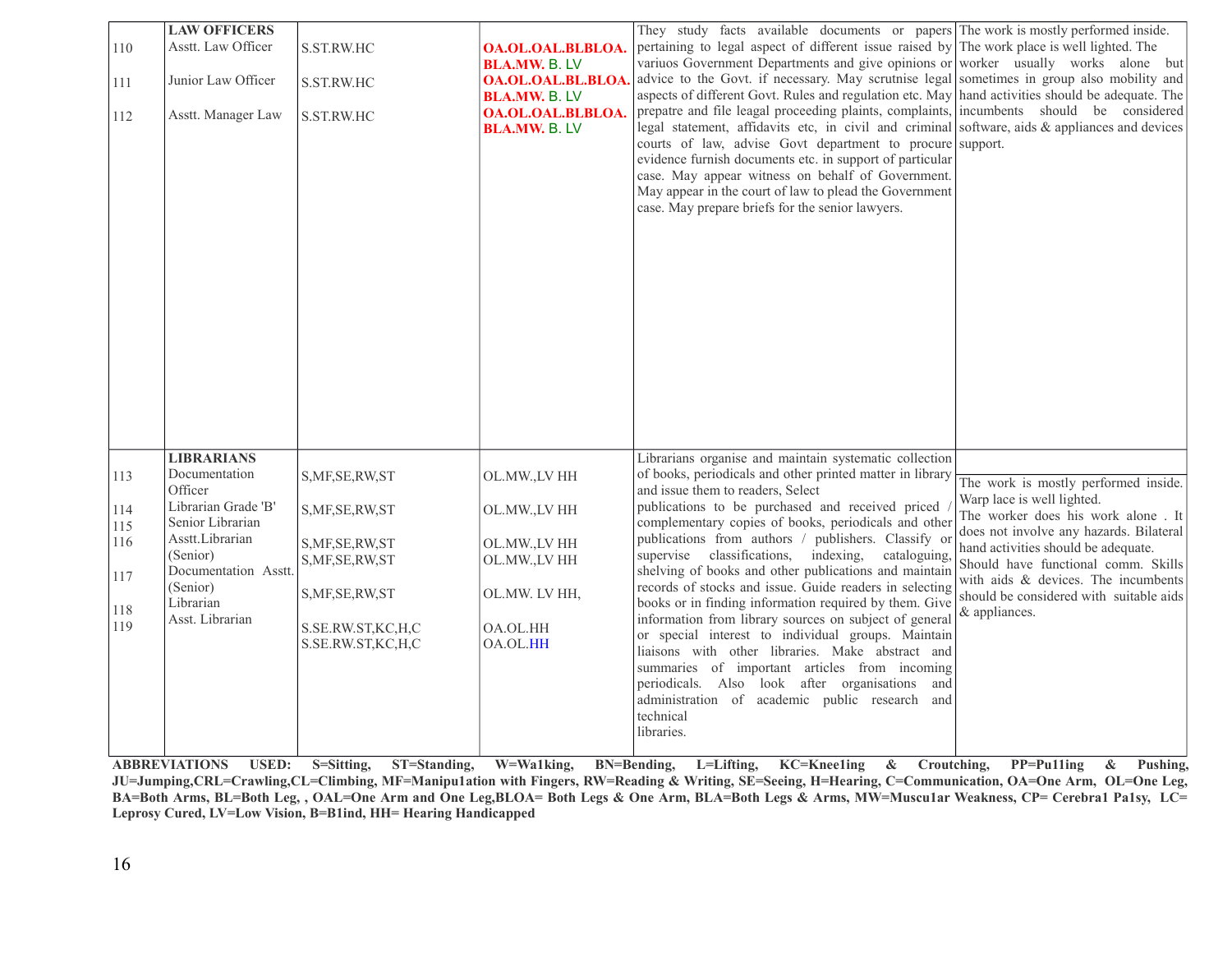| $\overline{S1}$ . No | <b>Designation</b>             | Physica1                                       | <b>Categories</b> | of Nature of work                                                                                                             | <b>Working</b><br>condition                                |
|----------------------|--------------------------------|------------------------------------------------|-------------------|-------------------------------------------------------------------------------------------------------------------------------|------------------------------------------------------------|
|                      |                                | Requirement                                    | Disab1ed          | performed                                                                                                                     | <b>Remarks</b>                                             |
|                      |                                |                                                | suitable for jobs |                                                                                                                               |                                                            |
|                      |                                |                                                |                   |                                                                                                                               |                                                            |
|                      |                                | $\overline{\mathbf{3}}$                        | 4                 | 5                                                                                                                             |                                                            |
|                      | <b>MECHANICAL</b>              |                                                |                   | They plan, design and supervise installation, operation, The work is performed mostly                                         |                                                            |
|                      | <b>ENGINEERS</b>               |                                                |                   | production and maintainance of machines and equipment.<br>Prepare drawings with specification showing details of humid,       | inside Work place may not                                  |
| 120                  | Asstt. Engineer*               | S, ST, W, BN, KC, PP, BN, L, MF, RW OA. OL. HH |                   | construction and direct installation of machinery                                                                             | noisy. Work is usually done in                             |
|                      |                                | ,SE,HC.                                        |                   | and equipment. Study performance of existing machinery and $ a $ group. The work is of a                                      |                                                            |
|                      | Asstt.Manager (Engg.)          | S, ST, W, BN, KC, PP, BN, L, MF, RW            |                   | suggest improvements to obtain optimum efficiency. hazardous                                                                  |                                                            |
| 121                  |                                | ,SE,HC                                         |                   | Supervise technical side of production. Inspect work in nature. Mobility should not be                                        |                                                            |
|                      |                                |                                                |                   | workshop at different stages of production to                                                                                 | restricted. Incumbents should                              |
| 122                  | Surveyor                       | S, ST, W, BN, KC, PP, BN, L, MF, RW            |                   | ensure correct standards. Conduct methods studies and time be considered with suitable                                        |                                                            |
|                      |                                | ,SE,HC                                         |                   | and motion studies and determine efficient and economic way                                                                   | aids/appliances.                                           |
|                      |                                |                                                |                   | of production. Direct reapairs and maintnence of workshop<br>tools equipement and accessories to ensure efficient operation.  | *Not identified for Railways<br>personnel who are involved |
| 123                  | Draughtsman*                   | S, ST, W, BN, KC, PP, BN, L, MF, RW            |                   | Ensure safety measures and observance of factory laws and in operation of trains,                                             |                                                            |
|                      |                                | ,SE,HC                                         |                   | statutory provisions. Examine indents and direct checking                                                                     | mantenance of rail tracks,                                 |
|                      |                                |                                                |                   | of outgoing and incoming stores according to specifications.                                                                  | movement of engines and                                    |
| 124                  | Asstt.Foreman (Mechanical)     | S,ST,W,BN,KC,PP,BN,L,MF,RW                     |                   |                                                                                                                               | compartments<br>in                                         |
|                      |                                | ,SE,HC                                         |                   |                                                                                                                               | yards, telecommunication                                   |
| 125                  | Foreman(Production)*           | S, ST, W, BN, KC, PP, BN, L, MF, RW            |                   |                                                                                                                               | and signalling works.                                      |
|                      |                                | ,SE,HC                                         |                   |                                                                                                                               |                                                            |
|                      |                                |                                                |                   |                                                                                                                               |                                                            |
| 126                  | <b>MUSIC TEACHER</b>           | S, ST, BN, MF, SE, H, RW,                      | OL, BL, B, LV     | Instrumental Musician, (String Instrument) plays musical The work is performed mostly                                         |                                                            |
|                      | <b>INSTRUMENTAL</b>            |                                                |                   | string instruments of Indian or Western origin by movement inside. Work place may not be                                      |                                                            |
|                      | <b>MUSICIAN SR.</b>            |                                                |                   | of fingers or bow on strings. Rehearses music on musical noisy. Work is usually done in                                       |                                                            |
| 127                  | Veena Player                   | S, ST, BN, MF, SE, H, RW,                      | OL, BL, B, LV     | stringed instruments. Tunes instrument to required pitch and $\alpha$ group. The work is not of                               |                                                            |
| 128                  | Sitar Player<br>Sarangi Player | S, ST, BN, MF, SE, H, RW                       | OL, BL, B, LV     | harmony with other instruments. Plays singly or hazardous nature<br>inaccompaniment with other singers or musicians as member |                                                            |
| 129                  |                                | S, ST, BN, MF, SE, H, RW                       | OL, BL, B, LV     | of orchestra, by set movements of fingers or bow on strings.                                                                  |                                                            |
|                      |                                | S, ST, BN, MF, SE, H, RW                       | OL, BL, B, LV     | May compose own music or invent own instrument to                                                                             |                                                            |
|                      |                                |                                                |                   | produce special effects. May be designated according to                                                                       |                                                            |
|                      |                                |                                                |                   | instruments played such as VEENA PLAYER, SITAR                                                                                |                                                            |
|                      |                                |                                                |                   | PLAYER, SARANGI PLAYER, SAROD PLAYER,                                                                                         |                                                            |
|                      |                                |                                                |                   | VIOLINIST/BASS PLAYER, HARPIST, etc. Record types of                                                                          |                                                            |
|                      |                                |                                                |                   | music and instruments able to play and specialisation, if any.                                                                |                                                            |
|                      |                                |                                                |                   |                                                                                                                               |                                                            |
|                      |                                |                                                |                   |                                                                                                                               |                                                            |
|                      |                                |                                                |                   |                                                                                                                               |                                                            |
|                      |                                |                                                |                   |                                                                                                                               |                                                            |
|                      |                                |                                                |                   |                                                                                                                               |                                                            |
|                      |                                |                                                |                   |                                                                                                                               |                                                            |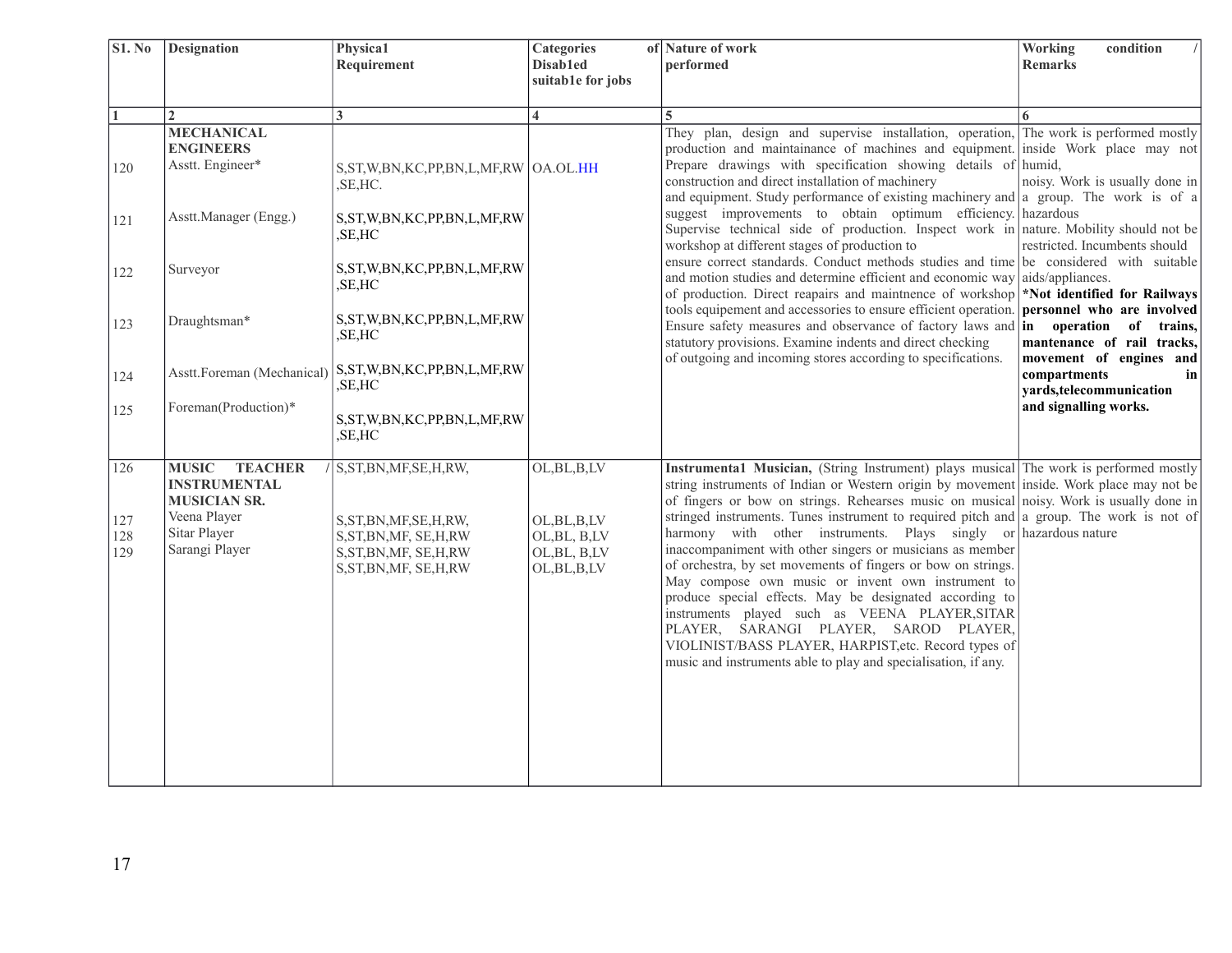| 130<br>131<br>132 | Sarod Player<br>Violinist<br>Harpist                            | S, ST, BN, SE, H, RW, MF<br>S, ST, BN, SE, H, RW, MF<br>S, ST, BN, SE, H, RW, MF | OL, BL, B, LV<br>OL, BL, B, LV<br>OL, BL, B, LV |                                                                                                                                                                                                                                                                                                                                                                                                                                                                                                                                                                                                                                                                                                                                                                                               |                           |
|-------------------|-----------------------------------------------------------------|----------------------------------------------------------------------------------|-------------------------------------------------|-----------------------------------------------------------------------------------------------------------------------------------------------------------------------------------------------------------------------------------------------------------------------------------------------------------------------------------------------------------------------------------------------------------------------------------------------------------------------------------------------------------------------------------------------------------------------------------------------------------------------------------------------------------------------------------------------------------------------------------------------------------------------------------------------|---------------------------|
| 133               | <b>MUSIC</b><br><b>TEACHER/VOCAL/MUS</b><br><b>ICIAN</b><br>SR. | S.ST.BN.RW.MF.SE.H.                                                              | OA.OL,B,LV                                      | Vocalist sings Indian or Western music either alone or in The work is performed mostly<br>group, with or wihout musical accompaniments. Sings inside . Work place may not be<br>classical or light songs with other accompaniment such as noisy. Work is usually done in<br>violin, Mridangam, Sarangi, Tabla, Piano, Flute, Harmonium a<br>etc. May act and dance while singing songs. May compose group. The work is not of<br>own poems and write books on music. May play on musical hazardous nature, Bilateral<br>instruments while singing.<br>Record types of music able to sing such as classical, light, adequate.<br>devotional, qawwalis, thumri, dadra etc.; specialisation in<br>particular branch of music such as Hindustani or Western;<br>musical instruments able to play. | hand activities should be |
| 134               | <b>OCCUPATIONAL</b><br><b>THERAPIST</b>                         | S.ST.W.BN.MF.RW.SE.H.C                                                           | OL, BL, OA                                      | Occupational Therapist helps in treatment and recovery of Work in groups and alone both<br>patients suffering from various disabilities by engaging them inside and outside.<br>in purposeful activities, pre-vocational activities as well hazardous<br>helping them to regain the highest level of functional bilateral hand activities should<br>independence within the limitations of the concerned be adequate.<br>disability.                                                                                                                                                                                                                                                                                                                                                          | less<br>mobility<br>and   |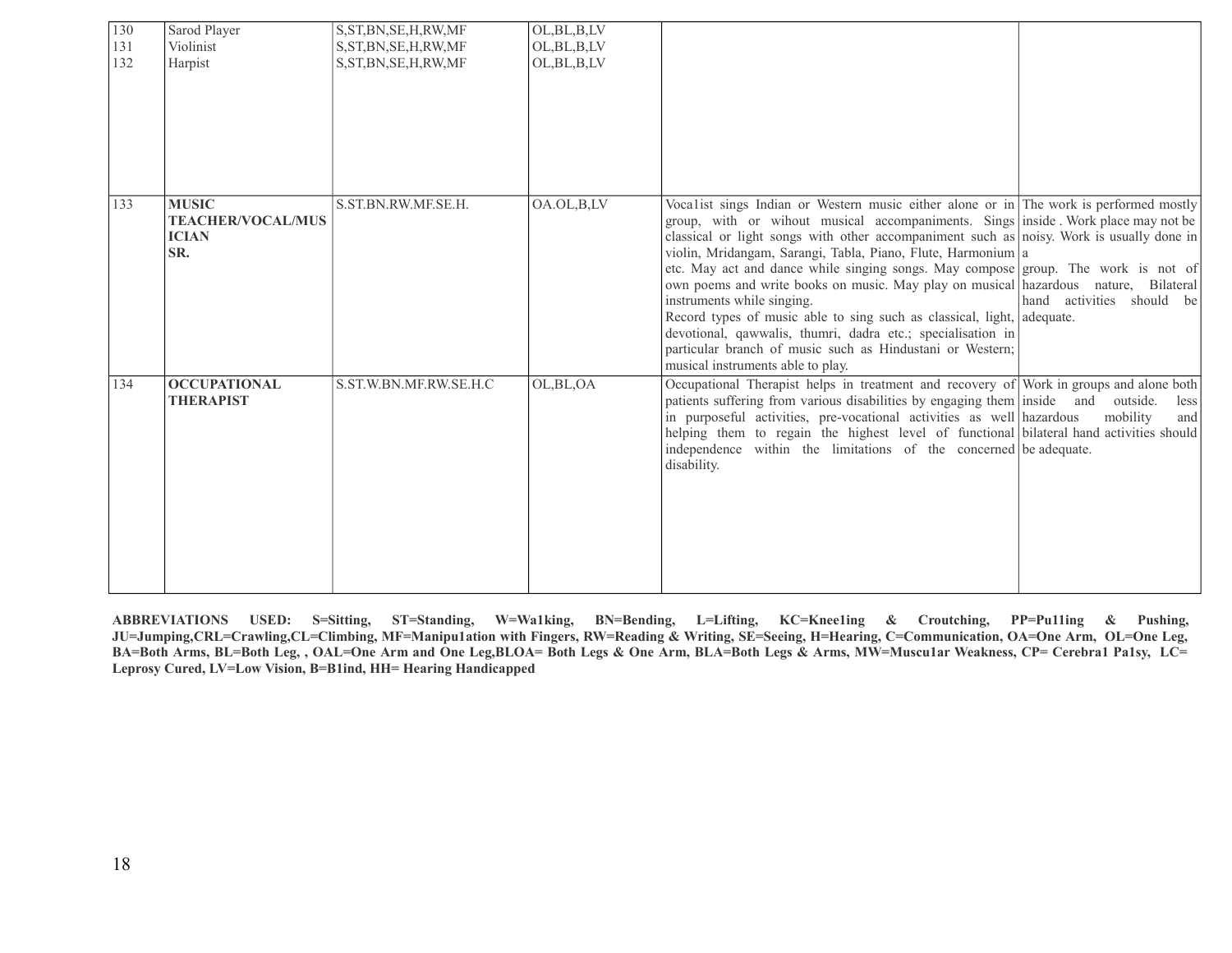| $\overline{\textbf{S1}}$ .<br>$\mathbf{N}\mathbf{0}$ | <b>Designation</b>                                                                                                                                                                                                                                                                                                                | <b>Physical Requirement</b>                                                                                                | <b>Categories</b><br>Disabled suitable<br>for jobs                                                                                       | of Nature of work performed                                                                                                                                                                                                                                                                                                                                                                                                                                                                                                                                                                                                                                                                                                                                                                                                                                                                                            | <b>Working condition / Remarks</b>                                                                                                                                                                                                                 |
|------------------------------------------------------|-----------------------------------------------------------------------------------------------------------------------------------------------------------------------------------------------------------------------------------------------------------------------------------------------------------------------------------|----------------------------------------------------------------------------------------------------------------------------|------------------------------------------------------------------------------------------------------------------------------------------|------------------------------------------------------------------------------------------------------------------------------------------------------------------------------------------------------------------------------------------------------------------------------------------------------------------------------------------------------------------------------------------------------------------------------------------------------------------------------------------------------------------------------------------------------------------------------------------------------------------------------------------------------------------------------------------------------------------------------------------------------------------------------------------------------------------------------------------------------------------------------------------------------------------------|----------------------------------------------------------------------------------------------------------------------------------------------------------------------------------------------------------------------------------------------------|
| $\mathbf{1}$                                         | $\overline{2}$                                                                                                                                                                                                                                                                                                                    | $\overline{\mathbf{3}}$                                                                                                    | 4                                                                                                                                        | 5                                                                                                                                                                                                                                                                                                                                                                                                                                                                                                                                                                                                                                                                                                                                                                                                                                                                                                                      | 6                                                                                                                                                                                                                                                  |
| 135<br>136<br>137<br>138                             | PERSONNEL OFFICERS<br>Industrial Relation Manager S.ST.W.RW.SE.HC<br>Supdt. Grade I (Personnel<br>Deptt.)<br>Jr.<br>Supdt.<br>(Personnel<br>Adminis.)<br>Asstt. Personnel Officer                                                                                                                                                 |                                                                                                                            | OL.BL.OA<br>OL.BL.OA<br>OL.BL.OA<br>OL.BL.OA                                                                                             | They formulate and execute policies, relating to recruitment<br>training, review of terms and conditions of employment of<br>personnel, implementation of statutory and other welfare<br>scheme and effective utilization and discharge of personnel<br>employed in any undertaking. Advise and assist in<br>development of managerial power, prescribe recruitment<br>methods, organise training schemes, supervise administration<br>of welfare programmes distribute personnel for their effective<br>utilization in organization and resolve problems of<br>remuneration, discipline etc., investigate into specific<br>problems of indiscipline and inefficiency to evolve and<br>suggest ammeliorative measures to management. Establish<br>channels of consultation between labour and employers to<br>minimise misunderstanding. May represent employers in<br>labour conciliation proceedings during diputes. | The work is performed mostly ins-<br>ide. The workplace is well lighted.<br>The workerd usually does his<br>work in a group. It does not<br>involve any hazards.                                                                                   |
| 139<br>140<br>141<br>142<br>143<br>144<br>145<br>146 | PERSONAL ASSTT.<br><b>Senior Personal Assistants</b><br><b>Private Secretary</b><br><b>Personal Assistants</b><br>PrivateSecreatrytoExecutive<br><b>Director</b><br>Stenographer Gr.<br><b>Private Secretary to Director</b><br>Junior Officer (Company<br>Secretary) Asst personal MF, S, ST, W, SE, H, RW, C?<br><b>Officer</b> | S.ST.BN.RW.SE.H.C<br>S.ST.BN.RW.SE.H.C<br>S.ST.BN.RW.SE.H.C<br>S.ST.BN.RW.SE.H.C<br>S.ST.BN.RW.SE.H.C<br>S.ST.BN.RW.SE.H.C | OL, BL.OA, B, LV<br>OL, BL.OA, B, LV<br>OL, BL.OA, B, LV<br>OL, BL.OA, B, LV<br>OL, BL.OA, B, LV<br>OL, BL.OA, B, LV<br>OA, OL, B, LV HH | They take dictations in shorthand and transcribe them using The work is performed inside in<br>typewriter. Receive and open mail and submit it to superiors well lighted rooms. The worker<br>for information and further action. Maintain diary to note<br>time, date and place of meetings and other engagement for<br>employer or superior. Remind employer or superior of enga- should be<br>gements and accomapany him if require. Attend to routine incumbents of HH category should<br>enquires in person in writing or over phone. Receive visitors<br>and arrange their interviews with superiors. Keep important hearing aids $\&$ devices supports.<br>and confidential records. May attend to routine<br>correspondence on behalf of employer.                                                                                                                                                             | works alone. No hazards are invol-<br>ved. Bilateral hand activities<br>adequate.<br>The<br>have communications skills with<br>The incumbents of VH category<br>should be considered<br>with<br>appropriate software and other<br>devices support. |
| 147                                                  | <b>PHYSICIANS</b><br>Asstt. Medical Officer<br>Medical Officer                                                                                                                                                                                                                                                                    | S.ST.W.BN.MF.RW.SE.H.C                                                                                                     | OL, OA<br>surgical jobs)<br>OL.OA<br>(Non                                                                                                | They diagnose and treat ailments or disorder of human body The work is performed inside in<br>(Non according to scientific system of medicine. Examine patients<br>using stethoscope, blood pressure measuring instrument or<br>any other medical instrument according to symptoms<br>available and make or arrange for clinical tests. X-Ray and                                                                                                                                                                                                                                                                                                                                                                                                                                                                                                                                                                      | well lighted rooms. The worker<br>works alone. No hazards are invol-<br>ved for non-surgical jobs. The<br>mobility of incumbents should be                                                                                                         |
| 148<br>149                                           | Medical Record Officer                                                                                                                                                                                                                                                                                                            | S.ST.W.BN.MF.RW.SE.H.C<br>S.ST.L.BN.RW.SE.H.C                                                                              | surgical jobs)<br>OL.HH<br>(Non<br>surgical jobs)                                                                                        | histopathological examination for correct diagonosis of<br>disease or disorder, prescribe medicines based on results of<br>examinations. Consult other physicians or specialists, as<br>necessary in complicated and difficult cases. Give treatment<br>and advise patients on regimen required to restore and<br>maintain health. Administer drugs as required. Keep records<br>of patients examined, their ailments and treatment given or<br>prescribed. May issue medical certificates.                                                                                                                                                                                                                                                                                                                                                                                                                            | adequate.                                                                                                                                                                                                                                          |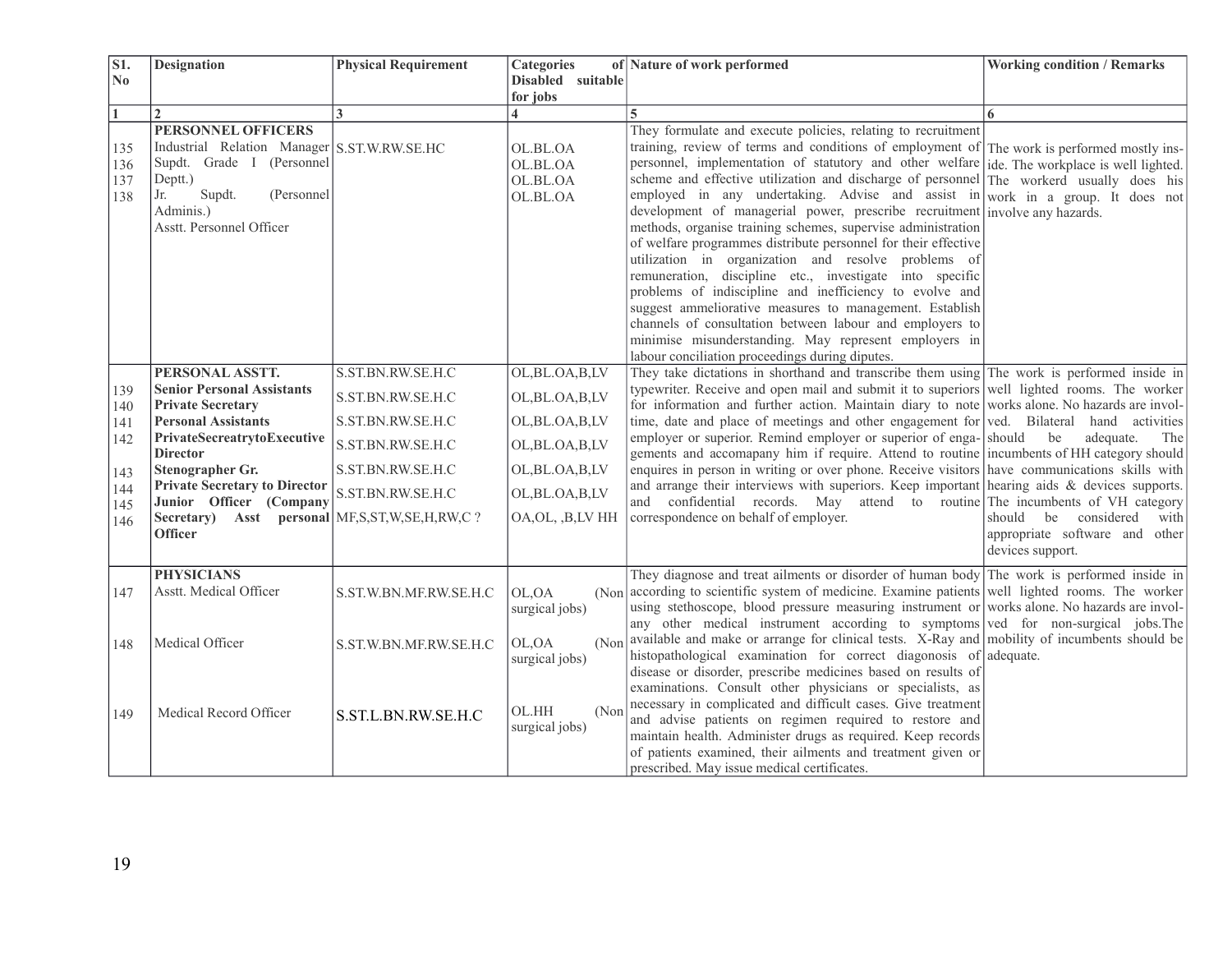| 150<br>151 | <b>PHYSICISTS</b><br>Scientist Gr. (A)<br>Senior Scientifie Assistant | S.ST.BN.MF.RW.SE.H | OA.OL.HH<br>OA.OL.HH | They conduct theoretical and experimental studies and<br>research in different branches of physics such as gravitation,<br>structure and properties of matter heat, light, sound,<br>electricity, magnetism, electronics, atomic and nuclear<br>physics, biophysics astrophysicsand geophysics, to formulate The work is performed mostly<br>theories of physical phenomenaand to solve industrial and inside Occasional field work is<br>technical problem. Study theory and experiments with<br>physical properties of solids, liquids and gases perform<br>experiments on laws of motion, electricity, centre of gravity,<br>liquid pressure, etc., to identify and measure elements of<br>matter and energy and their interaction. Apply results to<br>formulate theories of physical phenomena, solve industrial<br>and technical problems and for making delicate instruments<br>and testing equipments. Undertake study of applied physics<br>for understanding and analysis of data. Solar system and<br>astrophysics, biological and geophysical phenomena etc. May<br>specialise in one or more branches of physics such as<br>mechanics, heat, light, sound, electronics, aero and hydro<br>dynamics or use of X-Rays in testing of materials. | involved.<br>Work place inside is comfortable<br>but in field it is hot, humid and<br>dusty. He usually works alone.<br>Some jobs involve hazards of high<br>voltage. |
|------------|-----------------------------------------------------------------------|--------------------|----------------------|-----------------------------------------------------------------------------------------------------------------------------------------------------------------------------------------------------------------------------------------------------------------------------------------------------------------------------------------------------------------------------------------------------------------------------------------------------------------------------------------------------------------------------------------------------------------------------------------------------------------------------------------------------------------------------------------------------------------------------------------------------------------------------------------------------------------------------------------------------------------------------------------------------------------------------------------------------------------------------------------------------------------------------------------------------------------------------------------------------------------------------------------------------------------------------------------------------------------------------------------------------------|-----------------------------------------------------------------------------------------------------------------------------------------------------------------------|
|------------|-----------------------------------------------------------------------|--------------------|----------------------|-----------------------------------------------------------------------------------------------------------------------------------------------------------------------------------------------------------------------------------------------------------------------------------------------------------------------------------------------------------------------------------------------------------------------------------------------------------------------------------------------------------------------------------------------------------------------------------------------------------------------------------------------------------------------------------------------------------------------------------------------------------------------------------------------------------------------------------------------------------------------------------------------------------------------------------------------------------------------------------------------------------------------------------------------------------------------------------------------------------------------------------------------------------------------------------------------------------------------------------------------------------|-----------------------------------------------------------------------------------------------------------------------------------------------------------------------|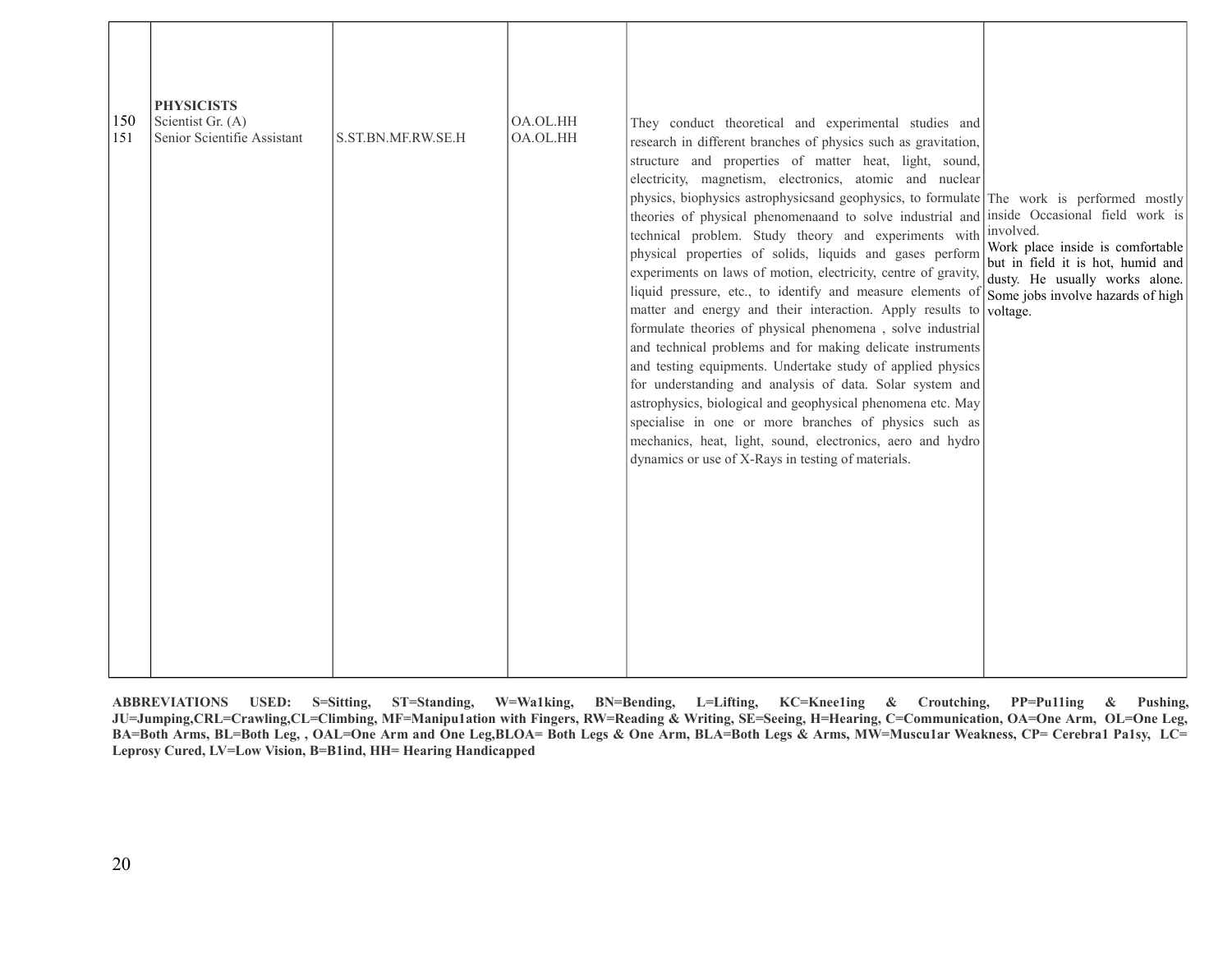| S1.No                                         | <b>Designation</b>                                                                                                                                                                                                     | Physical<br>Requiremen       | <b>Categories of Disabled</b><br>suitable for jobs                      | Nature of work performed                                                                                                                                                                                                                                                                                                                                                                                                                                                                                                                                                                                                                                                                                                                                                                                                                                                                                                                                                                                                                                                                                                                                                            | <b>Working condition / Remarks</b>                                                                                                                                                                                        |
|-----------------------------------------------|------------------------------------------------------------------------------------------------------------------------------------------------------------------------------------------------------------------------|------------------------------|-------------------------------------------------------------------------|-------------------------------------------------------------------------------------------------------------------------------------------------------------------------------------------------------------------------------------------------------------------------------------------------------------------------------------------------------------------------------------------------------------------------------------------------------------------------------------------------------------------------------------------------------------------------------------------------------------------------------------------------------------------------------------------------------------------------------------------------------------------------------------------------------------------------------------------------------------------------------------------------------------------------------------------------------------------------------------------------------------------------------------------------------------------------------------------------------------------------------------------------------------------------------------|---------------------------------------------------------------------------------------------------------------------------------------------------------------------------------------------------------------------------|
|                                               |                                                                                                                                                                                                                        | $\overline{\mathbf{4}}$      | 5                                                                       | 6                                                                                                                                                                                                                                                                                                                                                                                                                                                                                                                                                                                                                                                                                                                                                                                                                                                                                                                                                                                                                                                                                                                                                                                   |                                                                                                                                                                                                                           |
| 152                                           | <b>POST MASTERS</b><br>Deputy Post-Master                                                                                                                                                                              | S.RW, SE.H                   | OL.OA.LV.HH                                                             | They control and co-ordinate work of all employees under The work is mostly performed<br>them in post office to ensure efficient service to public in inside. The place is well lighted.<br>accordance with rules and regulations prescribed. Allocate Workers work alone. It doesnot<br>and assign responsibilities of subordinate personnel in their involve any hazards. Bilateral<br>office. Maintain counters to facilitate service provided to hand activities should be adequate.<br>public. Display relevant posters rules and regulations and The incumbents<br>publicise special and comemorative stamp issues, considered with suitable aids &<br>Government bonds, etc. control sale of postage envelopes, appliances<br>stamps and other postal stationary and check timely collection<br>and delivery of letters, money orders etc. within area<br>prescribed. Check cash book amounts, saving bank accounts<br>and other prescribed records. Render accounts to audit office<br>relating to their office and sub offices. May supervise function<br>of telegraph office, if attached to post office. May keep cash<br>and valuables in joint custody with treasurer. | should be                                                                                                                                                                                                                 |
| 153<br>154<br>155<br>156<br>157<br>158<br>159 | PRINTING SUPERVISORS<br>Deputy Manager (Photolitho)<br>Production Officer<br>Printing Press Supdt.<br>Asstt. Manager (Printing<br>technology)<br>Asstt. Printing Press Supdt.<br><b>Technical Officer</b><br>Overseers | S.ST.BN.RW. OA.OL,HH<br>SE.C | OA.OL, HH<br>OA.OL,HH<br>OA.OL,HH<br>OA.OL, HH<br>OA.OL,HH<br>OA.OL, HH | They plan, scrutinise, co-ordinate and control activities of<br>printing presses. May scrutinise the work of printing press<br>men working on different types of machines, like flat bed-<br>letter-press, rotary printing machines, off-set printing<br>machines, May instruct and supervise mixing of inks to match<br>the colours, examine final proofs, check printed copies. May<br>also look after general administration of the press and solve<br>day-to-day problems of the workers. May also deal with the<br>customers and decide printing charges etc.                                                                                                                                                                                                                                                                                                                                                                                                                                                                                                                                                                                                                  | Most of the work is performed<br>inside. The work place is noisy<br>and pungent Smell of inks are<br>common. Work is mostly done is a<br>group. The incumbents should be<br>considered with suitable aids &<br>appliances |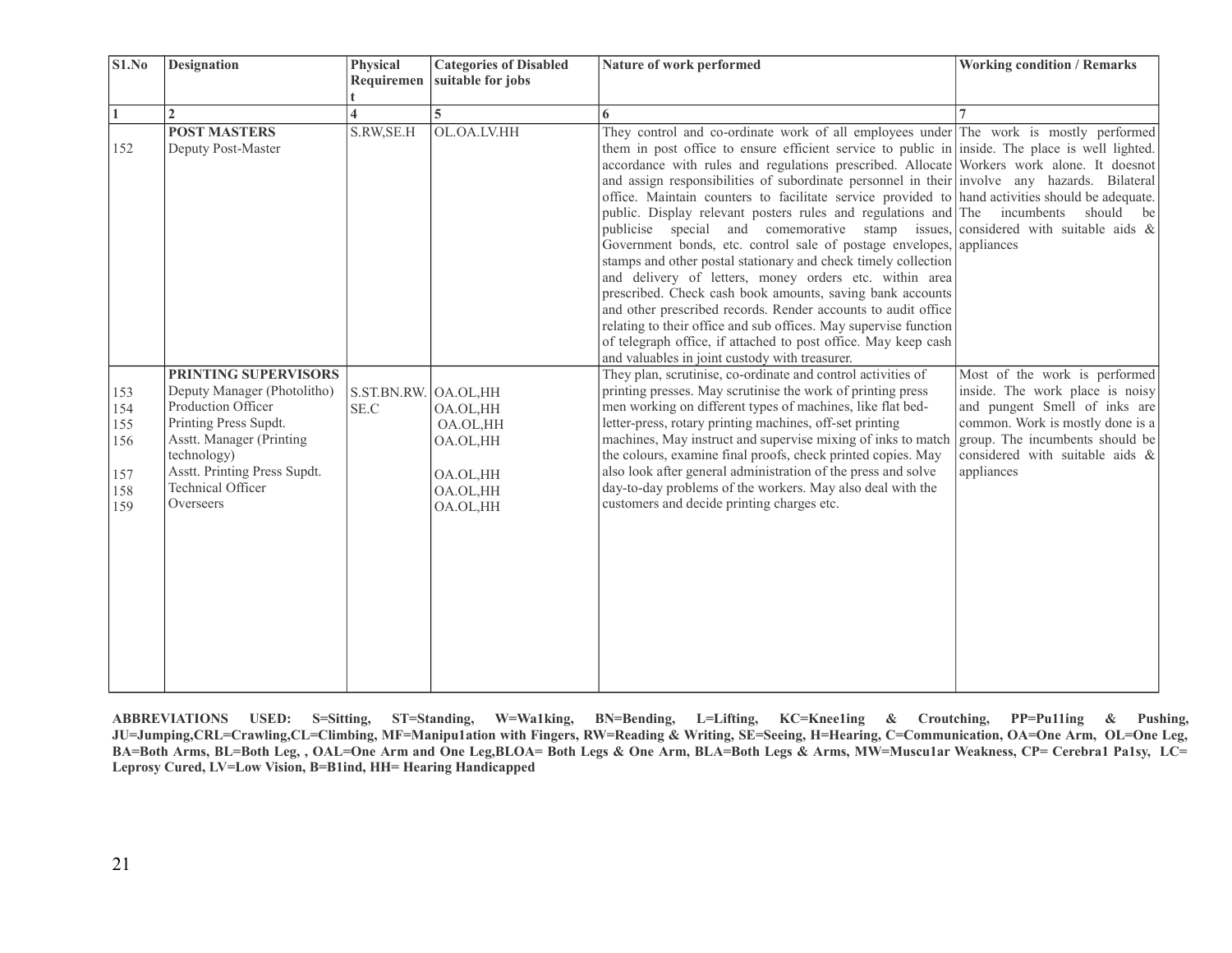| S1.<br>N <sub>0</sub> | <b>Designation</b>                                                                 | <b>Physical Requirement</b> | <b>Categories of</b><br><b>Disabled suitable</b> | Nature of work performed                                                                                                                                                                                                                                                                                                                                                                                                                                                                                                                                                                                                                                                                                                                                                                                                                                                                                                                                                                                                                                                                                                                                                  | <b>Working condition / Remarks</b>                                   |
|-----------------------|------------------------------------------------------------------------------------|-----------------------------|--------------------------------------------------|---------------------------------------------------------------------------------------------------------------------------------------------------------------------------------------------------------------------------------------------------------------------------------------------------------------------------------------------------------------------------------------------------------------------------------------------------------------------------------------------------------------------------------------------------------------------------------------------------------------------------------------------------------------------------------------------------------------------------------------------------------------------------------------------------------------------------------------------------------------------------------------------------------------------------------------------------------------------------------------------------------------------------------------------------------------------------------------------------------------------------------------------------------------------------|----------------------------------------------------------------------|
|                       |                                                                                    |                             | for jobs                                         |                                                                                                                                                                                                                                                                                                                                                                                                                                                                                                                                                                                                                                                                                                                                                                                                                                                                                                                                                                                                                                                                                                                                                                           |                                                                      |
| $\mathbf{1}$          | $\overline{2}$                                                                     | 3                           | 4                                                | 5                                                                                                                                                                                                                                                                                                                                                                                                                                                                                                                                                                                                                                                                                                                                                                                                                                                                                                                                                                                                                                                                                                                                                                         |                                                                      |
|                       | <b>PUBLIC RELATIONS</b><br><b>OFFICERS</b><br>160 Public relations Manger          | S.ST.W.RW.SE.HC             | OA.OL, BL, , BLV                                 | They maintain liaison between organisations employing them The work is performed both inside<br>and general public and promoting goodwill and better and outside. The workplace inside is<br>understanding Distribute publicity material and arrange press well lighted and comfortable The<br>releases to popularize organisation's activities Study news Workers usually work in group No<br>papers j ournals etc carefully and note trend of public opinion hazards are involved. The incumbents<br>and criticism of policies. Meet press and public should be considered with suitable                                                                                                                                                                                                                                                                                                                                                                                                                                                                                                                                                                                |                                                                      |
|                       | 161 Public Relations Officer                                                       |                             | OA.OL, BL, BLV                                   | representatives, explain special features of organisations aids & appliances<br>employing them. Distribute publicity materials arrange films                                                                                                                                                                                                                                                                                                                                                                                                                                                                                                                                                                                                                                                                                                                                                                                                                                                                                                                                                                                                                              |                                                                      |
|                       | 162 Asstt. Public Relations                                                        |                             | OA.OL, BL, BLV                                   | shows, to cultivate appreciation of the organisation's<br>activities. Participate in exhibitions and display poster, charts,                                                                                                                                                                                                                                                                                                                                                                                                                                                                                                                                                                                                                                                                                                                                                                                                                                                                                                                                                                                                                                              |                                                                      |
|                       | 163 Officer Exhibition Oficer                                                      |                             | OA.OL, BL, BLV                                   | models, etc. to public. May select suitable publicity materials,<br>write special features aricles, reports or phamplets. May                                                                                                                                                                                                                                                                                                                                                                                                                                                                                                                                                                                                                                                                                                                                                                                                                                                                                                                                                                                                                                             |                                                                      |
|                       | 164 Publicity/ Guest Relations<br>Asst.                                            |                             | OA.OL, BL, BLV                                   | prepare other audiovisual aids. May edit journals or<br>periodicals for publishing activities of establishment or<br>organisations May maintain information centre and organise<br>community relations activities.                                                                                                                                                                                                                                                                                                                                                                                                                                                                                                                                                                                                                                                                                                                                                                                                                                                                                                                                                        |                                                                      |
|                       | <b>PUBLICITY OFFICERS</b>                                                          |                             |                                                  | They prepare publicity material and issue it through press,                                                                                                                                                                                                                                                                                                                                                                                                                                                                                                                                                                                                                                                                                                                                                                                                                                                                                                                                                                                                                                                                                                               | The work is mostly done in the field.                                |
|                       | 165 Dy. Regional Manager<br>166 Tourism Promotion Officer S.ST.W.RW.H.SE           | S.ST.W.RW.H.SE              | OA.OL.HH.<br>OA.OL.HH.                           | screen or radio to attain effective publicity for organisations,<br>Govt., business house or other institution. Prepare news The worker usually work in the group.<br>releases, scripts, salient features and other publicity material It does not involve any hazards.<br>through appropriate media to display at important places, Should have functional comm.<br>exhibition, films, newspapers, radio and personal contacts.<br>Scrutinise newspapers and magazines to collect news and                                                                                                                                                                                                                                                                                                                                                                                                                                                                                                                                                                                                                                                                               | Work place is hot, humid and dusty.<br>Skills with aids & . devices. |
|                       | 167 Publicity Officer                                                              | S.ST.W.RW.SE.H              | OA, OL, BL, B, LV.<br>HH                         | views to ensure effective publicity relating to their publicised<br>material. May tour area and contact public to promote mutual<br>goodwill. May maintain liaison with press representatives.                                                                                                                                                                                                                                                                                                                                                                                                                                                                                                                                                                                                                                                                                                                                                                                                                                                                                                                                                                            |                                                                      |
|                       | 168 Jr. Publication Officer<br>169 Supdt.(Publication)SVDV<br>170 PUBLICITY ASSTT. | S.ST.W.RW.SE.H              | OA, OL, HH<br>OA, OL, HH<br>OL.OA.               | Works related to publication of books, articles etc. Maintain The work is mostly performed inside<br>records. Publicity Asstt. prepares publicity materials for and outside. The work place is well lid<br>government, business or other institutions and conducts visits it does not involves any hazrds.<br>in information centre to popularise their products or Mobility and communication skills<br>achievements. Scrutinises newspapers and magazines and should be adequate. The incumbents<br>collects news and views relating to his employer's institution. should be considered with suitable<br>Prepares press releases, feature articles, pamphlets, folders, aids & appliances<br>leaflets etc. for distribution to press and public. Sends<br>prepared materials to Publicity Officer for approval. Arranges<br>display of publicity posters or erection of hoardings at<br>important public places. Receives visitors at information<br>centre or exhibition and explains to them charts, models and<br>other exhibits displayed. May attend to clerical work.<br>Record type of industry or institution in which experienced;<br>specialisation, if any. |                                                                      |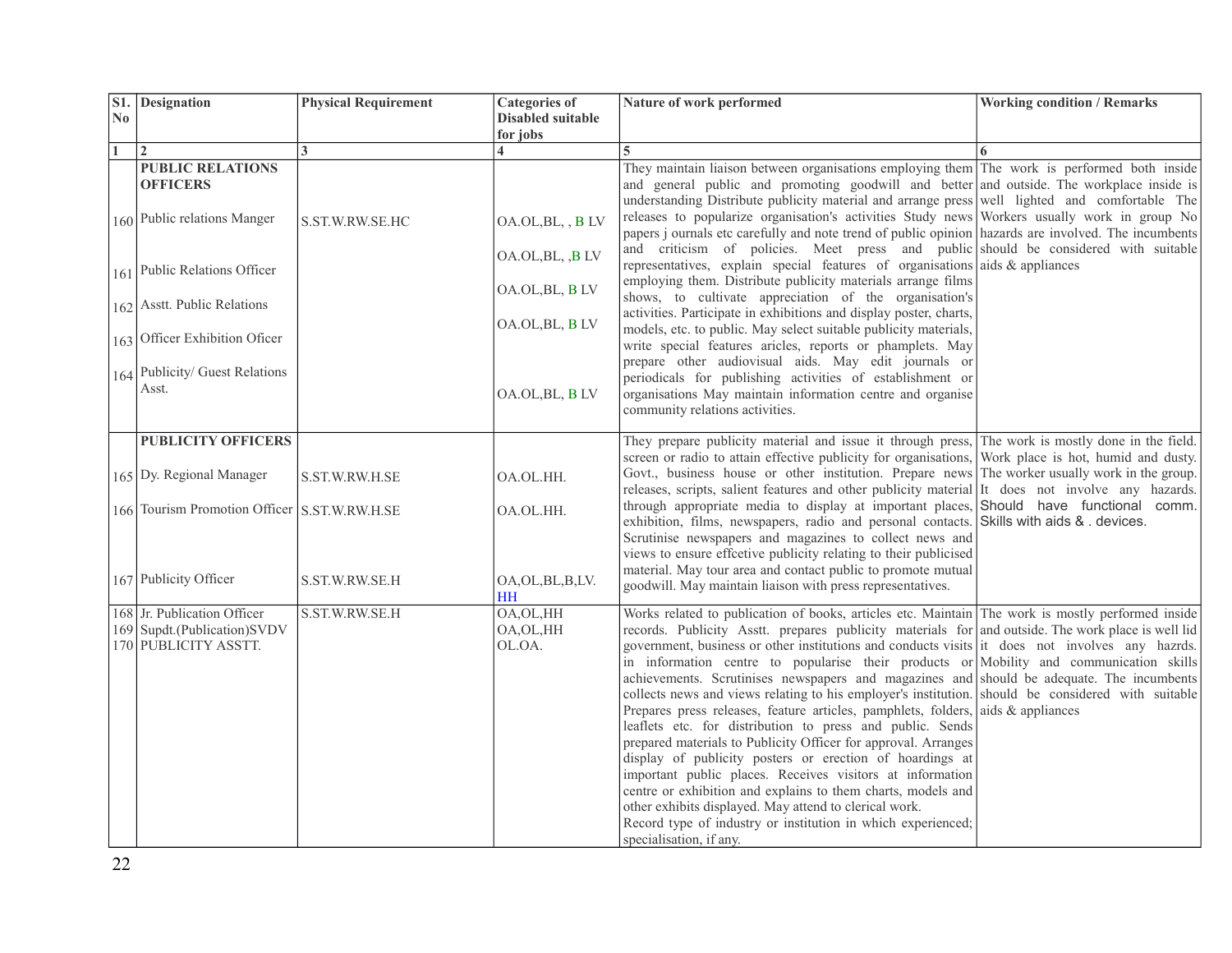|     | <b>PSYCHOLOGIST</b>               |                                        |                                 | Psychologist studies mental, emotional and cognitive The work is mostly done inside The               |                           |
|-----|-----------------------------------|----------------------------------------|---------------------------------|-------------------------------------------------------------------------------------------------------|---------------------------|
|     | (Educational)                     |                                        |                                 | characteristics of human beings and determines principles workers usually work in a group. It         |                           |
|     |                                   |                                        |                                 | which grovern human behaviour. Investigates factors that does not involve any hazards.                |                           |
|     | 171 Chid Psychologist             |                                        |                                 | affect thought and conduct of human beings and growth and Mobility and hand activities of the         |                           |
|     |                                   |                                        |                                 | development of individual's personality such as heredity, incumbents should be adequate with          |                           |
| 172 | <b>Clinical Psychologist</b>      | S.ST.W.BN.RW.SE.H.C                    |                                 | cultural and economic environments, etc. Deals with the help of suitable devices.                     |                           |
| 173 |                                   |                                        | OA.OL.OLA.BL.M<br>W.BA.BLOA.BLA | psychological problems involved in diagnosis, treatment and                                           |                           |
|     | <b>Industrial Psychologist</b>    |                                        |                                 | prevention of mental illness and emotional and personality                                            |                           |
| 174 |                                   |                                        |                                 | disorders. Conducts personal interviews or examines                                                   |                           |
|     | Psychopathologist                 |                                        |                                 | individuals to determine their maladjustment and to suggest                                           |                           |
|     |                                   |                                        |                                 | corrective measures. Develops psychological tests and                                                 |                           |
|     |                                   |                                        |                                 | experiments designed to measure mental characteristics of                                             |                           |
|     |                                   |                                        |                                 | human beings. Administers psychological and other tests to                                            |                           |
|     |                                   |                                        |                                 | individuals to evaluate and measure their intelligence,                                               |                           |
|     |                                   |                                        |                                 | aptitude, ability, interest and other personal characteristics.                                       |                           |
|     |                                   |                                        |                                 | Formulates methods to train gifted or physically and mentally                                         |                           |
|     |                                   |                                        |                                 | handicapped persons and children. May render individual                                               |                           |
|     |                                   |                                        |                                 | counselling and group guidance to persons and students to                                             |                           |
|     |                                   |                                        |                                 | assist them in selection of t heir career and courses, inter-                                         |                           |
|     |                                   |                                        |                                 | personal relationship, etc. May teach in institutions and do                                          |                           |
|     |                                   |                                        |                                 | research work or perform administrative services. May assist                                          |                           |
|     |                                   |                                        |                                 | Psychiatrist or Physician in diagnosing and treating mental                                           |                           |
|     |                                   |                                        |                                 | cases. May be known as CHILD PSYCHOLOGIST,                                                            |                           |
|     |                                   |                                        |                                 | CLINICAL PSYCHOLOGIST, PSYCHOPATHOLOGIST,                                                             |                           |
|     |                                   |                                        |                                 | etc., according to area of specialization in which engaged.                                           |                           |
|     |                                   |                                        |                                 | Record whether specialized in any branch of psychology such                                           |                           |
|     |                                   |                                        |                                 | as child psychology, educational psychology, clinical                                                 |                           |
|     |                                   |                                        |                                 | psychology, industrial psychology or psychology of                                                    |                           |
|     |                                   |                                        |                                 | physically handicapped human dynamics, etc; whether                                                   |                           |
|     |                                   |                                        |                                 | prepared any psychological tests, rating scales or any other                                          |                           |
|     |                                   |                                        |                                 | objective tool for measuring mental and personality traits and                                        |                           |
|     |                                   |                                        |                                 | experience of conducting social, criminal and other field                                             |                           |
|     |                                   |                                        |                                 | studies.                                                                                              |                           |
|     | 175 PHYSIOTHERAPIST               | S.ST.W.BN.MF.RW.SE.H.C OL,BL,, B LV.HH |                                 | Physiotherapist treats patients suffering from body injuries, Work in groups and alone both inside    |                           |
|     |                                   |                                        |                                 | stiffness, paralysis, neuritis etc. by massage, exercise and use and outside. less hazardous Mobility |                           |
|     |                                   |                                        |                                 | of heat, light, water, electricity and special therapy machines not to be restricted. Bilateral hand  |                           |
|     |                                   |                                        |                                 | and techniques. Assists and instructs patients on performance activities                              | should<br>be<br>adequate. |
|     |                                   |                                        |                                 | of corrective, reducing and other physical exercises. Record Incumbents should be considered          |                           |
|     |                                   |                                        |                                 | specialisation in particular diseases or injuries and method of with.                                 |                           |
|     |                                   |                                        |                                 | treatment; whether experienced in hospitals, clinics or in Should have functional comm. Skills        |                           |
|     |                                   |                                        |                                 | private practice.                                                                                     | with aids & devices.      |
|     |                                   |                                        |                                 |                                                                                                       |                           |
|     |                                   |                                        |                                 |                                                                                                       |                           |
|     | <b>PHARMACIST</b>                 |                                        |                                 | Arranges and sets apparatus and other equipments in Work in groups and alone bothinside               |                           |
|     | 176 Chief Pharmacist/Store Keeper | S.ST.W.BN.MF.RW.SE.H.C   OA, OL, HH    |                                 | Pharmaceutical laboratory, conducts routine tests of various and outside. Could be hazardous          |                           |
|     |                                   |                                        |                                 | ingredients for manufacture of drugs and medicines and Mobility not to be restricted. Bilateral       |                           |
|     |                                   |                                        |                                 | assists Pharmaceutical Chemist in carrying out studies and hand activities should be adequate.        |                           |
|     | 177 Sr. Pharmacist                | S.ST.W.BN.MF.RW.SE.H.C OA,OL,HH        |                                 | experiments. Grinds and mixes chemicals and other raw Incumbents should be considered with            |                           |
|     |                                   |                                        |                                 | materials in prescribed proportions for study, research or suitable aids/appliances                   |                           |
|     |                                   |                                        |                                 | manufacture of drugs and medicines such as syrups, tonics,                                            |                           |
|     |                                   |                                        |                                 | ointments, solutions, tablets etc.                                                                    |                           |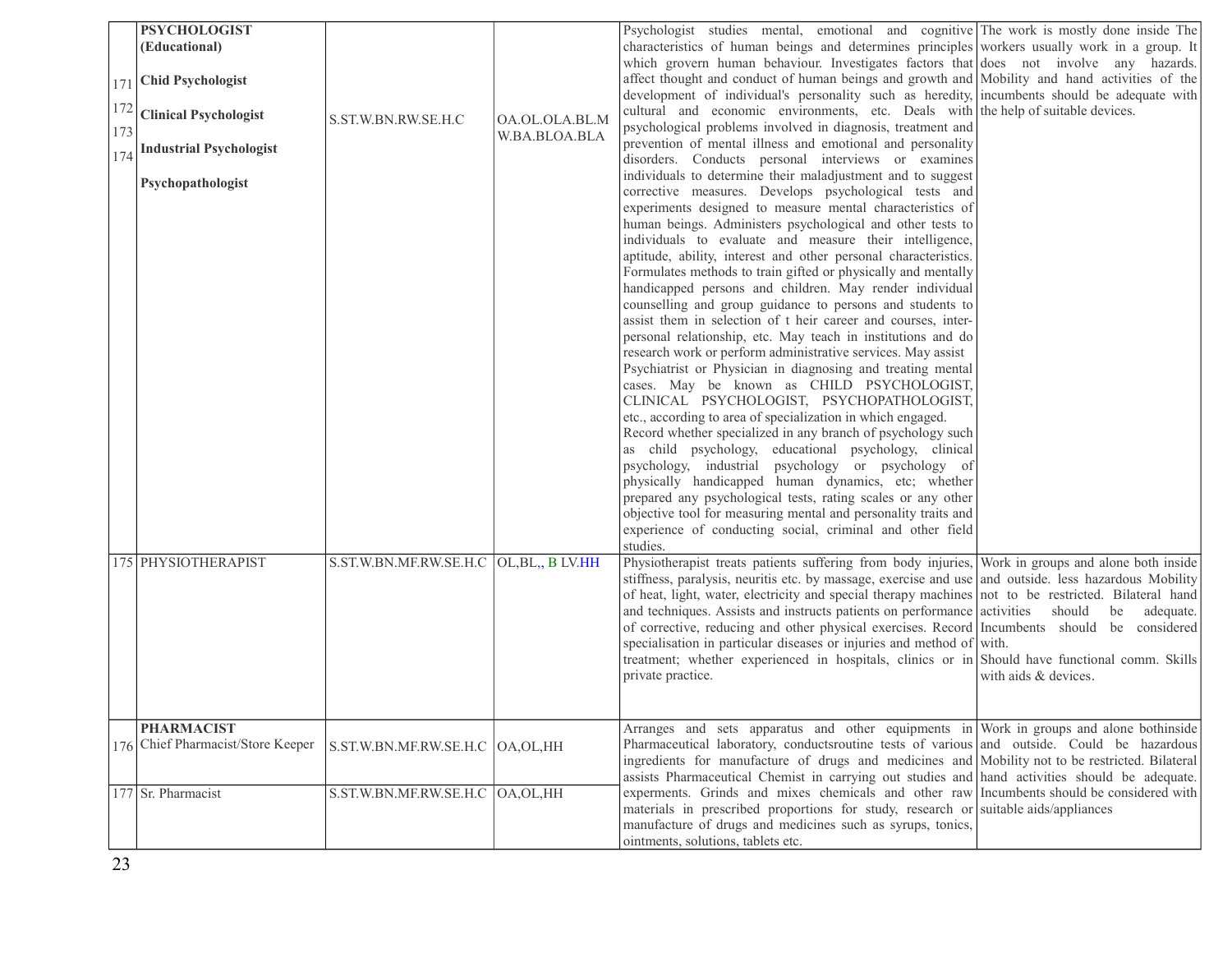|     | 178 Chief Radiological Technologist S.ST.W.BN.MF.RW.SE.H.C OA,OL |                                  |                         | Helps radiologist in diagnosing deseas and disorders of<br>human system. Assits radiologist by giving necessary certain<br>drugs to the patients. Provides assistance by adjusting and<br>operating X-ray and other theraputic machines.                                                                                                                                                                                                                                                                                                                 | Work in groups and alone bothinside<br>and outside. Could be hazardous<br>Mobility not to be restricted                                                                                 |
|-----|------------------------------------------------------------------|----------------------------------|-------------------------|----------------------------------------------------------------------------------------------------------------------------------------------------------------------------------------------------------------------------------------------------------------------------------------------------------------------------------------------------------------------------------------------------------------------------------------------------------------------------------------------------------------------------------------------------------|-----------------------------------------------------------------------------------------------------------------------------------------------------------------------------------------|
|     | 179 Dental Hygienist                                             | S.ST.W.BN.MF.RW.SE.H OA.OL       |                         | Assists for preparing patients for examination, treatment or Work in groups and alone bothinside<br>dental surgery and assists Dentist in performing his work by and outside. Could be hazardous<br>handing him necessary implements or equipment and by Mobility not to be<br>keeping patients comfortable.                                                                                                                                                                                                                                             | restricted. Bilateral hand activities                                                                                                                                                   |
|     | 180 Sr. Hospital Supt.                                           | S.ST.W.BN.MF.RW.SE.H OA.OL       |                         | Administration of hospital, nursing home, or other health care should be adequate. Incumbents<br>facility within authority of Governing board. Administers should be considered with suitable<br>fiscal operations, such as budget planning, accounting, and aids/appliances<br>establishing rates for health care services. Directs hiring and<br>training of personnel. Negotiates for improvement of and<br>additions to buildings and equipment. Directs and coordinates<br>activities of medical, nursing, and administrative staff and<br>services |                                                                                                                                                                                         |
|     | 181 Sr. Lab Technologist                                         | S.ST.W.BN.MF.RW.SE.H OA.OL       |                         | Arranges and sets various chemicals, instruments and Work in groups and alone bothinside<br>apparatus such as salts, acids, balances, heaters as desired for $ $ and outside. Could be hazardous<br>conducting experiments in laboratory. Sets up required Mobility not to be<br>apparatus and equipment as directed.                                                                                                                                                                                                                                    | restricted. Bilateral hand activities<br>should be adequate. Incumbents<br>should be considered with suitable<br>aids/appliances                                                        |
|     | 182 REGISTRAR<br>Assistant Registrar                             | S, ST, RW, SE, H, C              | OA, OL, BL, BLV.<br>HH. | Asst Registrar -Incharge of section and responsible for normal<br>working                                                                                                                                                                                                                                                                                                                                                                                                                                                                                | Should have functional mobility an<br>comm. Skills with aids & devices. The<br>incumbent of VH category should be<br>considered with appropriate software<br>and other devices support. |
|     | <b>RESEARCH OFFICERS</b>                                         |                                  |                         |                                                                                                                                                                                                                                                                                                                                                                                                                                                                                                                                                          |                                                                                                                                                                                         |
| 183 | Junior Research officer                                          | S.ST.W.RW.SE.C                   | OA.OL,B,LV,HH           | They develop and apply most effective methods for The work is performed both inside<br>collecting, tabulating $\&$ interpreting data in any one of wide and outside. The work in the field is                                                                                                                                                                                                                                                                                                                                                            |                                                                                                                                                                                         |
|     | Dy. Asstt. Director (Non-Officer)                                | S.ST.W.RW.SE.C                   | OA.OL,B,LV,HH           | variety of fields. Determine character and volume of usually done in group. Most of the<br>information necessory for solution of any problem and obtain other work is done alone. Work place                                                                                                                                                                                                                                                                                                                                                             |                                                                                                                                                                                         |
|     | 184 Junior Research Officer                                      | S.ST.W.RW.SE.C                   | OA.OL,B,LV,HH           | or devise method for collecting necessary information is usually well lighted and                                                                                                                                                                                                                                                                                                                                                                                                                                                                        |                                                                                                                                                                                         |
|     |                                                                  | S.ST.W.RW.SE.C                   | OA.OL,B,LV,HH           | Determine most effective techniques for the production of comfortable. No hazards are involved.<br>data required according to nature of available information and The incumbent of VH category should                                                                                                                                                                                                                                                                                                                                                    |                                                                                                                                                                                         |
|     | 185 Asstt. Manager (Planning<br>$186$ Research)                  | S.ST.W.RW.SE.C                   | OA.OL,B,LV,HH           | type of problem under study. Interpret and present data in be considered with appropriate                                                                                                                                                                                                                                                                                                                                                                                                                                                                |                                                                                                                                                                                         |
|     | Research offcer                                                  | S.ST.W.RW.SE.C                   | OA.OL,B,LV,HH           | required form. May write reports analyisng and evaluating software and other devices support.<br>conclusion on basis of variablesconditions affecting                                                                                                                                                                                                                                                                                                                                                                                                    |                                                                                                                                                                                         |
| 187 |                                                                  | S.ST.W.RW.SE.C                   | OA.OL,B,LV,HH           | interpretation of validity. May advise and consult private<br>industrial concerns or Government agencise on matters such                                                                                                                                                                                                                                                                                                                                                                                                                                 |                                                                                                                                                                                         |
| 188 | Statistical officer                                              |                                  | OA.OL,B,LV,HH           | as operating efficiency, marketing methods and fiscal                                                                                                                                                                                                                                                                                                                                                                                                                                                                                                    |                                                                                                                                                                                         |
|     | 189 Operational Research officer                                 | S.ST.W.RW.SE.C<br>S.ST.W.RW.SE.C | OA.OL,B,LV,HH           | problems. Research work maintenance of the equipment,<br>controlling of the operators, New designs and development.                                                                                                                                                                                                                                                                                                                                                                                                                                      |                                                                                                                                                                                         |
| 190 |                                                                  |                                  | OA.OL,B,LV,HH           |                                                                                                                                                                                                                                                                                                                                                                                                                                                                                                                                                          |                                                                                                                                                                                         |
| 191 | Research Assistant                                               | S.ST.W.RW.SE.C                   | OA.OL,B,LV,HH           |                                                                                                                                                                                                                                                                                                                                                                                                                                                                                                                                                          |                                                                                                                                                                                         |
| 192 | Senior Investigator                                              | S.ST.W.RW.SE.C                   | OA.OL,B,LV,HH           |                                                                                                                                                                                                                                                                                                                                                                                                                                                                                                                                                          |                                                                                                                                                                                         |
| 193 |                                                                  | S.ST.W.RW.SE.C                   | OA.OL,B,LV,HH           |                                                                                                                                                                                                                                                                                                                                                                                                                                                                                                                                                          |                                                                                                                                                                                         |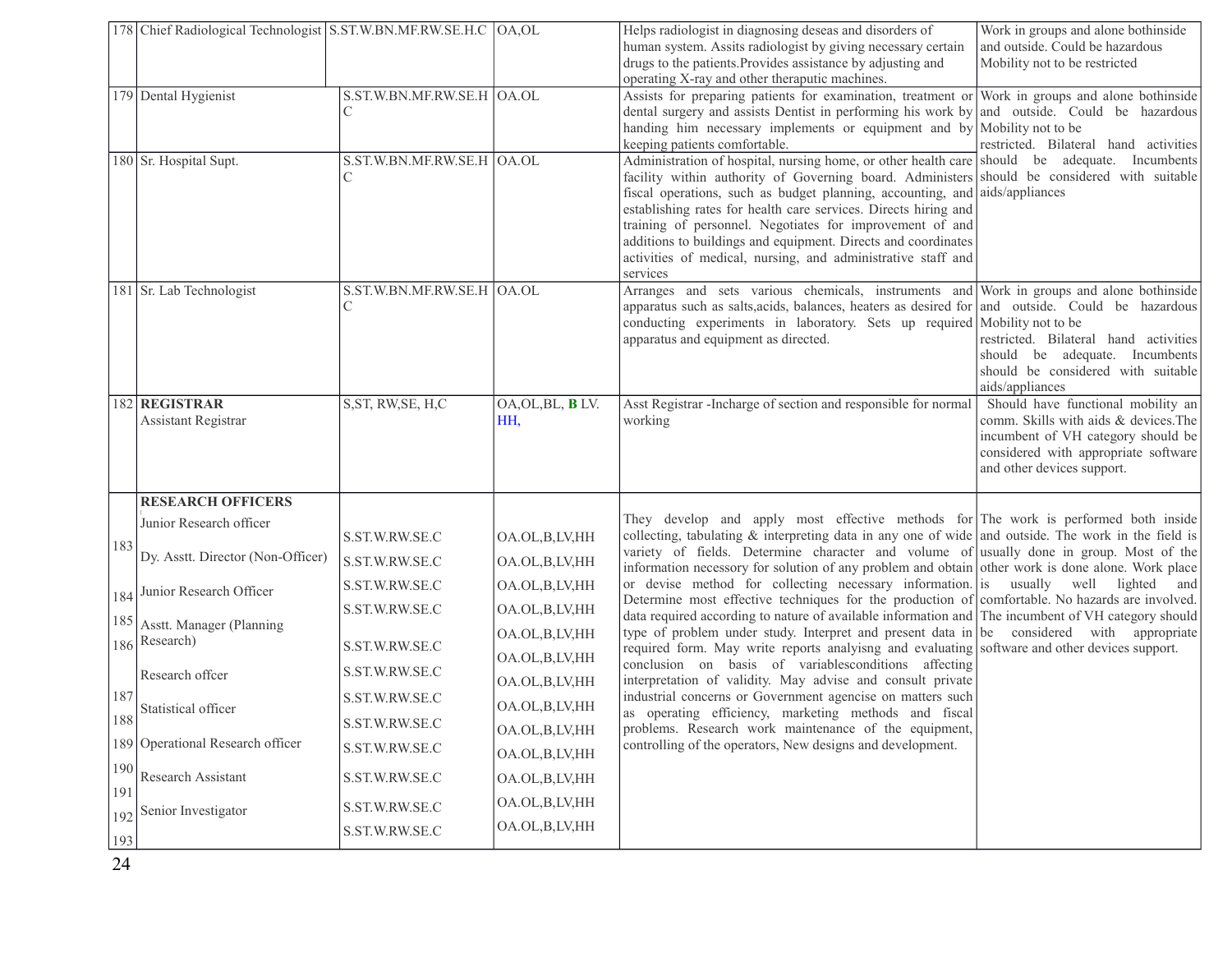|            | 194 Programme Assistant                                                  | S.ST.W.RW.SE.C    | OA.OL,B,LV,HH |                                                                                                                                                                                                                                                                                                                                                                                                                                |                                                                                                                                                  |
|------------|--------------------------------------------------------------------------|-------------------|---------------|--------------------------------------------------------------------------------------------------------------------------------------------------------------------------------------------------------------------------------------------------------------------------------------------------------------------------------------------------------------------------------------------------------------------------------|--------------------------------------------------------------------------------------------------------------------------------------------------|
| 195<br>196 | Research Asstt. Gr.I                                                     | S.ST.W.RW.MF.SE.H | OA.OL,B,LV,HH |                                                                                                                                                                                                                                                                                                                                                                                                                                |                                                                                                                                                  |
| 197        | Senior Scientific Assistant                                              | S.ST.W.RW.MF.SE.H | OA.OL,B,LV,HH |                                                                                                                                                                                                                                                                                                                                                                                                                                |                                                                                                                                                  |
| 198        | <b>Technical Assistant</b>                                               | S.ST.W.RW.MF.SE.H | OA.OL,B,LV,HH |                                                                                                                                                                                                                                                                                                                                                                                                                                |                                                                                                                                                  |
| 199        | Research Associate                                                       |                   |               |                                                                                                                                                                                                                                                                                                                                                                                                                                |                                                                                                                                                  |
|            | Asstt. Manager (Operation<br>Research)                                   |                   |               |                                                                                                                                                                                                                                                                                                                                                                                                                                |                                                                                                                                                  |
|            | Scientific Officer A(Electronics)                                        |                   |               |                                                                                                                                                                                                                                                                                                                                                                                                                                |                                                                                                                                                  |
|            | Scientific Officer B(Electronics)                                        |                   |               |                                                                                                                                                                                                                                                                                                                                                                                                                                |                                                                                                                                                  |
|            | 200 Scientific Officer A(Computer)<br>201 Scientific Officer B(Computer) | S.ST.W.RW.MF.SE.H | OA.OL,B,LV,HH | System Maintenance , Hardware & networking, software<br>installing, servicing and repairing, maintaining office records<br>in computer database.                                                                                                                                                                                                                                                                               |                                                                                                                                                  |
|            | 202 Sr.Project fellow                                                    | MF, S, H, RW      | OA.OL,B,LV,HH | Assists the Project officer. Researchers for conducting<br>analysis, compilation of data etc.                                                                                                                                                                                                                                                                                                                                  |                                                                                                                                                  |
|            | <b>SALES AND MARKETING</b>                                               |                   |               |                                                                                                                                                                                                                                                                                                                                                                                                                                |                                                                                                                                                  |
|            | <b>OFFICERS</b>                                                          |                   |               |                                                                                                                                                                                                                                                                                                                                                                                                                                |                                                                                                                                                  |
| 203        | Officer Manager (Technical)                                              |                   |               |                                                                                                                                                                                                                                                                                                                                                                                                                                |                                                                                                                                                  |
| 204        | Distribution Officer                                                     | S.ST.W.RW.SE.HC   | OA.OL.HH      | They are in charge of the stores and purchase deptts. of their                                                                                                                                                                                                                                                                                                                                                                 |                                                                                                                                                  |
|            | 205 Purchase Officer                                                     |                   | OA.OL.HH      | offices. They take steps to note the sale of various products of<br>their organisations, both in the country and abroad. May visit<br>intending buyers, negotiate terms and conditions of business                                                                                                                                                                                                                             |                                                                                                                                                  |
|            | 206 Circulation Officer                                                  | S.ST.W.RW.SE.HC   | OA.OL.HH      | with them and convince them of their superiority of the<br>product of their organisations over that of the products of the                                                                                                                                                                                                                                                                                                     | The work is performed both inside<br>and outride. Extensive touring is<br>involved. Work place is usually                                        |
|            |                                                                          | S.ST.W.RW.SE.HC   | OA.OL.HH      | other organisations May arrange exhibition of their products.<br>May get pamphlets etc. prepared for the publicity of their<br>goods. Keeps themselves abreast of their latest national and<br>international market trends and advise their Deptt. to make                                                                                                                                                                     | comfortable. Worker works in a group.<br>No hazards are involved. The<br>incumbent of HH category should<br>have functional communication skills |
|            |                                                                          | S.ST.W.RW.SE.HC   |               | necessary changes or modifications in the design and the<br>quality of products to increase their selling potential. May so<br>advise the Departments on the most viable price for various<br>goods, keeping in view the national and international price<br>structure. May deal with stores and purchase officers of other<br>organisations. May arrange and/ or attend trade delegations to<br>and from the other countries. | with the help of devices. Mobility and<br>bilateral hand activities should be<br>adequate.                                                       |
|            |                                                                          |                   |               |                                                                                                                                                                                                                                                                                                                                                                                                                                |                                                                                                                                                  |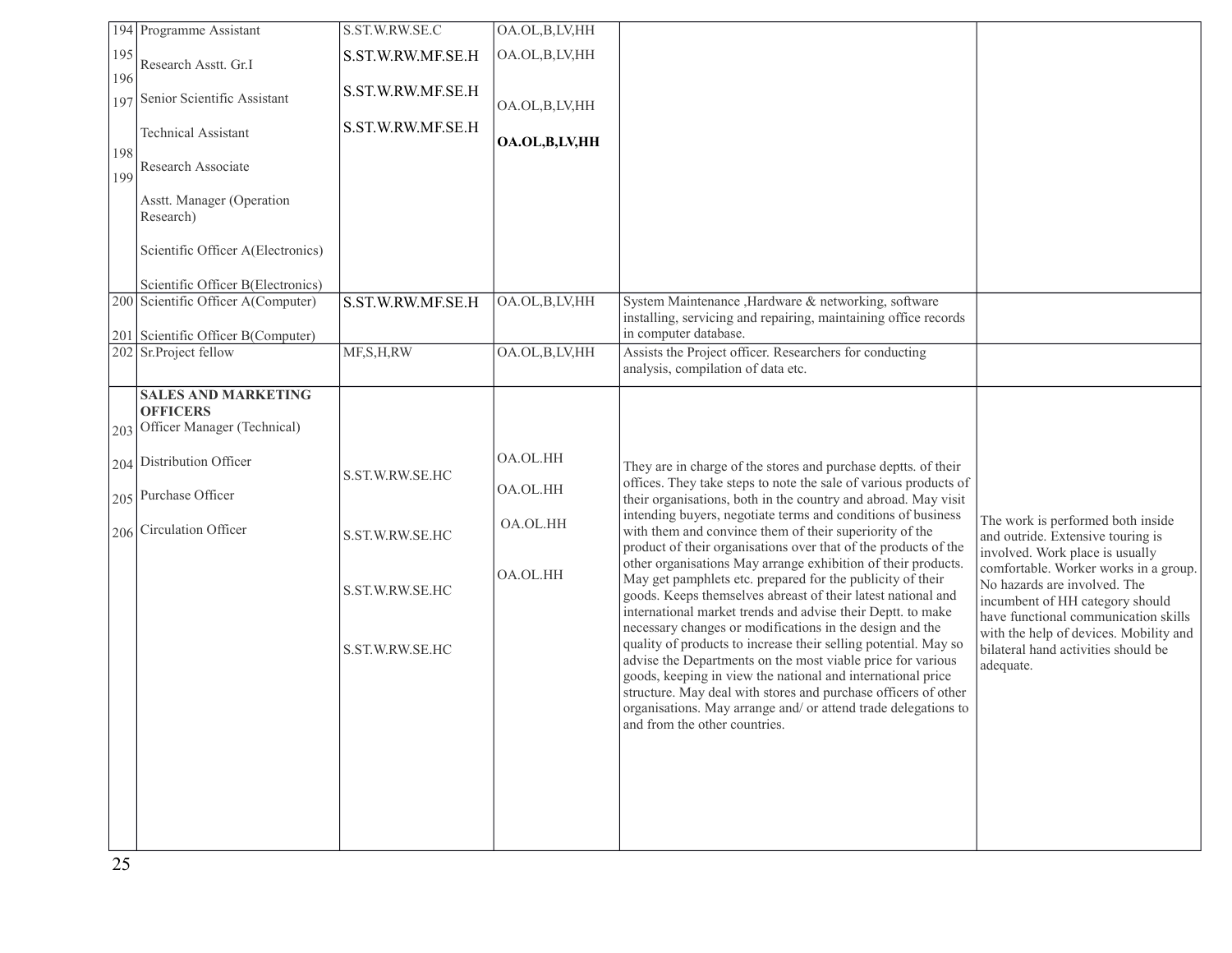|          | <b>S1.</b> Designation        | <b>Physical Requirement</b> | <b>Categories of Disabled</b> | Nature of work performed                                                                                                                                        | <b>Working condition / Remarks</b> |
|----------|-------------------------------|-----------------------------|-------------------------------|-----------------------------------------------------------------------------------------------------------------------------------------------------------------|------------------------------------|
| $\bf No$ |                               |                             | suitable for jobs             |                                                                                                                                                                 |                                    |
|          |                               |                             |                               |                                                                                                                                                                 |                                    |
|          | 207 Project Officer           | S.ST.W.RW.SE.H              | OA.OL.HH                      | They are incaling of the stores and purchase department of thier Work in groups and alone                                                                       |                                    |
|          | 208 Programme Officer         |                             | OA.OL.HH                      | office. They take steps to note the sale of various products of their bothinside and outside extensive                                                          |                                    |
|          | 209 Milk Distribution Officer |                             | OA.OL.HH                      | organisation both in the country and abroad, may visit intending touring is involved, work place                                                                |                                    |
|          | 210 Marketing Officer         |                             | OA.OL.HH                      | buyers negociate terms and condition of business with them and is usually comfortable. The                                                                      |                                    |
|          |                               |                             |                               | convince them of their superiority of the prodet of their incumbent of HH category<br>organisation over that of the products of other organiosation, may should | have<br>functional                 |
|          |                               |                             |                               | arrange exabition of their products, may get pemplets etc. Prepare communication skills with the                                                                |                                    |
|          |                               |                             |                               | for their publicity of their goods, keep themselves abrests of their help of devices. Mobility and                                                              |                                    |
|          |                               |                             |                               | latest national amd international market trands and advice their bilateral hand activities should                                                               |                                    |
|          |                               |                             |                               | department. To make necessary change or modification in the be adequate.                                                                                        |                                    |
|          |                               |                             |                               | design and the quality of products, to increase their selling<br>potential, may so advice the departments on the most viable rise                               |                                    |
|          |                               |                             |                               | of various goods, keeping in view the national and international                                                                                                |                                    |
|          |                               |                             |                               | price structure may deal with stores and purchase officer of ther                                                                                               |                                    |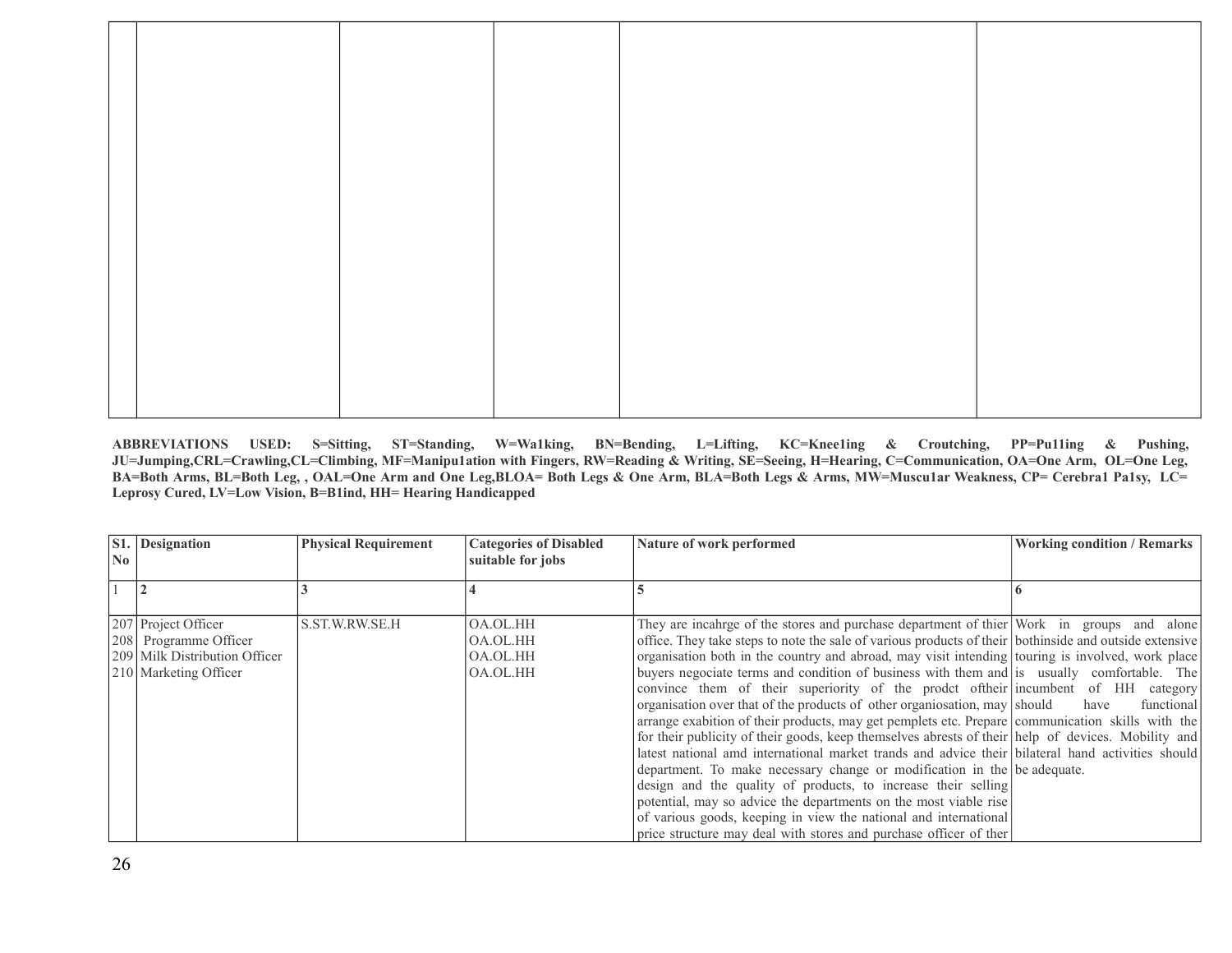|                                                                                                                          |                                        |                                                   | organisation. May arrange or attend trade delogation and to and<br>from the other countries.                                                                                                                                                                                                                                                                                                                                                                                                                                                                                                                                                                                                                                                                                                                                                                                                                                                                                                                                                                                                                                                                                                                                                                                                                                                                         |                                                                                                                                                                                                                            |
|--------------------------------------------------------------------------------------------------------------------------|----------------------------------------|---------------------------------------------------|----------------------------------------------------------------------------------------------------------------------------------------------------------------------------------------------------------------------------------------------------------------------------------------------------------------------------------------------------------------------------------------------------------------------------------------------------------------------------------------------------------------------------------------------------------------------------------------------------------------------------------------------------------------------------------------------------------------------------------------------------------------------------------------------------------------------------------------------------------------------------------------------------------------------------------------------------------------------------------------------------------------------------------------------------------------------------------------------------------------------------------------------------------------------------------------------------------------------------------------------------------------------------------------------------------------------------------------------------------------------|----------------------------------------------------------------------------------------------------------------------------------------------------------------------------------------------------------------------------|
| 211 SYSTEM ANALYST<br>212 Data processing Oprt.                                                                          | S.ST.RW.MF.SE.H                        | OA.OL.BL.LV.HH                                    | Maintaining all computer and equipments related to IT in proper Work in groups and alone inside<br>working condition.                                                                                                                                                                                                                                                                                                                                                                                                                                                                                                                                                                                                                                                                                                                                                                                                                                                                                                                                                                                                                                                                                                                                                                                                                                                | place<br>is<br>work<br>usually<br>comfortable The incumbent of<br>HH category should have<br>functional communication skills<br>with the help of devices.<br>Mobility and bilateral hand<br>activities should be adequate. |
| <b>SECURITY OFFICERS</b><br>213 Security Officer<br>214 Deputy Security Officer<br>215 Dy. Security<br>216 Officer Gr. I | S.ST.W.JU.PP.RW.SE.H                   | OA.OL.HH                                          | They plan, control and supervise security arrangement of The work is performed both<br>individual plants, establishments buildings, men, materials and inside and outside.<br>other movable and immovable property against fire, thefts, The job can be hazardous at<br>pilferage, unathourized entry and personnel hazards to check times. Incumbents should be<br>works and administrative buildings men unauthorised entry of considered<br>man and passage of material. Issue gate passes to visitors desiring aids/appliances. Mobility should<br>entry into restricted premises and check security personnel on not be restricted. Incumbent pf<br>duty. Enquire into complaints of unauthorised entry of men and HH category<br>material and cases of theft etc. and report the matter to police for functional<br>futher action. Maintain discipline amongst security personnel. skills.<br>May assist fire-fighting personnel in case of fire. Inward &<br>outward of letters, Distribution & collction of exam forms,<br>maintain record of distribution of marksheets, prepare identity<br>card.                                                                                                                                                                                                                                                          | With<br>suitable<br>should have<br>communication                                                                                                                                                                           |
| <b>STORES OFFICERS*</b><br>217 Stores Officer Assistant<br>218 Stores Officer<br>219 Storekeeper<br>220 Stock Verifier   | S.ST.W.BN.L.MF.RW.SE.H<br>$\mathsf{C}$ | OA.OL.LV HH<br>OA.OLLV HH<br>OA.OL.HH<br>OA.OL.HH | They are responsible for the availbility of various goods required Work in groups and alone both<br>in their office, section, factory, etc, and also for their proper inside and outside extensive<br>supply to the actual users. They make assessment of the quantity touring is involved Work in<br>of different items required at specified intervals on the basis of groups and alone both inside<br>information provided by the actual users. They contact producers, and outside extensive touring is<br>manufacturers or the agents to discuss and settle terms and involved. Mobility, bilateral<br>conditions of sale including the minimum standards or hand activities and functional<br>specifications to which the goods must conform. May call tenders communication skill should be<br>from different suppliers, and place orders for supplying these, assessed with aids $\&$ appliances<br>Ensure that goods supplied conform to the agreed standards. $\&$ assistive devices support.<br>Arange for proper storage of goods including spraying of $*\text{Not}$ identified for<br>pesticides to kill white ants, rats, etc. in case of perishable goods.<br>May maintain proper accounts of purchase and supplies. May<br>look after general administartion of the stores department and be<br>administrative Incharge of the junior stores staff. | Railways personnel (except<br>OL, LV, HH Category) who<br>are involved in operation<br>of trains, mantenance of<br>rail tracks, movement of<br>engines and compartments                                                    |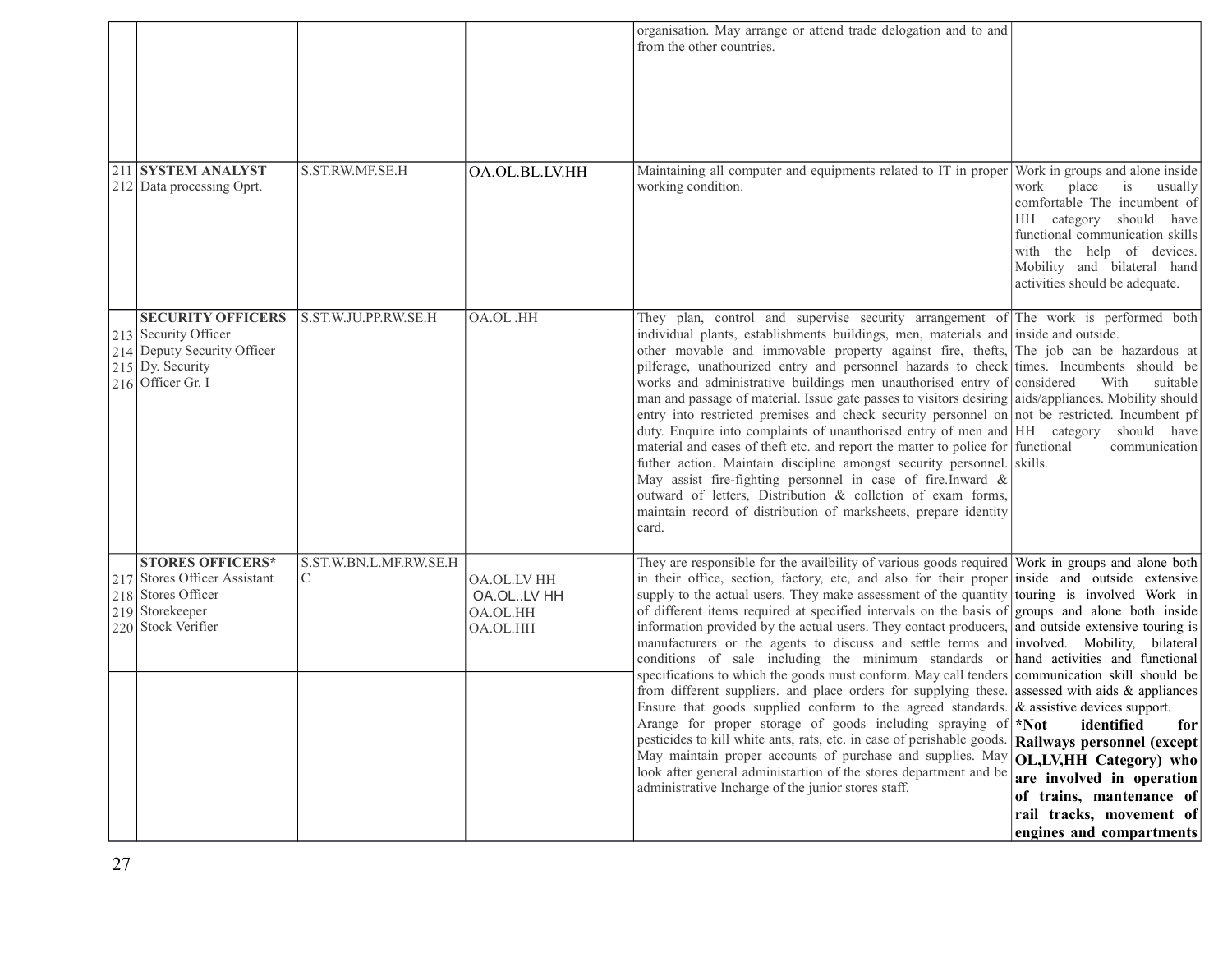|                                         |                                  |                    |                                                                                                                                                                                                                                                                                                         | in<br>vards, telecommunication<br>and signalling works.                                                                                                        |
|-----------------------------------------|----------------------------------|--------------------|---------------------------------------------------------------------------------------------------------------------------------------------------------------------------------------------------------------------------------------------------------------------------------------------------------|----------------------------------------------------------------------------------------------------------------------------------------------------------------|
| 221 Store Suptd. JNMC                   | S.ST.RW.MF.SE.H                  | OA.OL.HH           | Incharge of purchasing, supply of materials, sign contracts,<br>maintain stock and registers etc.                                                                                                                                                                                                       | The work is performed mostly<br>inside. The work place is well<br>lighted and comfortable work in<br>office                                                    |
| 222 Care Taker                          | S.ST.W.BN.MF.RW                  | <b>OA.OL.LV HH</b> | Closing ,locking and opening all the rooms and windows and The work is performed mostly<br>supervision of cleaning works. Assisting the care taker in his inside. The premises of<br>duties.                                                                                                            | organisation The work place is<br>well lighted and comfortable<br>Mobility and bilateral hand<br>activities should be adequate                                 |
| 223 Live Stock Manager /<br>Dairy Supdt | S.ST.W.BN.MF.RW                  | OA.OL.HH           | supervision, planning and management of feeding The work is performed mostly<br>Overall<br>animals                                                                                                                                                                                                      | inside. The work place is well<br>comfortable<br>lighted<br>and<br>Mobility and bilateral hand<br>activities should be adequate                                |
| 224 Store Suptd.                        | S.ST.W.BN.MF.RW                  | OA.OL.LV           | Supervises, Co-ordinates and controls within authority delegated,<br>sections engaged in providing storage facilities to practice inside. The work place is well<br>concerned and render such other additional facilities as may be lighted<br>laid down or agreed to in business terms and conditions. | The work is performed mostly<br>comfortable<br>and<br>Mobility and bilateral hand<br>activities should be adequate.                                            |
| 225 Farm Supdt.                         | S.ST.W.BN.MF.RW                  | OA.OL.LV.HH        | Supervising the operations, functioning of the farm, maintenance<br>of Accounts, stock and registers etc. Assisting teachers, students<br>and research scholars in their field experiments.                                                                                                             | The work is performed mostly<br>inside. The work place is well<br>lighted and comfortable work in<br>office                                                    |
| 226 SPEECH THERAPIST                    | S.ST.W.BN.MF.RW.SE.H.C OA,OL,BL, |                    | Speech and language therapist does planning and therapy,<br>counselling. It may teach under graduate students.                                                                                                                                                                                          | Work in groups and alone<br>mostly inside and outside, less<br>hazardous.<br>Mobility<br>and<br>bilateral hand activities of the<br>person should be adequate. |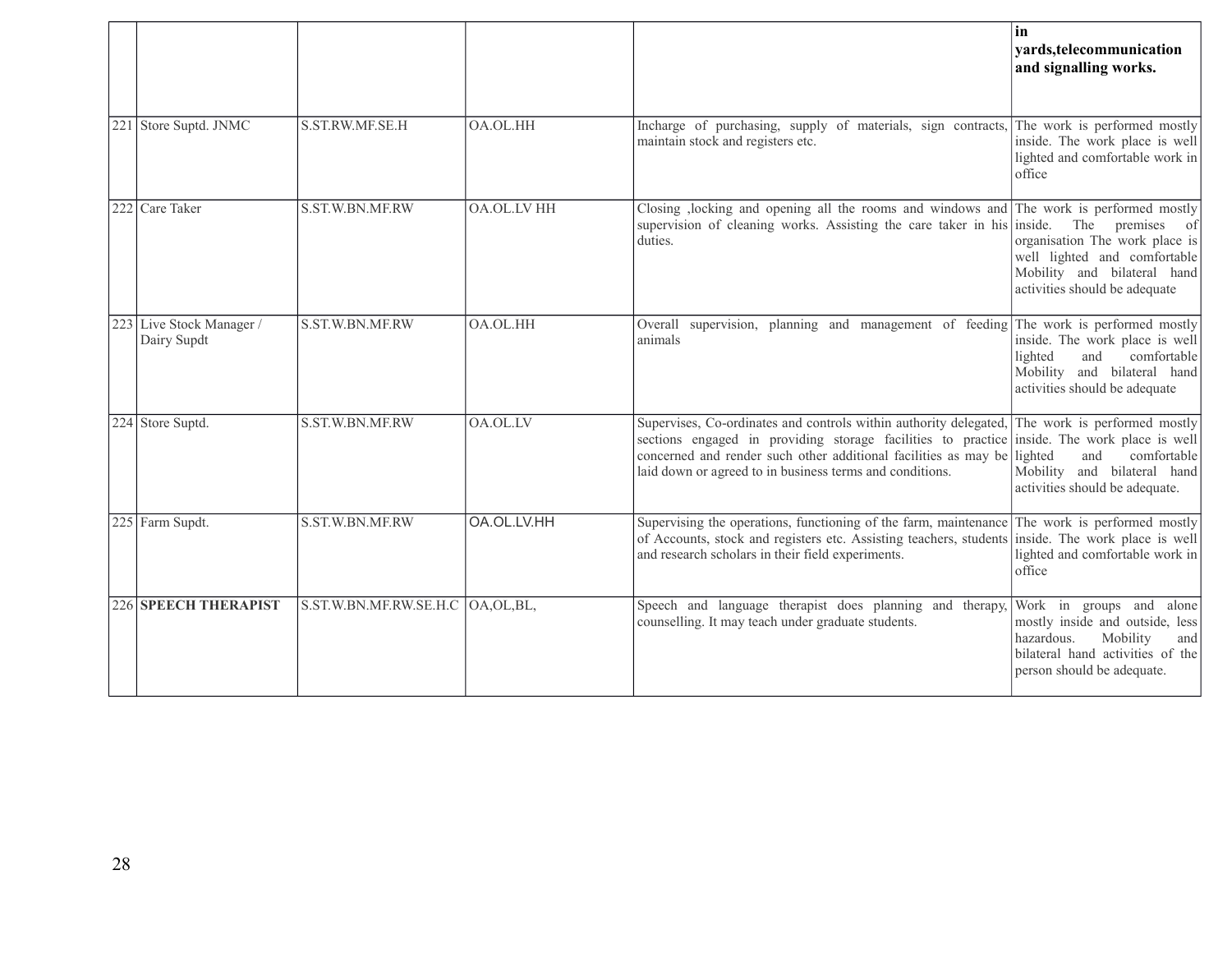| 227 STATISTICIAN             | S.ST.W.BN.MF.SE.H               | OA, OL, BL,   | They develop and apply most effective methods for collecting, The work is performed both                |                                  |
|------------------------------|---------------------------------|---------------|---------------------------------------------------------------------------------------------------------|----------------------------------|
|                              |                                 | LV HH,        | tabulating $\&$ interpreting data in any one of wide variety of fields. Inside and outside. The work in |                                  |
| 228 Jr. Statistical Officer  |                                 |               | Determine character and volume of information accessory for the field is usually done in a              |                                  |
|                              |                                 |               | solution of any problem and obtain or devise method for group most of the other work is                 |                                  |
|                              |                                 |               | collecting necessary information. Determine most effective done alone. Work place is                    |                                  |
|                              |                                 |               | techniques for the production of data required according to nature usually well lighted                 | and                              |
|                              |                                 |               | of available information and type of problem under study comfortable. No hazards are                    |                                  |
|                              |                                 |               | Interpret and present data in required form. May write reports involved.                                |                                  |
|                              |                                 |               | analyisng and evaluating conclusion on basis of variable                                                |                                  |
|                              |                                 |               | conditions affecting interpretation validity. May advise and                                            |                                  |
|                              |                                 |               | consult private industrial concerns or Government agencise on                                           |                                  |
|                              |                                 |               | matter such as operating efficiency, marketing methods and fiscal                                       |                                  |
|                              |                                 |               | problems.                                                                                               |                                  |
| $229$ Stenographer – I       | S.ST.W.RW.SE.H.C                | OA.OL.OLA.BL  | All office work including typing, short hand, note taking, Mobility and hand activities                 |                                  |
| $230$ Stenographer – II(LG-  |                                 |               | maintaining files & documents.                                                                          | should<br>be<br>adequate. The    |
| ACP)                         |                                 |               |                                                                                                         | incumbent of VH category         |
|                              |                                 |               |                                                                                                         | should be considered<br>with     |
|                              |                                 |               |                                                                                                         | appropriate software $\&$ other  |
|                              |                                 |               |                                                                                                         | devices support.                 |
| 231 SOCIAL WORKER            | S, ST, RW, H, C S, ST, RW, H, C | OA, OL, B, LV | Social worker is engageed in social welfare activities such as Work in groups both inside and           |                                  |
| 232 Social Welfare Organizer |                                 | OA, OL, B, LV | welfare of slums, organising social function, investigate social outside mobility should not be         |                                  |
|                              |                                 |               | problems and other related tasks such as assisting, conducting restricted. Less hazardous. The          |                                  |
|                              |                                 |               | servey on social problems                                                                               | incumbent should be considered   |
|                              |                                 |               |                                                                                                         | with<br>aids $\&$<br>appropriate |
|                              |                                 |               |                                                                                                         | appliances devices support.      |

| <b>SI. No</b> | <b>Desis</b><br><b>ugnation</b> | <b>Physical</b><br>Requirement | <b>Categories of Disabled</b><br>tor tobs<br>suitable | Nature of work performed | 'Working<br>condition / Remarks |
|---------------|---------------------------------|--------------------------------|-------------------------------------------------------|--------------------------|---------------------------------|
|---------------|---------------------------------|--------------------------------|-------------------------------------------------------|--------------------------|---------------------------------|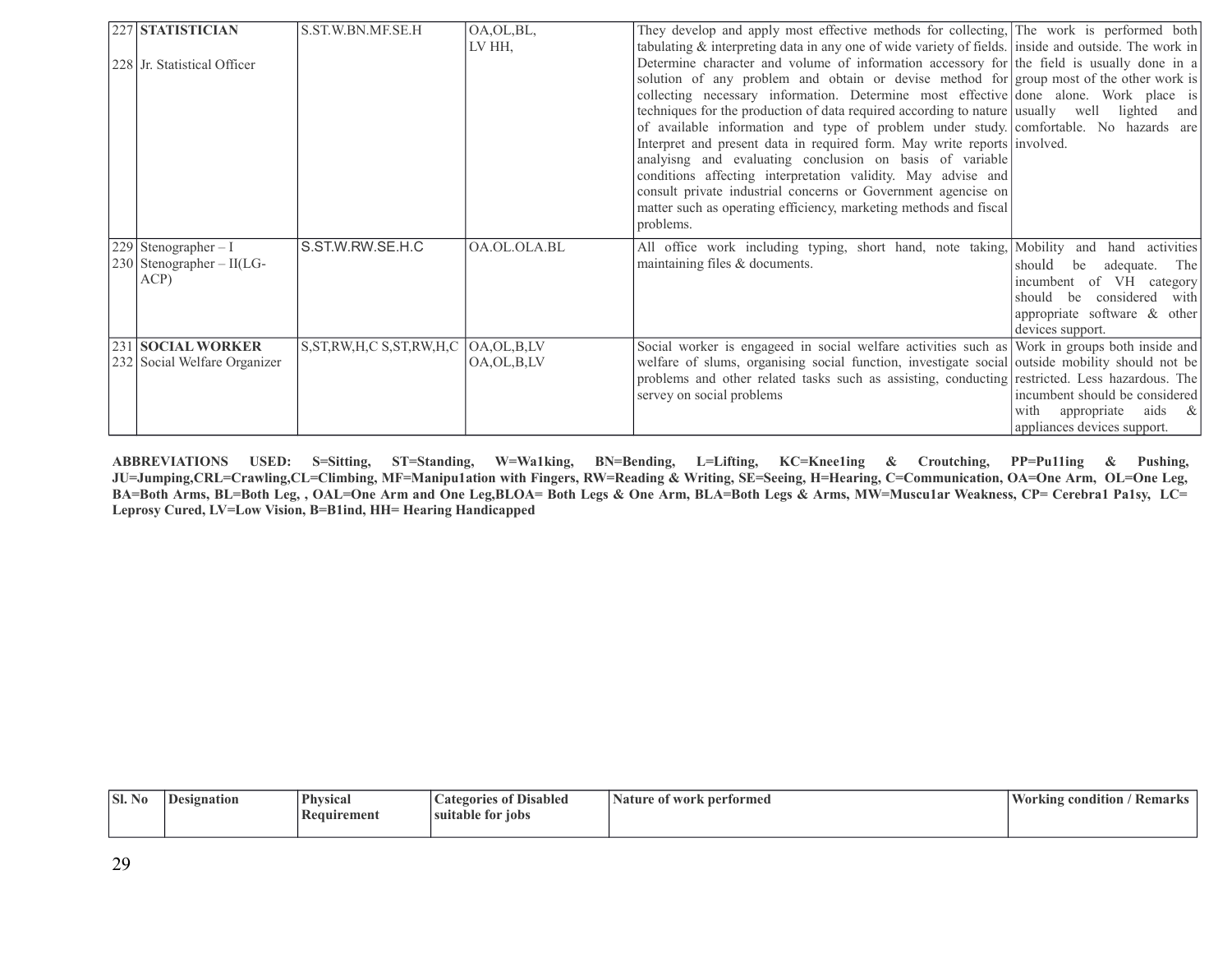|     | $\overline{2}$        | $\overline{3}$              |           | 5                                                                                                     | 6                                |
|-----|-----------------------|-----------------------------|-----------|-------------------------------------------------------------------------------------------------------|----------------------------------|
| 233 | <b>TELE</b>           | S.ST.W.RW.MF.SE.H OA,OL, HH |           | To supervise and monitor the work of the section.                                                     | Should have functional comm.     |
|     | <b>COMMUNICATIO</b>   | С                           |           |                                                                                                       | Skills with aids & devices.      |
|     | <b>N ENGINEERS*</b>   |                             |           |                                                                                                       | *Not identified for Railways     |
|     |                       |                             |           |                                                                                                       | personnel who are involved in    |
|     |                       |                             |           |                                                                                                       | operation<br>of<br>trains,       |
|     |                       |                             |           |                                                                                                       | mantenance of rail tracks,       |
|     |                       |                             |           |                                                                                                       | movement of engines and          |
|     |                       |                             |           |                                                                                                       | compartments<br>in               |
|     |                       |                             |           |                                                                                                       | yards, telecommunication and     |
|     |                       |                             |           |                                                                                                       | signalling works.                |
| 234 | Assitt. Engineer      | S.ST.BN.SE                  | OA.OL     | They design, manufacture, install, operate and maintain telegraph and                                 |                                  |
|     | (Cables)              |                             |           | telphone, telex system, radio, radar, special microwave and other                                     |                                  |
| 235 | Asstt. Engineer       | S.ST.BN.SE                  | OA.OL     | telecommunication instruments. Survey area for installation of The work is performed both             |                                  |
|     | (Installation) *      |                             |           | telegraph and telephone equipment. Prepare plans and get drawings inside And outside. Workplace       |                                  |
| 236 | Asstt. Engineer       | S.ST.BN.SE                  | OA.OL     | made with necessary details. Install suitable telecommunication in the field is hot humid dusty       |                                  |
|     | (Planning)            |                             |           | equipment like teleprinters, signaling equipment, transmitters, radio, and noisy. The worker usually  |                                  |
|     | <b>TRAINING</b>       |                             |           | receivers, etc. Supervise laying of over head and underground cables. workers in a group. However     |                                  |
|     | <b>OFFICERS</b>       |                             |           | Conduct periodical checks of stations and units and attend to planning job is done inside.            |                                  |
|     |                       |                             |           | breakdown to remove faults in telephone and telegraph system. Field work                              | is hazardous.                    |
|     |                       |                             |           | Maintain telecommunication equipment in working order May Incumbents                                  | should<br>be                     |
|     |                       |                             |           | specialise in designing and maintaining special equipments for considered                             | with<br>suitable                 |
|     |                       |                             |           | telegraph, telephone, teleprinting or radio broadcasting sytems aids/appliances. Mobility should      |                                  |
|     |                       |                             |           | inculding sero-mechanism and tele system controls.                                                    | not be restricted                |
|     |                       |                             |           |                                                                                                       |                                  |
|     |                       |                             |           |                                                                                                       |                                  |
| 237 | Asstt. Engineer.      | ST.H.SE.RW                  | OA.OL.OAL | They identify training needs, plan, formulate and execute instituitions The work is performed mostly  |                                  |
|     | (Training)            |                             |           | and or on the jobs in service training programmes within the frame of inside except for practical     |                                  |
|     |                       |                             |           | policies of the organisations/Deptts aimed at improving personnel training in organisations like      |                                  |
|     |                       |                             |           | efficiency and out-put Advise and assist in development of syllabi Indian Air lines. The work place   |                                  |
|     |                       |                             |           | programmes, training materials /aids Study polices. Procedures, inside is well lighted The work       |                                  |
|     |                       |                             |           | instruments and other related documents Prepare notes, comments, in general organisations does        |                                  |
|     |                       |                             |           | concering field problems to modify/ draft operational instructions                                    | not involve any hazards.         |
|     |                       |                             |           | Suggest suitable speaker/trainers for specific area of training, advise However                       | work<br>in                       |
|     |                       |                             |           | on approprite training activity, assist evaluation of trainees, as also organizations like Indian Air |                                  |
|     |                       |                             |           | training programme. May correspond with concerned agencies, lines is hazardous.                       |                                  |
|     |                       |                             |           | offices, organisations, .May maintain related statistics, conduct                                     |                                  |
|     |                       |                             |           | written/ practical tests and prepare reports thereon.                                                 |                                  |
| 238 | <b>TECH. OFFICER</b>  | S.ST.W.BN.RW.MF.S OL        |           | They plan, design and supervise manufacture, installations, testing The work is performed mostly      |                                  |
|     | (Electrician)         | E.H                         |           | operation and maintainance of various types of electrical wiring,                                     | inside. The work place is noisy  |
| 239 | Jr. Technical Officer | S.ST.BN.MF.L.RW.S           | OL, HH    | machinery and equipment Plan lay-out of work and equipment and and Vibrating . The worker             |                                  |
|     |                       | E.H                         |           | prepare themselves or direct                                                                          | usually works alone. It involves |
|     |                       |                             |           | prepration of sketches, detailed drawings with diagrams. Specify hazrds of high voltage.              |                                  |
|     |                       |                             |           | method of construction installation and labour charges. Supervise                                     |                                  |
|     |                       |                             |           | construction, or erection work and give necessary technical advice at                                 |                                  |
|     |                       |                             |           | every stage of progress. Inspect completed work to ensure efficient                                   |                                  |
|     |                       |                             |           | operation according to prescribed specification and safety standard,                                  |                                  |
|     |                       |                             |           | correct repairs and maintainece of electrical apparatus and equipment.                                |                                  |
|     |                       |                             |           | May examine economical aspects of schemes to be undertaken.                                           |                                  |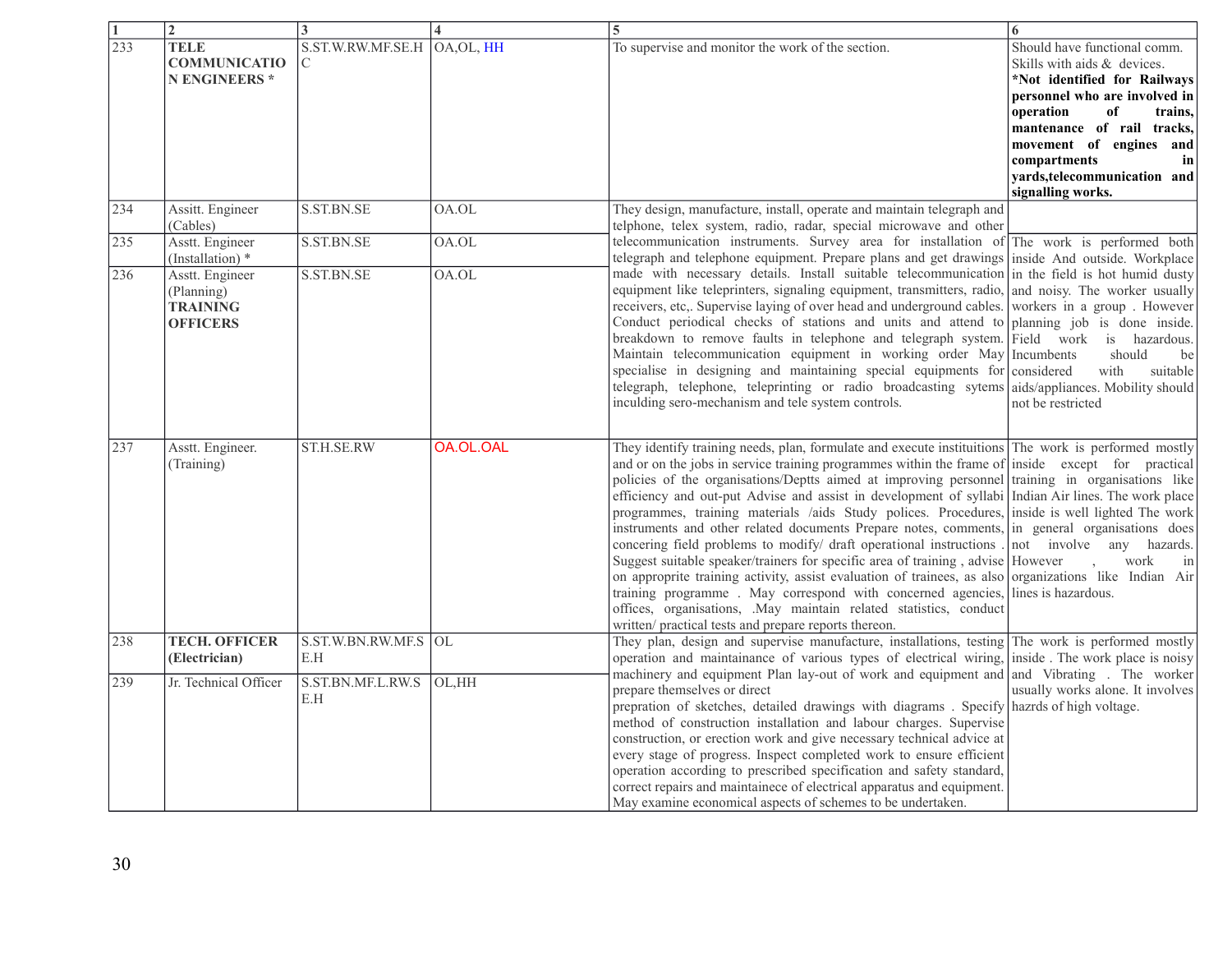| SI. No                                        | <b>Designation</b>                                                                                                           | Physica1<br>Requirement              | <b>Categories of Disab1ed</b><br>suitable for jobs                                                                                              | Nature of work performed                                                                                                                                                                                                                                                                                                                                                                                                                                                                                                                                                                                                                                                                                                                                                                                                                                                                                                                                                                                                                                                                                                                                                                                                                                                                                                                                                                                                                                                                                                                                                                                                                      | <b>Working condition / Remarks</b>                                                                                                                                                                                                             |
|-----------------------------------------------|------------------------------------------------------------------------------------------------------------------------------|--------------------------------------|-------------------------------------------------------------------------------------------------------------------------------------------------|-----------------------------------------------------------------------------------------------------------------------------------------------------------------------------------------------------------------------------------------------------------------------------------------------------------------------------------------------------------------------------------------------------------------------------------------------------------------------------------------------------------------------------------------------------------------------------------------------------------------------------------------------------------------------------------------------------------------------------------------------------------------------------------------------------------------------------------------------------------------------------------------------------------------------------------------------------------------------------------------------------------------------------------------------------------------------------------------------------------------------------------------------------------------------------------------------------------------------------------------------------------------------------------------------------------------------------------------------------------------------------------------------------------------------------------------------------------------------------------------------------------------------------------------------------------------------------------------------------------------------------------------------|------------------------------------------------------------------------------------------------------------------------------------------------------------------------------------------------------------------------------------------------|
| 1                                             | $\overline{2}$                                                                                                               |                                      |                                                                                                                                                 |                                                                                                                                                                                                                                                                                                                                                                                                                                                                                                                                                                                                                                                                                                                                                                                                                                                                                                                                                                                                                                                                                                                                                                                                                                                                                                                                                                                                                                                                                                                                                                                                                                               |                                                                                                                                                                                                                                                |
| 240                                           | <b>TREASURY</b><br><b>MANAGEMENT</b><br><b>OFFICER</b>                                                                       | S.ST.W.BN.MF.SE.H. OA,OL,OAL,BL<br>С |                                                                                                                                                 | They ensure proper maintenance of account, accounts books, The work is mostly performed<br>records of business and financial establishments, private inside in well lighted rooms.<br>institutions, Govt. Or Quasi Govt. Offices. Supervise Worker usually works alone. It does<br>subordinates e.g. Accounts Clerks engage in maintenance of not involve any hazards bilateral<br>accounts and records. Scrutinise bills, receipts, payment etc. hand activities should be adequate<br>For proper entries in cash -book, journal, ledger and other<br>records. Keep record of all taxes, licenses, fees etc., required<br>to be paid by organisation in which engaged and<br>ensure that they are paid in time and kept up-to-date. Get<br>annual budget prepared and consolidated under their<br>supervision and place it before 'Board' or appropriate<br>authority for consideration. Prepare final accounts such as<br>trial balance, profit and loss statement, balance sheet etc., as<br>required depending upon type of industry or organisation in<br>which engaged. See that prescribed accounting procedure is<br>followed by offices, establishments and institutions and<br>account books are properly maintained. Ensure that<br>instructions given or objections raised are carried out or<br>rectified. Make periodical and surprise checks of accounts.<br>Advise appropriate authority on financial matters including<br>revenue and expenditure such as procedure for procurement<br>of<br>raw materials, machinery and other purchases and also<br>disposal of assets, write off, depreciation, award of contract<br>etc. |                                                                                                                                                                                                                                                |
|                                               | <b>TEACHER</b>                                                                                                               |                                      |                                                                                                                                                 |                                                                                                                                                                                                                                                                                                                                                                                                                                                                                                                                                                                                                                                                                                                                                                                                                                                                                                                                                                                                                                                                                                                                                                                                                                                                                                                                                                                                                                                                                                                                                                                                                                               |                                                                                                                                                                                                                                                |
| 241<br>242<br>243<br>244<br>245<br>246<br>247 | Sr. Master<br>Sr. Master (Craft)<br>Sr. Master (PE)<br>Sr.Optr(Tp & Tlx)<br>Teacher<br><b>Head Master Lss</b><br>Instructors | S.RW.W.ST.BN.MF                      | OA, OL, B, LV, HH<br>OA, OL, B, LV, HH<br>OA, OL, B, LV, HH<br>OA, OL, B, LV, HH<br>OA, OL, B, LV, HH<br>OA, OL, B, LV, HH<br>OA, OL, B, LV, HH | Teaching and practical exposure to the students.                                                                                                                                                                                                                                                                                                                                                                                                                                                                                                                                                                                                                                                                                                                                                                                                                                                                                                                                                                                                                                                                                                                                                                                                                                                                                                                                                                                                                                                                                                                                                                                              | The work is performed inside in<br>well lighted room Bilateral hand<br>activities should be adequate.<br>Teachers and instructors in manual<br>crafts like carpenting, tailoring<br>weaving, black smithy etc requise<br>good visual activity. |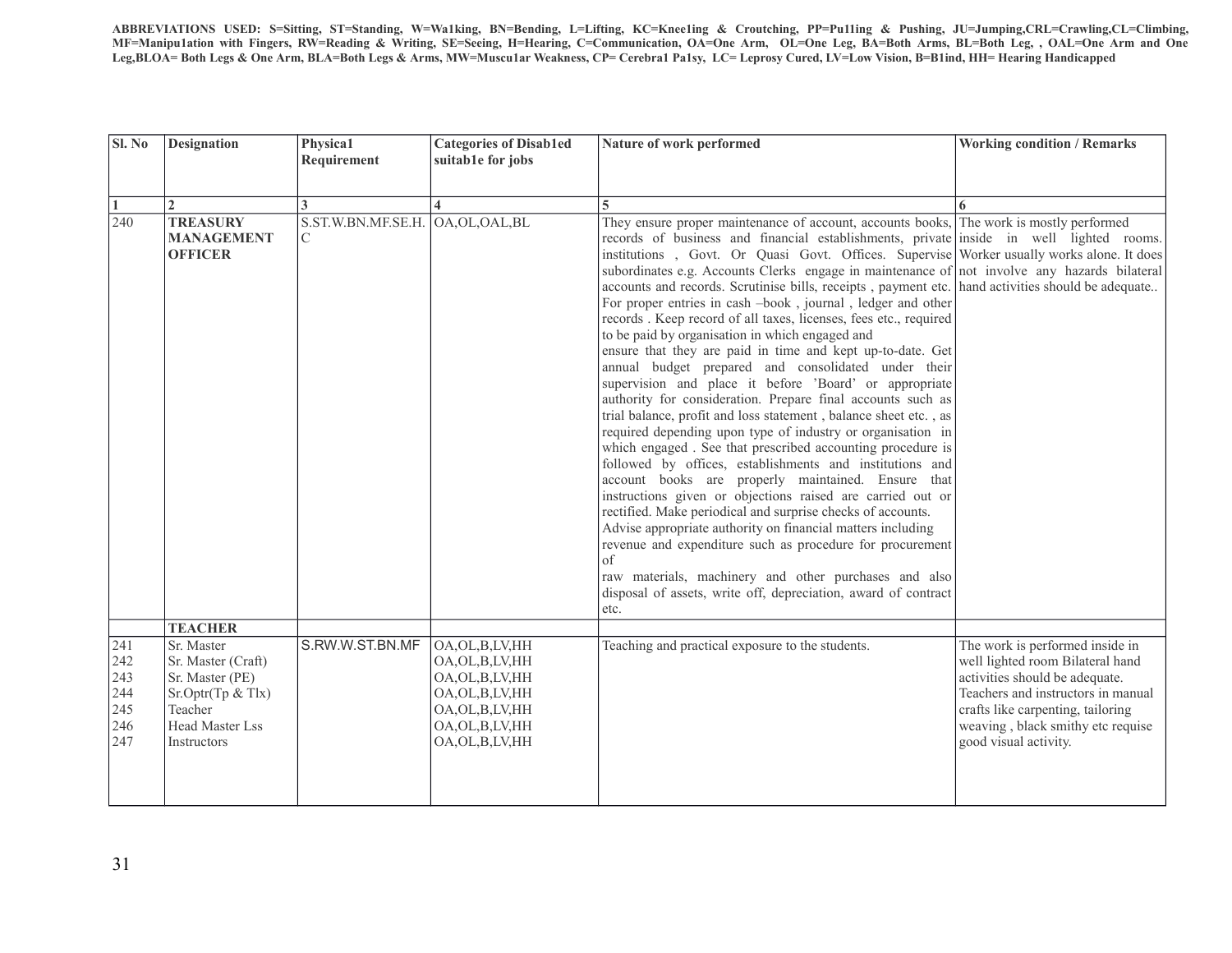| 248 | <b>VOCATIONAL</b><br><b>COUNSELLOR</b>           | S, RW, W, ST, BN, MF                                                     | OL, BL, OA, B, LV   | Vocational Counsellor guides and counsels individuals in The work is mostly performed<br>vocational choice, vocational adjustment, vocational progress, inside in well lighted rooms.<br>etc. Interviews and collects information about clients to assess Worker usually works in a<br>his strength and weaknesses in relation to requirements of group/alone It does not involve any<br>various occupations and educational training courses. Collects hazards.<br>comprehensive information about occupations, employment<br>market, education-, al and training facilities, scholarship<br>facilities and other information relating to world of work.<br>Conducts counselling interviews on vocational and<br>occupational choices in relation to special aptitudes, interests<br>and personality characteristics. Provides occupational<br>information to all those seeking it in person or by post.<br>Conducts group guidance programmes for purposes of<br>disseminating occupational information and promoting<br>vocational maturity. May administer Psychological tests of<br>aptitudes, interests, personality traits, etc. As aids in<br>assessment of individuals strengths and weaknesses. May<br>conduct surveys and studies concerning psychological<br>requirements of different occupations and problems relating to<br>adjustment and efficiency in different fields of activity. May<br>conduct job analysis and study staffing patterns in different<br>industrial and commercial organisations. May assist<br>employers in their recruitment problems by using specialised<br>techniques to determine aptitude, interest values, etc. May<br>organise career week, career exhibition, etc. Record nature of<br>duties performed; studies and surveys undertaken; types of<br>clients guided; papers contributed to technical journals. |                                   |
|-----|--------------------------------------------------|--------------------------------------------------------------------------|---------------------|---------------------------------------------------------------------------------------------------------------------------------------------------------------------------------------------------------------------------------------------------------------------------------------------------------------------------------------------------------------------------------------------------------------------------------------------------------------------------------------------------------------------------------------------------------------------------------------------------------------------------------------------------------------------------------------------------------------------------------------------------------------------------------------------------------------------------------------------------------------------------------------------------------------------------------------------------------------------------------------------------------------------------------------------------------------------------------------------------------------------------------------------------------------------------------------------------------------------------------------------------------------------------------------------------------------------------------------------------------------------------------------------------------------------------------------------------------------------------------------------------------------------------------------------------------------------------------------------------------------------------------------------------------------------------------------------------------------------------------------------------------------------------------------------------------------------------------------------------------------|-----------------------------------|
|     | <b>Nursing Superitendent</b>                     |                                                                          |                     |                                                                                                                                                                                                                                                                                                                                                                                                                                                                                                                                                                                                                                                                                                                                                                                                                                                                                                                                                                                                                                                                                                                                                                                                                                                                                                                                                                                                                                                                                                                                                                                                                                                                                                                                                                                                                                                               |                                   |
|     | 249 Assistant Nursing<br>Superintendent          | S, ST, W, BN, MF, RW, S<br>E, H, C                                       | OL                  | Serving with patients in Hospital (in General ward)                                                                                                                                                                                                                                                                                                                                                                                                                                                                                                                                                                                                                                                                                                                                                                                                                                                                                                                                                                                                                                                                                                                                                                                                                                                                                                                                                                                                                                                                                                                                                                                                                                                                                                                                                                                                           | Incumbents should be considered   |
|     | 250 Nursing Superintendent                       | S, ST, W, BN, MF, RW, S<br>E, H, C                                       | OL                  | Supervision of staff / allotment duties, keeping records With suitable aids/appliances.<br>related.                                                                                                                                                                                                                                                                                                                                                                                                                                                                                                                                                                                                                                                                                                                                                                                                                                                                                                                                                                                                                                                                                                                                                                                                                                                                                                                                                                                                                                                                                                                                                                                                                                                                                                                                                           |                                   |
|     | 251 Sr. Nursing Brother<br>252 Sr.Nursing Sister | S, ST, W, BN, MF, RW, S<br>E, H, C<br>S, ST, W, BN, MF, RW, S<br>E, H, C | OL<br>$\mathrm{OL}$ | Serving with patients in Hospital (in General ward)                                                                                                                                                                                                                                                                                                                                                                                                                                                                                                                                                                                                                                                                                                                                                                                                                                                                                                                                                                                                                                                                                                                                                                                                                                                                                                                                                                                                                                                                                                                                                                                                                                                                                                                                                                                                           | Mobility should not be restricted |
|     | 253 Sr.Nursing Suptd.                            | S, ST, W, BN, MF, RW, S<br>E, H, C                                       | OL                  | Supervision of staff / allotment duties, keeping records<br>related.                                                                                                                                                                                                                                                                                                                                                                                                                                                                                                                                                                                                                                                                                                                                                                                                                                                                                                                                                                                                                                                                                                                                                                                                                                                                                                                                                                                                                                                                                                                                                                                                                                                                                                                                                                                          | Mobility should not be restricted |
|     | 254 Nursing Officer                              | S, ST, W, BN, MF, RW, S<br>E, H, C                                       | OL                  | Serving with patients in Hospital (in General ward)                                                                                                                                                                                                                                                                                                                                                                                                                                                                                                                                                                                                                                                                                                                                                                                                                                                                                                                                                                                                                                                                                                                                                                                                                                                                                                                                                                                                                                                                                                                                                                                                                                                                                                                                                                                                           | Mobility should not be restricted |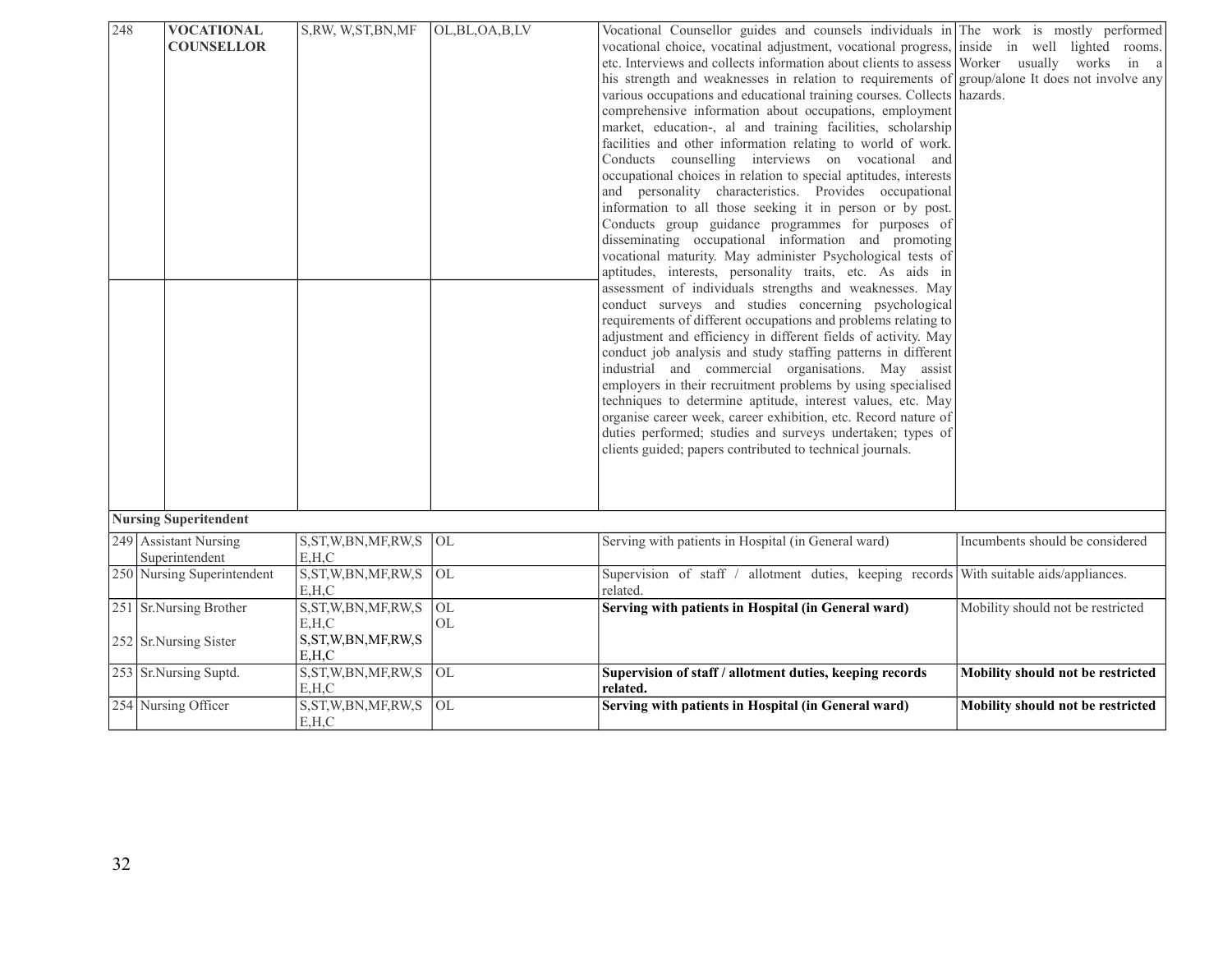| $\! + \!\!\!\!$ |                                                      |                                                    |                      |                                                                                                                                                      |                                                                                                                                                                                                                                    |
|-----------------|------------------------------------------------------|----------------------------------------------------|----------------------|------------------------------------------------------------------------------------------------------------------------------------------------------|------------------------------------------------------------------------------------------------------------------------------------------------------------------------------------------------------------------------------------|
| 255             | <b>Assistant</b><br>Anthropologist<br>(Physical)     | S.ST.W.BN.MF.RW                                    | OA.OL. HH.           | To conduct research work, collection $\&$ analysis of data $\&$<br>report making                                                                     | Should have functional<br>communication skills with assistive<br>listening devices.                                                                                                                                                |
| 256             | <b>Assistant</b><br>Employment<br>Officer            | S.ST.BN.MF.RW.SE.<br>HC                            | OA.OL. . B, LV HH    | Socio-Economic Investigation, market survey on employment                                                                                            | Mostly job performed outside.<br>Should have functional<br>communication skills with assistive<br>listening devices. The incumbent of<br>VH category should be considered<br>with appropriate software & other<br>devices support. |
| 257             | <b>Assistant Library</b><br>& Information<br>Officer | S, BN, SE, RW, MF, OA                              | OA.OL B, LV., HH     | Supervision of library, purchase of books, periodicals, up-<br>keeping of library & books, classification of books, materials.                       | Does not involve any hazard. The<br>incumbent of VH category should<br>be considered with appropriate<br>software & other devices support.                                                                                         |
| 258             | Officer<br>(Packaging)                               | Assistant Scientific S, BN, SE, RW, C MF,<br>ST, W | OA.OL. HH.           | To supervise the packaging work, to keep packaging records<br>etc.                                                                                   | Should have functional<br>communication skills with assistive<br>listening devices.                                                                                                                                                |
| 259             | <b>Assistant Seed</b><br>Officer                     | S, BN, SE, RW, MF, OA                              | <b>OA.OL. OAL HH</b> | Seed production, farm management & plant breeding research                                                                                           | Work is laboratory based Bilateral<br>hand activities should be adequate                                                                                                                                                           |
| 260             | Assistant<br>Supervisor (MIS)                        | S, BN, SE, RW, MF, OA                              | <b>OA.OL.OAL HH</b>  | Managing computer network, solving Hardware & Software<br>problems, install Servers & systems.                                                       | Work performed inside with good<br>Bilateral hand activities<br>light.<br>should be adequate                                                                                                                                       |
| 261             | <b>Asst. Environment</b><br>Engineer                 | SE, RW, ST, W, BLA                                 | <b>OA.OL.OAL HH.</b> | To prepare report on pollution control                                                                                                               | Work is office based Bilateral hand<br>activities should be adequate                                                                                                                                                               |
| 262             | <b>Asst. Manager</b><br>(Finance)                    | S, RW, BN, MF, SE,<br><b>ST</b>                    |                      | <b>OA.OL.OAL.BL</b> BLV. HH   Banking (financial related tasks)                                                                                      | Work is performed indoor. Bilateral<br>hand activities should be adequate                                                                                                                                                          |
| 263             | <b>Asst. Research</b><br>Officer                     | S, RW, BN, MF, SE,<br><b>ST</b>                    | <b>OA.OL.</b> BLV HH | Research work.                                                                                                                                       | Work is performed both indoor and<br>outdoor. Functional communication<br>skills desirable. The incumbent of<br>VH category should be considered<br>with appropriate software & other<br>devices support                           |
| 264             | <b>Botanical Assistant</b>                           | S, BN, SE, RW, MF, OA                              | OA. HH               | Maintenance of muster rolls of workers of the gardens, to<br>assist the Scientific researches & to prepare notes after<br>consultation of literature | Should<br>functional<br>have<br>communication skills with assistive<br>listening devices. Bilateral hand<br>activities should be adequate                                                                                          |
| 265             | Camera person                                        | S.BN.RW.ST.W                                       | <b>OA HH</b>         | Handling & operating camera for broadcasting                                                                                                         | Work is laboratory based, Bilateral<br>hand activities should be adequate                                                                                                                                                          |
| 266             | <b>Data Processing</b><br>Assistant<br>(Grade:A)     | S, BN, SE, RW, MF, OA                              | <b>OA.OAL.OL HH</b>  | <b>Operation Research &amp; Computer Applications</b>                                                                                                | Bilateral hand activities should be<br>adequate                                                                                                                                                                                    |
| 267             | Deputy Field<br>Officer (Photo)<br>Lab)              | S, BN, SE, RW, C,<br>MF, ST, W                     | <b>OA.OL HH</b>      | To co-ordinate the works in the Photo Lab                                                                                                            | Work is performed inside the lab.<br>May require to do outside work<br>while shooting. Bilateral hand<br>activities should be adequate                                                                                             |
| 268             | Documentation<br><b>Assistant</b>                    | S, BN, SE, RW, MF,<br>ST, W                        | <b>OA.OL.OAL HH.</b> | To keep document in library $\&$ assist the Documentation<br>officer                                                                                 | Work is performed indoor and PC<br>based, Bilateral hand activities<br>should be adequate                                                                                                                                          |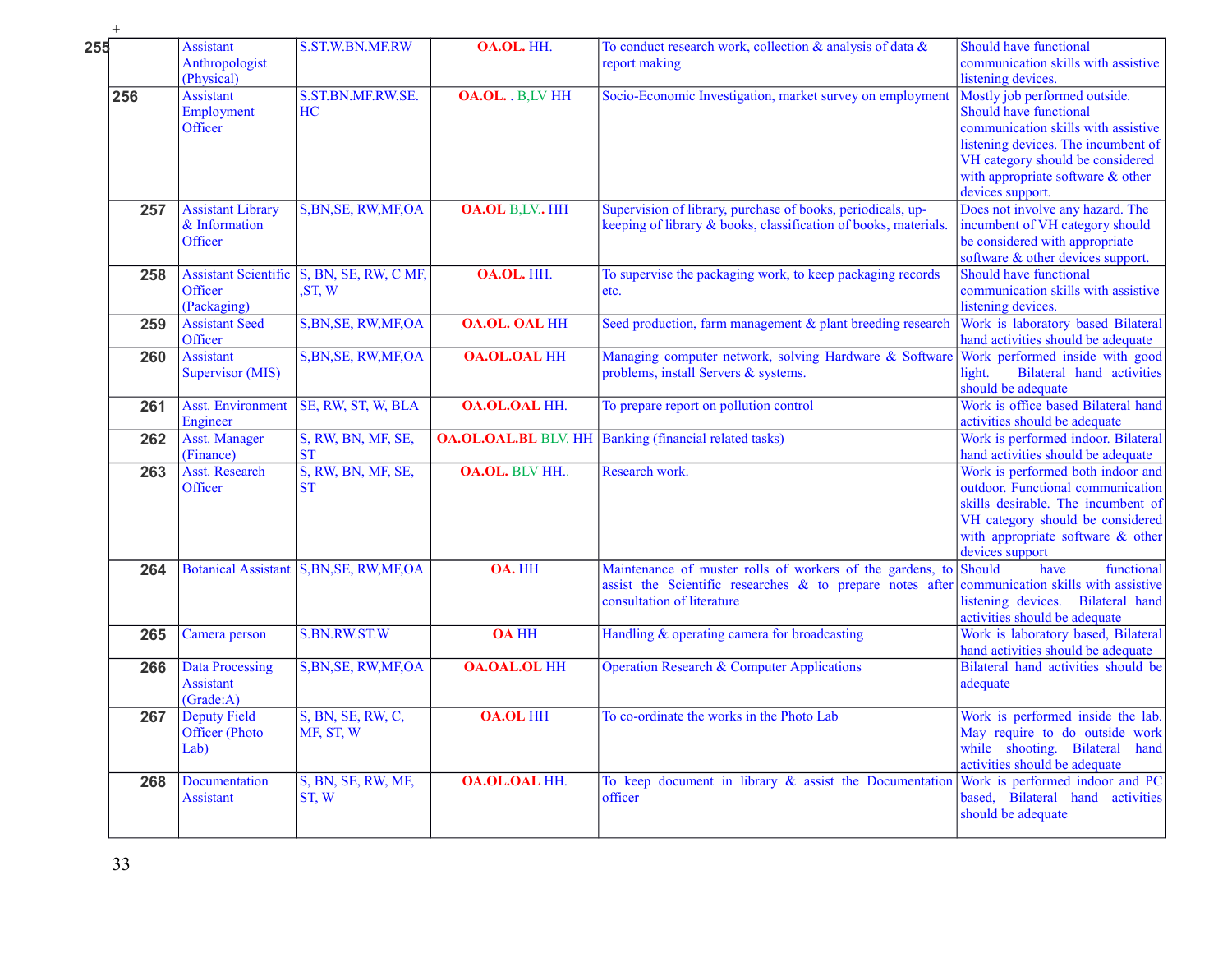| 269 | Economic<br><b>Investigator Gr-II</b>                        | S.BN.SE.RW.MF.ST                        | <b>OA.OL.OAL HH.</b>      | Research works in the field related                                                                                 | Work is performed indoor and PC<br>based, Bilateral hand activities<br>should be adequate                                                                                                         |
|-----|--------------------------------------------------------------|-----------------------------------------|---------------------------|---------------------------------------------------------------------------------------------------------------------|---------------------------------------------------------------------------------------------------------------------------------------------------------------------------------------------------|
| 270 | <b>Economic Officer</b>                                      | <b>SE.RW.MF.ST.W</b>                    | <b>OA.OL.OAL BLV HH</b>   | Processing & analysis of data regarding finance, development Should<br>under guidance of Seniors                    | have<br>functional<br>communication skill with assistive<br>listening devices. The incumbent of<br>VH category should be considered<br>with appropriate software $\&$ other<br>devices support.   |
| 271 | <b>Engineering Asst.</b><br>(SW/HW)                          | $S_{1}$ , BN SE. RW, MF, ,<br><b>ST</b> | OA.OL. HH                 | Developing applications, data process, Hardware installation<br>& services                                          | Work is performed indoor and PC<br>based                                                                                                                                                          |
| 272 | <b>Executive Officer</b>                                     | S, BN, SE, RW, MF, OA                   | <b>OA.OL.</b> BLV HH      | Execute various plan and policies, Administration & Vigilance Should<br>works                                       | have<br>functional<br>communication skill with assistive<br>listening devices. The incumbent of<br>VH category should be considered<br>with appropriate software $\&$ other<br>devices support    |
| 273 | Fabrication<br>Engineer                                      | S, SE.ST.W                              | <b>OA.OL HH</b>           | Analysis, maintaining & supervising fabrication works                                                               | Should<br>have<br>functional<br>communication skill with assistive<br>listening devices.                                                                                                          |
| 274 | <b>Graphic Artist</b>                                        | S.BN.SE.RW.MF.W                         | $.$ OA.OL HH              | Design graphic arts using Computer                                                                                  | Work is lab. Based.                                                                                                                                                                               |
| 275 | Inspector<br>(Librarian)                                     | S, BN, SE, RW, MF, OA                   | <b>OA.OL.OAL BLV. HH.</b> | Collects and disseminates information on various periodicals,<br>books and journals                                 | Work is library<br>based,<br>The<br>incumbent of VH category should<br>be considered with appropriate<br>software & other devices support                                                         |
| 276 | <b>Junior Engineer</b><br>(Air-conditioning)                 | S, BN, SE, RW, MF, OA                   | <b>OL HH</b>              | Maintenance of Centralized A/C plants                                                                               | The work is mostly performed<br>outside.                                                                                                                                                          |
| 277 | Junior Scientific<br>Officer<br>(Toxicology)                 | S.BN.MF.RW.ST                           | <b>OA.OL HH.</b>          | Research in the field of Toxicology                                                                                 | Work is mostly laboratory based,<br>Bilateral hand activities should be<br>adequate                                                                                                               |
| 278 | <b>Junior Seed</b><br>Analyst                                | S, BN, SE, RW, MF,<br>ST, W             | <b>OA.OL HH</b>           | To assist the Chief Seed Analyst, carry out various seed<br>quality analysis works                                  | Work is performed both in the lab<br>and field. Bilateral hand activities<br>should be adequate                                                                                                   |
| 279 | Librarian-cum-<br>Documentation &<br><b>Production Asst.</b> | S, BN, SE, RW,<br>C, MF, ST, W          | <b>OA.OL.OAL HH.</b>      | Documentation of modern & sophisticated data                                                                        | Work is performed inside the office<br>Should<br>and PC based.<br>have<br>functional communication skills<br>with assistive listening devices.<br>Bilateral hand activities should be<br>adequate |
| 280 | Library $\&$<br><b>Information Asst.</b><br>(Reprography)    | S, BN, SE, RW, MF, OA                   | <b>OA.OL HH</b>           | Maintain indent register, micro filming registers & collection Work is library based, Bilateral<br>of raw materials | hand activities should be adequate                                                                                                                                                                |
| 281 | <b>Library Officer</b><br>Grade III                          | S, BN, SE, RW, MF, OA                   | <b>OA.OL BLV HH</b>       | Research & Documentation                                                                                            | Work is library based,<br>The<br>incumbent of VH category should<br>be considered with appropriate<br>software & other devices support                                                            |
| 282 | <b>Manager</b> (Social<br>Safeguard                          | S, BN, SE, RW, MF, OA                   | <b>OA.OL BLV HH</b>       | development<br>Monitoring,<br>evaluation<br>$\sigma$<br>community<br>programme                                      | Should<br>have<br>functional<br>communication skills with assistive                                                                                                                               |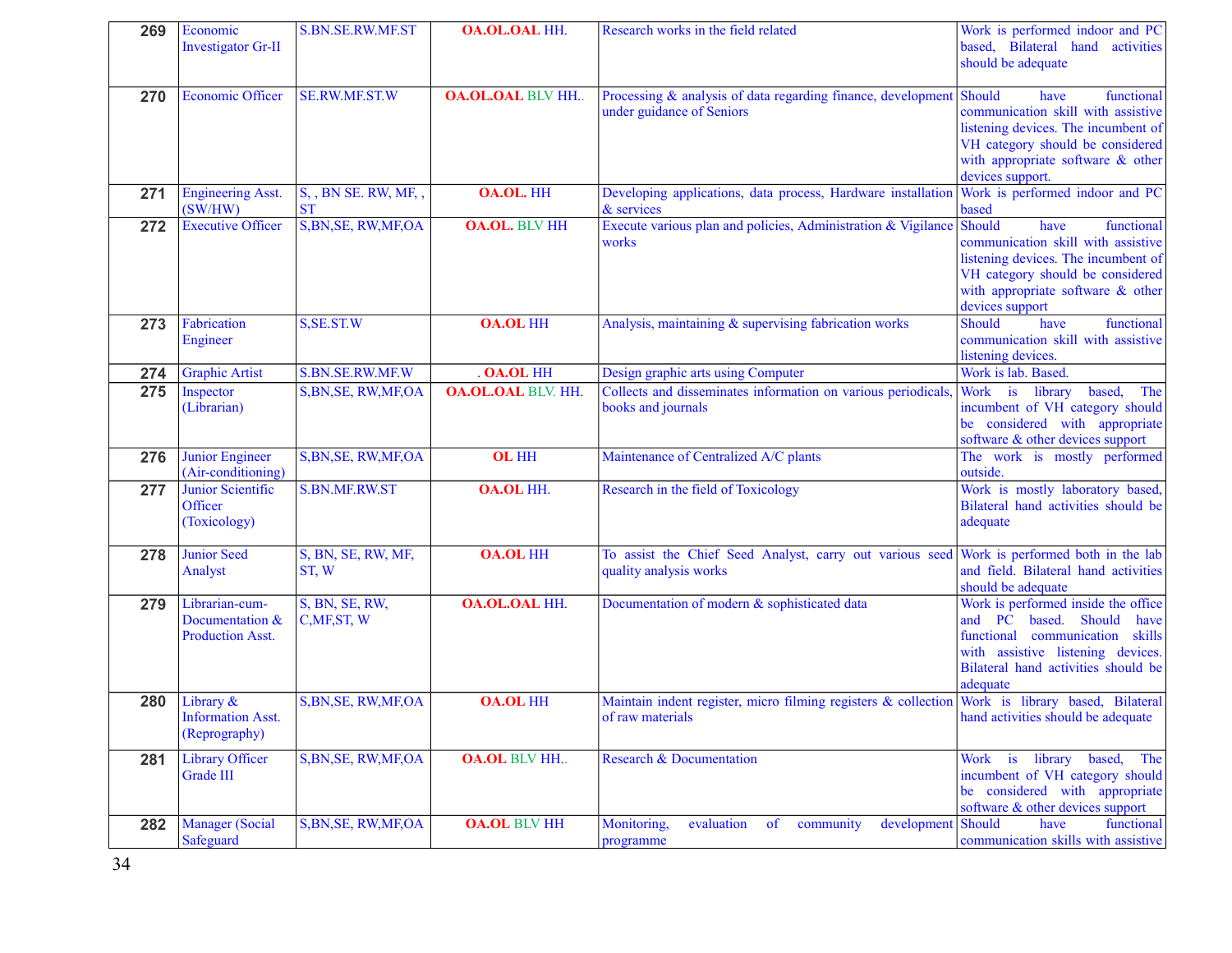|     | Specialist)             |                                          |                                                               |                                                                                         | listening devices The incumbent of    |
|-----|-------------------------|------------------------------------------|---------------------------------------------------------------|-----------------------------------------------------------------------------------------|---------------------------------------|
|     |                         |                                          |                                                               |                                                                                         | VH category should be considered      |
|     |                         |                                          |                                                               |                                                                                         | with appropriate software $\&$ other  |
|     |                         |                                          |                                                               |                                                                                         | devices support                       |
| 283 |                         | Member Technical S, BN, SE, RW,C, MF,    | <b>OA.OL HH</b>                                               | Technical support for software technology, Guiding the Work is PC based. Should have    |                                       |
|     | <b>Support Staff</b>    | ST, W                                    |                                                               | subordinates for using new/appropriate software.                                        | functional communication skill        |
|     |                         |                                          |                                                               |                                                                                         | with assistive listening devices.     |
| 284 | Modeler                 | S, BN, SE, RW, MF, OA                    | OL HH.                                                        | To prepare Plaster casts & replicas, to prepare moulds and                              | Work performed inside mobility        |
|     |                         |                                          |                                                               | finishing casts                                                                         | should not be restricted.             |
| 285 | Nirman Sahayak          | S, BN, SE, RW,C, MF,                     | <b>HH</b>                                                     | To assist infrastructural works in Panchayat areas                                      | Work is performed mostly in the       |
|     |                         | ST, W                                    |                                                               |                                                                                         | outside. Should have functional       |
|     |                         |                                          |                                                               |                                                                                         | communication skill with assistive    |
|     |                         |                                          |                                                               |                                                                                         |                                       |
|     |                         |                                          |                                                               |                                                                                         | listening devices. Mobility should    |
|     |                         |                                          |                                                               |                                                                                         | not be restricted.                    |
| 286 | Production              | S, SN, SE, RW, C, MF,                    | <b>OA.OL HH</b>                                               | To design the publications and supervise printing                                       | PC based work. Should<br>have         |
|     | Assistant(Publicati     | ST, W                                    |                                                               |                                                                                         | functional<br>communication<br>skill  |
|     | on)                     |                                          |                                                               |                                                                                         | with assistive listening devices.     |
|     |                         |                                          |                                                               |                                                                                         | Bilateral hand activities should be   |
|     |                         |                                          |                                                               |                                                                                         | adequate                              |
| 287 | Programme               | S, BN, SE, RW,C, MF,                     | OA. OL HH                                                     | To work under programme coordinator & Subject Matter Work is performed both outside and |                                       |
|     | <b>Assistant (Agri-</b> | ST, W                                    |                                                               | Specialist)                                                                             | in the lab. Should have functional    |
|     | Horticulture &          |                                          |                                                               |                                                                                         | communication skills with assistive   |
|     | Veterinary)             |                                          |                                                               |                                                                                         | listening devices. Bilateral hand     |
|     |                         |                                          |                                                               |                                                                                         | activities should be adequate         |
| 288 | Programme               | S, BN, SE, RW, MF,                       | <b>OA.OL. OAL HH</b>                                          | To work under programme coordinator & Subject Matter Work is performed inside the       |                                       |
|     | Assistant               | ST, W                                    |                                                               | Specialist)                                                                             | computer lab. Bilateral<br>hand       |
|     | (Computer)              |                                          |                                                               |                                                                                         | activities should be adequate         |
| 289 | Programme               | S, BN, SE, RW,C, MF,                     | <b>OA.OL HH</b>                                               | To work under programme coordinator & Subject Matter Work is performed both outside and |                                       |
|     | <b>Assistant</b>        | ST, W                                    |                                                               | Specialist)                                                                             | in the lab. Bilateral hand activities |
|     | (Fisheries)             |                                          |                                                               |                                                                                         | should be adequate                    |
| 290 | <b>Quality Control</b>  | S, BN, SE, RW, MF,                       | <b>OA.OL HH</b>                                               | To look after the quality of work of plant breeding                                     | Work is performed both outside the    |
|     | <b>Assistant</b>        | ST, W                                    |                                                               |                                                                                         | office and inside the lab. Bilateral  |
|     |                         |                                          |                                                               |                                                                                         | hand activities should be adequate    |
|     |                         |                                          |                                                               |                                                                                         |                                       |
| 291 |                         | Research Associate S, BN, SE, RW, MF, OA | <b>OA.OL.OAL BLV HH</b>                                       | To conduct Research work in cultural anthropology                                       | Should<br>have<br>functional          |
|     | (Cultural)              |                                          |                                                               |                                                                                         | communication skill with assistive    |
|     |                         |                                          |                                                               |                                                                                         | listening devices to understand       |
|     |                         |                                          |                                                               |                                                                                         | culture of various regions. The       |
|     |                         |                                          |                                                               |                                                                                         | incumbent of VH category should       |
|     |                         |                                          |                                                               |                                                                                         | be considered with appropriate        |
|     |                         |                                          |                                                               |                                                                                         | software & other devices support      |
| 292 |                         |                                          | Senior Office Asst. S, BN, SE, RW, MF, ST   OA.OL.OAL. BLV HH | Assist in office duties of senior                                                       | Mostly work is performed inside       |
|     |                         |                                          |                                                               |                                                                                         | The incumbent of VH category          |
|     |                         |                                          |                                                               |                                                                                         | should<br>considered<br>be<br>with    |
|     |                         |                                          |                                                               |                                                                                         | appropriate software $\&$<br>other    |
|     |                         |                                          |                                                               |                                                                                         |                                       |
|     |                         |                                          | <b>OA.OL HH</b>                                               |                                                                                         | devices support.                      |
| 293 | <b>Senior Technical</b> | S, BN, SE, RW, MF, OA                    |                                                               | Food Crops/ Cash Crops, Planning & formulation o                                        | Work is performed in inside and out   |
|     | <b>Assistant</b>        |                                          |                                                               | development programmes of Jute and allied fiber crops.                                  | side. Bilateral hand<br>activities    |
|     |                         |                                          |                                                               |                                                                                         | should be adequate                    |
|     |                         |                                          |                                                               |                                                                                         |                                       |
|     |                         |                                          |                                                               |                                                                                         |                                       |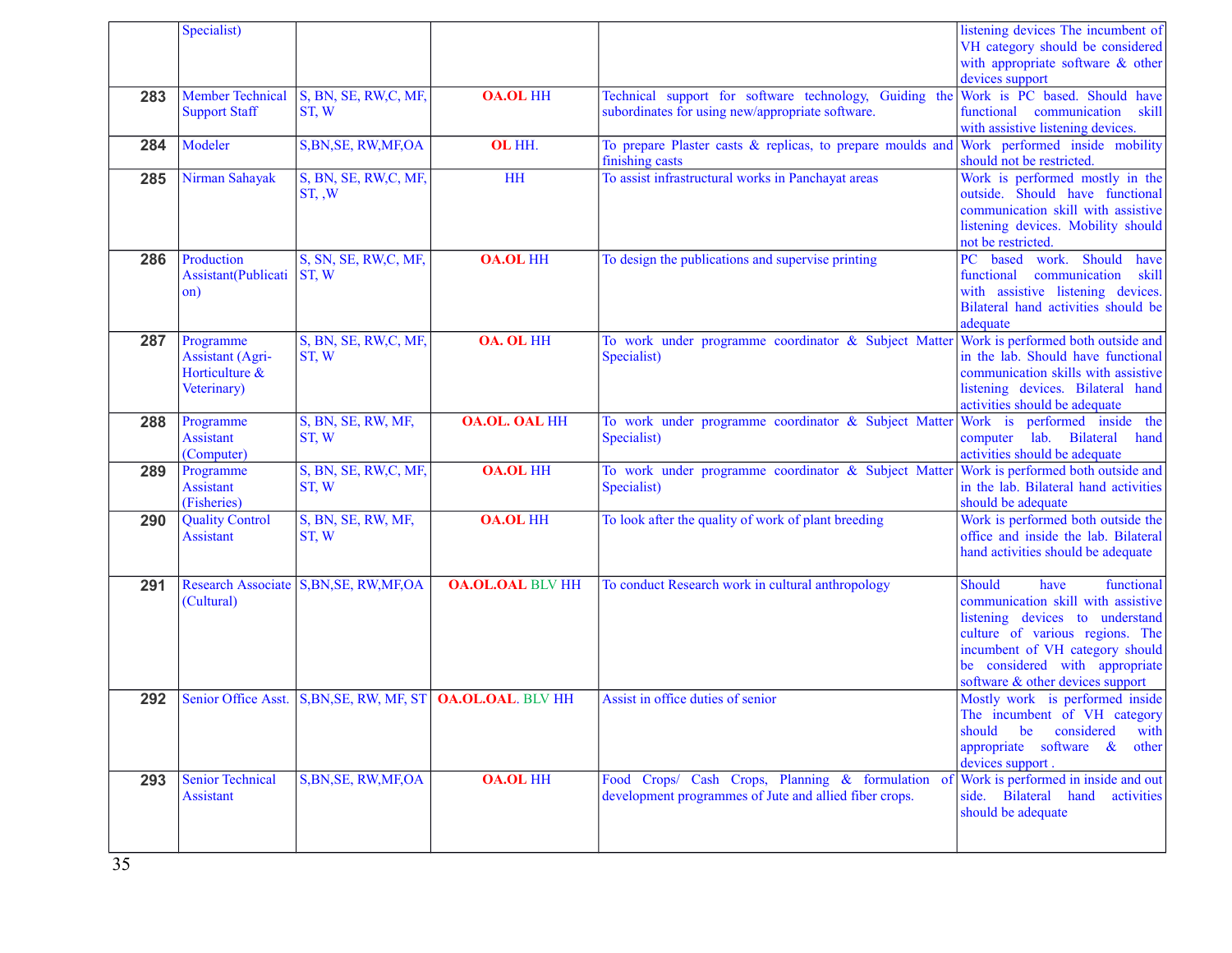| 294 | <b>Senior Technical</b><br><b>Assistant</b><br>(Hydrology) | <b>S.BN.STMF.RW.SE.C   OA.OL HH</b> |                          | Monitoring the Ground water                                                                                         | Mostly work is performed out side<br>mobility<br>and<br>bilateral<br>hand<br>activities<br>should<br>be<br>adequate<br>incumbents should be considered<br>with aids appliances.                                                                                                                      |
|-----|------------------------------------------------------------|-------------------------------------|--------------------------|---------------------------------------------------------------------------------------------------------------------|------------------------------------------------------------------------------------------------------------------------------------------------------------------------------------------------------------------------------------------------------------------------------------------------------|
| 295 | <b>Senior Technical</b><br>Restorer                        | S.BN.STMF.RW.SE.C                   | <b>OA.OL.OAL HH</b>      | Conservation of manuscripts, records of Central, State Govt.<br>& Regional Institutions                             | The work is performed inside and<br>not hazardous in nature. mobility<br>and bilateral hand activities should<br>be adequate incumbents should be<br>considered with aids appliances.                                                                                                                |
| 296 | <b>Social Researcher</b>                                   | S.BN.STMF.RW.SE.C                   | <b>OA.OL.OAL BLV. HH</b> | assist Senior social scientists in social researches,<br><b>To</b><br>preparing data, instruments for research      | Work is PC based. Performed<br>generally inside the office. Should<br>communication<br>functional<br>have<br>with<br>skill<br>assistive<br>listening<br>devices. The incumbent of VH<br>category should be considered with<br>appropriate software<br>$\boldsymbol{\&}$<br>other<br>devices support. |
| 297 | Software<br>Programmer                                     | S.BN.STMF.RW.SE.C                   | <b>OA.OL.OAL.BL HH</b>   | Resolve computer software problems in computer in the Bank<br>Develop software applications                         | Work is PC based.                                                                                                                                                                                                                                                                                    |
| 298 | Sr. Design<br><b>Assistant</b><br>GR-II(Technical)         | S.BN.STMF.RW.SE.C                   | <b>OA.OL.OAL HH</b>      | To create architectural designs & related works                                                                     | Work is PC based and performed<br>inside the lab.                                                                                                                                                                                                                                                    |
| 299 | Sr. Scientific<br><b>Assistant (Farm</b><br>Management)    | S.BN.STMF.RW.SE.C                   | <b>OA.OL HH</b>          | Tea Garden Management, Guiding the Garden team for Work is performed both outside and<br>scientific plantation etc. | in the lab. Should have functional<br>communication skill with assistive<br>listening devices.                                                                                                                                                                                                       |
| 300 | <b>Statistical</b><br>Investigator                         | S.BN.STMF.RW.SE.C                   | . OA. OL BLV HH.         | Collection, compilation, analysis of data                                                                           | Work is performed inside and out<br>side both                                                                                                                                                                                                                                                        |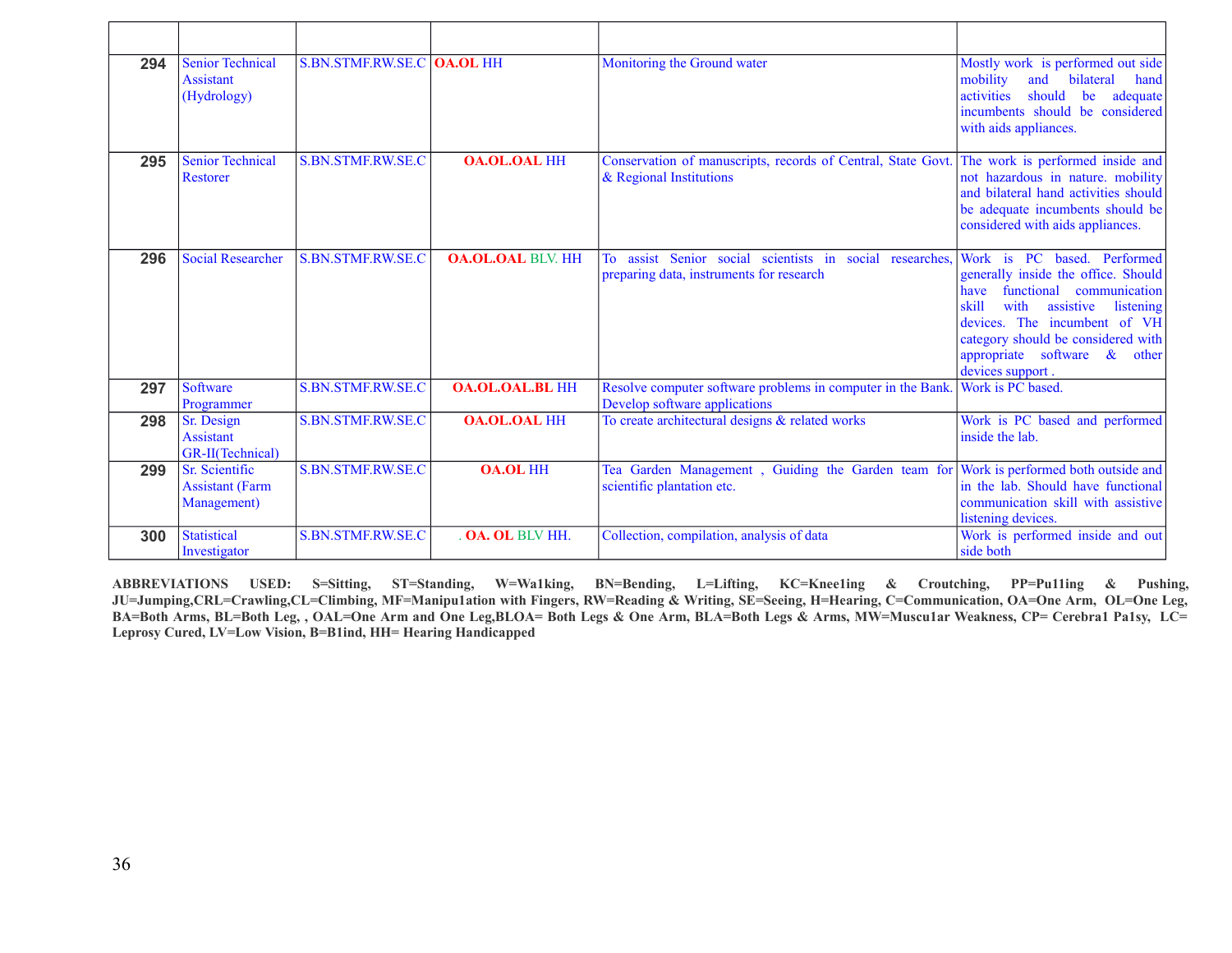| 301 | <b>Sub-Divisional Officer</b>                      | ST, W. RW, SE         | HH. OA.OL               | To supervise draughtsman & surveyors                                                                      | Should<br>have<br>functional       |
|-----|----------------------------------------------------|-----------------------|-------------------------|-----------------------------------------------------------------------------------------------------------|------------------------------------|
|     |                                                    |                       |                         |                                                                                                           | communication skill with assistive |
|     |                                                    |                       |                         |                                                                                                           | listening devices.                 |
| 302 | $T-6$<br>(Veterinary                               | S.ST.W.RW.MF.SE,H     | HH. OA.OL.OAL           | To supervise/manage livestock, feeding & breeding etc                                                     | Work is performed inside           |
|     | Officer)                                           |                       |                         |                                                                                                           |                                    |
| 303 | <b>Technical Officer</b>                           | S, BN, SE, RW, MF, OA | HH. OA.OL.              | Maintenance of computer systems                                                                           | The work place is well lighted.    |
|     | (Computer)                                         |                       |                         |                                                                                                           | The work is performed inside and   |
|     |                                                    |                       |                         |                                                                                                           | not hazardous in nature.           |
| 304 | <b>Technical Officer-II</b>                        | S, BN, SE, RW, MF, OA | HH. OA.OL               | Research in the field of Seismometer                                                                      | The work is performed inside and   |
|     |                                                    |                       |                         |                                                                                                           | out side and not hazardous in      |
|     |                                                    |                       |                         |                                                                                                           | nature.                            |
| 305 | Veterinary Asst. Surgeon                           | BN, SE, RW, MF, W,    | HH. OL                  | To do surgical duties on animals                                                                          | Work is performed inside           |
|     |                                                    | BLA                   |                         |                                                                                                           |                                    |
| 306 | <b>Welfare Administrators</b>                      | S, BN, SE, RW, MF, OA |                         | Formulation, implementation and supervision of welfare                                                    | The work is performed inside and   |
|     |                                                    |                       | <b>OA.OL.OAL BLV HH</b> | measures                                                                                                  | not hazardous in nature. Should    |
|     |                                                    |                       |                         |                                                                                                           | have functional communication      |
|     |                                                    |                       |                         |                                                                                                           | skills with assistive listening    |
| 307 | Asst. Registrar                                    | S.ST.BN.RW.SE.HC      | BL.OA. OL.              | They ensure proper maintenance of accounts books, and records The work is performed mainly                | devices                            |
|     | (Accounts)                                         |                       | <b>OAL.BLOA HH</b>      | of business and financial establishments, private institutions of                                         | inside in well lighted rooms. The  |
|     |                                                    |                       |                         | Govt. Quasi Govt. Supervise subordinates e.g. Account clerks                                              | worker does his work alone. No     |
|     |                                                    |                       |                         | engaged in maintenance of accounts, records & receipts,                                                   | hazards are involved. Mobility     |
|     |                                                    |                       |                         | payments etc. Scrutinize bills, receipts, payments and for proper                                         | and hand activities should be      |
|     |                                                    |                       |                         | entries in record books. Keep record of all taxes, license, fees                                          | adequate. Incumbent should also    |
|     |                                                    |                       |                         | etc. required to be paid by the Institution/office and keep up-to-                                        | have functional communicational    |
|     |                                                    |                       |                         | date. Gets annual budgets prepared and consolidated & place it                                            | skills should be considered with   |
|     |                                                    |                       |                         | before the 'Board' or Authority for consideration. Prepare final                                          | suitable aids & appliances.        |
|     |                                                    |                       |                         | accounts such as trial balance, profit and loss statement such                                            |                                    |
|     |                                                    |                       |                         | balance sheets etc. as required depending upon the type of                                                |                                    |
|     |                                                    |                       |                         | institutions / office/industries. So that the prescribed accounting                                       |                                    |
|     |                                                    |                       |                         | procedure is followed by offices, establishments & workers for                                            |                                    |
|     |                                                    |                       |                         | rectifying issues. Make periodical and surprise checks of                                                 |                                    |
|     |                                                    |                       |                         | accounts. Advise appropriate authority on financial matters                                               |                                    |
|     |                                                    |                       |                         | including revenue and expenditure such as procedure for                                                   |                                    |
|     |                                                    |                       |                         | procurement of raw materials, machinery and other purchases                                               |                                    |
|     |                                                    |                       |                         | and also disposal of assets, write off, depreciation, award of                                            |                                    |
|     | 308 Junior Research officer S, ST, W, RW, SE, H, C |                       | OA.OL.OAL B, LV.        | contract etc.<br>They develop and apply most effective methods for collecting,                            | The work is performed both inside  |
|     |                                                    |                       |                         | tabulating<br>&                                                                                           | outside.<br>land                   |
|     |                                                    |                       |                         | interpreting data in any one of wide variety of fields. Determine                                         | The work in the field is usually   |
|     |                                                    |                       |                         | character and volume of information $\Box$ analyzing for solution of $ $ done in group. Most of the other |                                    |
|     |                                                    |                       |                         | any problem and obtain or devise method for collecting                                                    | work is done alone. Work place is  |
|     |                                                    |                       |                         | necessary information. Determine most effective techniques for usually well                               | lighted<br>and                     |
|     |                                                    |                       |                         | the production of data required according to nature of available                                          | comfortable. No hazards are        |
|     |                                                    |                       |                         | information and type of problem under study. Interpret and                                                | involved. The incumbent of VH      |
|     |                                                    |                       |                         | present data in required form. May write reports analyzing and                                            | category should be considered      |
|     |                                                    |                       |                         | evaluating conclusion on basis of variables conditions affecting                                          | with appropriate software and      |
|     |                                                    |                       |                         | interpretation of validity. May advise and consult private                                                | other devices support of mobility  |
|     |                                                    |                       |                         | industrial concerns or Government <b>Danalyzing</b> on matters such is not restricted.                    |                                    |
|     |                                                    |                       |                         | as operating efficiency, marketing methods and fiscal problems.                                           |                                    |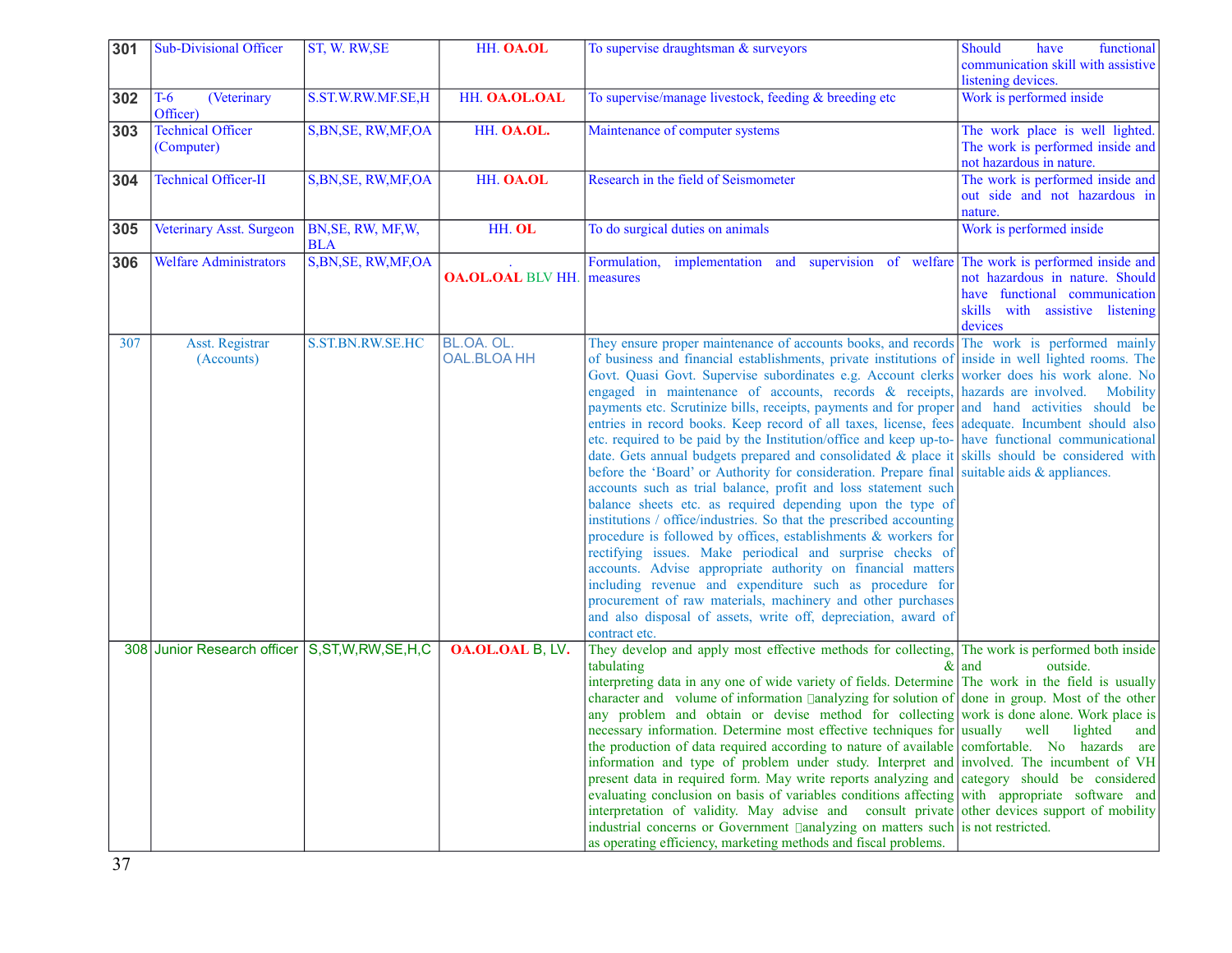| 309 | Executive, Human          | S. BN ST. SE, RW,                | <b>OA.OL.OAL B.LV.</b>  | $\Box$ analyzing $\Box$ on development, General The work is performed both inside<br>Staff training.          |                                            |
|-----|---------------------------|----------------------------------|-------------------------|---------------------------------------------------------------------------------------------------------------|--------------------------------------------|
|     | <b>Resource</b>           | C.M.H                            |                         | Administration, recruitment, promotion, transfer, discipline, and outside. Touring is also                    |                                            |
|     |                           |                                  |                         | employee welfare, settlement of disputes, seminars/workshops involved. Appropriate computer                   |                                            |
|     |                           |                                  |                         | for quality improvement, IT solutions, maintain records of staff software and aids and appliances to          |                                            |
|     |                           |                                  |                         | and families, public relations, receiving guests and making be used as per needs of the job.                  |                                            |
|     |                           |                                  |                         | arrangements, maintain seniority lists of staff members, provide                                              |                                            |
|     |                           |                                  |                         |                                                                                                               |                                            |
|     |                           |                                  |                         | information to section, works in the office.                                                                  |                                            |
| 310 | <b>Executive Trainees</b> | S.BN.ST, SE, RW,                 | <b>OA.OL.OAL. B.LV</b>  | They ensure proper maintenance of accounts, accounts books, The work is mostly performed                      |                                            |
|     | Finance                   | C.W.H                            | HH.                     | records of business and financial establishments, private inside the well lighted rooms.                      |                                            |
|     |                           |                                  |                         | institutions, Govt. or Quasi Govt. offices.                                                                   | Supervise They have to perform supervision |
|     |                           |                                  |                         | subordinates engaged in maintenance of accounts and records. and leadership role.                             | During                                     |
|     |                           |                                  |                         | Scrutinise ledger and other records. Keep record of all taxes, discussion                                     | and<br>presentation,                       |
|     |                           |                                  |                         | licenses, fees etc. required to be paid by the $\Box$ nalyzing $\Box$ on in bilaterial                        | communication<br>is                        |
|     |                           |                                  |                         | which engaged and ensure that they are paid in time and kept required. For field work mobility                |                                            |
|     |                           |                                  |                         | up-to-date.Get annual budget prepared and consolidated under of the incumbent should not be                   |                                            |
|     |                           |                                  |                         | their supervision and place it before Board or appropriate restricted. Appropriate computer                   |                                            |
|     |                           |                                  |                         | authority for consideration. Prepare final accounts such as trial software and aids and appliances to         |                                            |
|     |                           |                                  |                         | balance, profit and loss statement or such balance sheet etc. as be used as per needs of the job.             |                                            |
|     |                           |                                  |                         | required depending upon type of industry or <b>Inalyzing</b> on in                                            |                                            |
|     |                           |                                  |                         | which engaged. See that prescribed accounting procedure is                                                    |                                            |
|     |                           |                                  |                         | followed by offices, establishments and institutions as well as                                               |                                            |
|     |                           |                                  |                         | account books are properly maintained.<br>Ensure that                                                         |                                            |
|     |                           |                                  |                         | instructions given or objectioins raised are carried out or                                                   |                                            |
|     |                           |                                  |                         | rectified. Make periodical and surprise checks of accounts.                                                   |                                            |
| 311 | <b>Bank Executive</b>     | S.BN.ST, SE, RW, OA.OL.OAL. B.LV |                         | They develop and apply most effective methods for collecting, The work is performed inside. The               |                                            |
|     |                           | C.W.H                            |                         | tabulating and interpreting data in any one of the wide variety work place is well lighted and                |                                            |
|     |                           |                                  |                         |                                                                                                               |                                            |
|     |                           |                                  |                         | of fields. Determine character and volume of information comfortable. The workers usually                     |                                            |
|     |                           |                                  |                         | necessary for solution of any problem. Determine most works alone though some public                          |                                            |
|     |                           |                                  |                         | effective techniques for production of data required according dealing is required. The officer has           |                                            |
|     |                           |                                  |                         | to nature of available information and type of problem under to do field work also. The work                  |                                            |
|     |                           |                                  |                         | study. Interpret and present data in the required form. May place may be hot, humid and dusty.                |                                            |
|     |                           |                                  |                         | write reports <b>nationallyzing</b> and evaluating conclusions on the basis Appropriate computer software and |                                            |
|     |                           |                                  |                         | of variable conditions affecting interpretation of validity. May aids and appliances to be used as            |                                            |
|     |                           |                                  |                         | advise and consult private industrial concerns or government per needs of the job.                            |                                            |
|     |                           |                                  |                         | agencies on matters such as operating, efficiency, marketing                                                  |                                            |
|     |                           |                                  |                         | methods and fiscal problems.                                                                                  |                                            |
| 312 | Officer Scale-I           | S.BN.ST,                         | SE, RW, OA.OL.OAL, B.LV | They develop and apply most effective methods for collecting, The work is performed inside. The               |                                            |
|     |                           | C.W.H                            |                         | tabulating and interpreting data in any one of the wide variety work place is well lighted and                |                                            |
|     |                           |                                  |                         | of fields. Determine character and volume of information comfortable. The workers usually                     |                                            |
|     |                           |                                  |                         | necessary for solution of any problem. Determine most works alone though some public                          |                                            |
|     |                           |                                  |                         | effective techniques for production of data required according dealing is required. The officer has           |                                            |
|     |                           |                                  |                         | to nature of available information and type of problem under to do field work also. The work                  |                                            |
|     |                           |                                  |                         | study. Interpret and present data in the required form. May place may be hot, humid and dusty.                |                                            |
|     |                           |                                  |                         | write reports <b>Inalyzing</b> and evaluating conclusions on the basis Appropriate computer software and      |                                            |
|     |                           |                                  |                         | of variable conditions affecting interpretation of validity. May aids and appliances to be used as            |                                            |
|     |                           |                                  |                         | advise and consult private industrial concerns or government per needs of the job.                            |                                            |
|     |                           |                                  |                         | agencies on matters such as operating, efficiency, marketing                                                  |                                            |
|     |                           |                                  |                         | methods and fiscal problems.                                                                                  |                                            |
|     |                           |                                  |                         |                                                                                                               |                                            |

**ABBREVIATIONS USED: S=Sitting, ST=Standing, W=Wa1king, BN=Bending, L=Lifting, KC=Knee1ing & Croutching, PP=Pu11ing & Pushing, JU=Jumping,CRL=Crawling,CL=Climbing, MF=Manipu1ation with Fingers, RW=Reading & Writing, SE=Seeing, H=Hearing, C=Communication, OA=One Arm, OL=One Leg,**